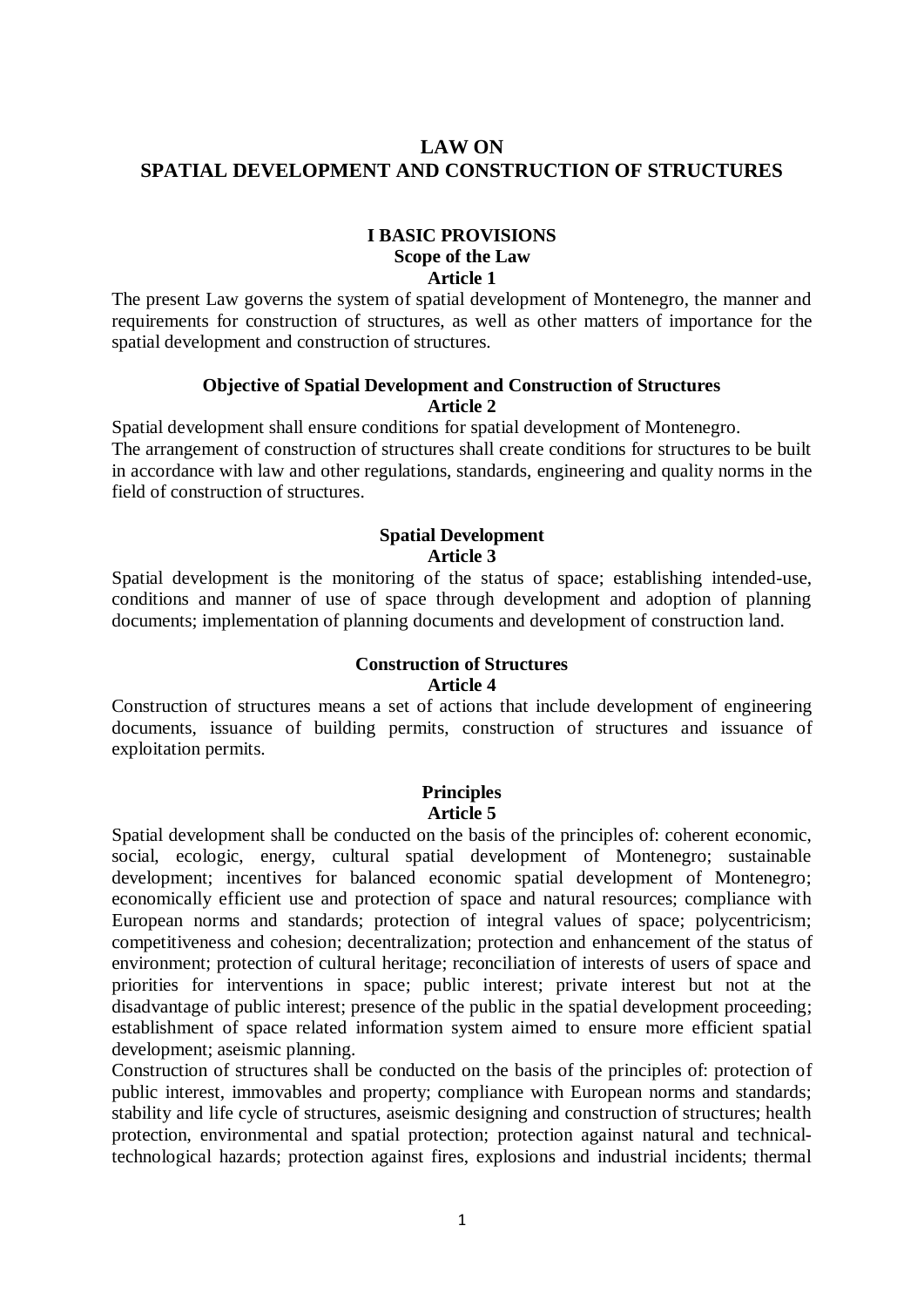protection; economically efficient energy use and energy efficiency; protection against noise and vibrations.

#### **Public Participation Article 6**

Every person shall have the right, in accordance with law, to be informed on affairs pertaining to spatial development and construction of structures, to propose initiatives, give opinions or otherwise participate in affairs related to spatial development and construction of structures.

The provision of paragraph 1 of the present Article shall not refer to structures of special importance for defence of Montenegro and those within military grounds.

#### **Structures of General Interest Article 7**

Structures of general interest shall be state-owned structures of general interest and local structures of general interest.

State-owned structures of general interest are deemed to be: roads (motorways, artery roads and regional roads) and the accessory structures thereof; airports and the accessory infrastructure thereof; railroad infrastructure for public traffic and accessory structures thereof; sea ports and breakwaters; infrastructural structures of significance for Montenegro (arterial gas pipelines and oil pipelines; inter-regional and regional water supply structures, inter-regional and regional sewerage systems); hydro-power plants and thermal-power plants and accessory structures thereof; structures for the production of electricity from renewable sources; structures for education, science, healthcare, sports, culture and social welfare; manufacturing systems employing at least 50 workers; four-and five-star hotels (except apart hotels, condo hotels and garni hotels), hotel resorts, small hotels, boutique hotels, holiday villages and wild beauty resorts; eco lodges and ethno villages; structures of transmission and distribution network at voltage of 35kW and above and telecommunication structures representing a part of communication systems of international and national importance and telecommunication structures being constructed on the territories of two or more municipalities; radio broadcasting structures, cable cars connecting the territories of two or more local self-governments, structures serving rural development purposes (agricultural, rural housing and tourism, livestock breeding, grape growing, fruit-growing) that are on the territory of two or more local self-governments and shelters under state ownership.

Local structures of general interest are deemed to be: water supply, telecommunication and sewage infrastructure, hot water systems; municipal roads (local and non-classified roads) and accessory structures; streets within settlements and squares; parking spaces, markets; town cemeteries; underground and overhead passageways; public garages; structures of distribution network at voltage of less than 35kW, public lighting; public and green areas and town parks, ski lifts, cable cars built on the territory of one local self-government, structures serving rural development purposes (agricultural, rural housing and tourism, livestock breeding, grape growing, fruit-growing) and others.

#### **State Licence Exam Article 8**

State licence exam which is prescribed as the requirement for performance of activities defined under the present Law shall test the knowledge of regulations in the area of spatial development and construction of structures, as well as other regulations of importance for its application.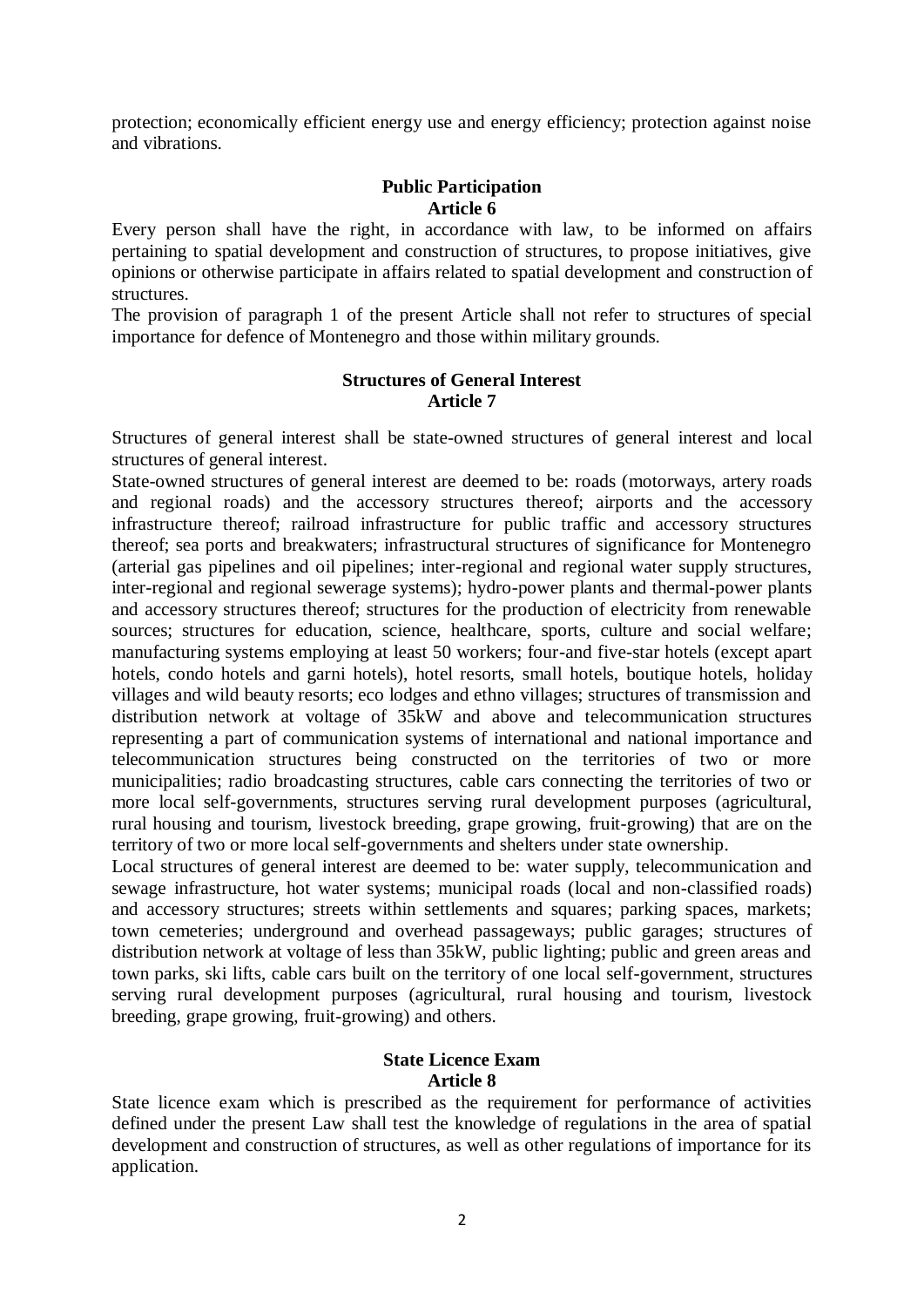Ministry competent for affairs of spatial development and construction of structures (hereinafter referred to as: the Ministry) shall lay down the programme and manner of taking the state licence exam.

# **Meaning of Terms**

**Article 9**

As used in the present Law, specific terms shall have the following meanings:

- *space* means the composition of physical structures above and under the Earth's surface, which are within the reach of direct impact of human activity;

- *spatial development* means transformation of space by human activity aimed at its protection, enhancement, use and governance;

- *intended-use of surfaces* means the purpose for which space can be developed, constructed or used in a manner designated by the planning document;

- *public surface* means a space established by the planning document for structures whereat the use or construction represents a general interest;

- *Floor Area Ratio* means the ratio of building gross floor area of the structure and of the lot (location, block, zone) area, expressed in same measurement units;

- *Lot Coverage Ratio* means ratio of impervious surface on a given lot (location, block, zone) and of the total lot area, expressed in same measurement units;

- *grading plan* means establishment of grading technical requirements for spatial development on the basis of the planning document or on the basis of rules of urban planning profession;

- *boundary line* means a line which separates public surface from surfaces intended for other uses;

- *building line* means a line on, above and below the Earth's surface and water surface, defined both graphically and numerically;

- *urbanization* means directing and providing impetus for construction in a given area in accordance with the natural features of space, distribution of population, direction of economic activities, construction of infrastructural systems and network of welfare standard structures;

- *protective (buffer) zones* means land surfaces, water surfaces or air space which are defined under planning documents and intended for the protection of life and health of people, protection of environment, safety and functions of buildings, surfaces or space, in accordance with special regulations;

- *construction land* means a land designated under the planning document for the construction of structures;

- *construction of structures* means execution of works (preliminary works, earthworks, works on fabrication of structural building elements, construction fitting works, works on installation of construction products, installation of plants and equipment and other works) for the purpose of construction of the new structure, reconstruction or for remodelling of the status of space;

- *structure* means spatial, functional, structural, architectural, aesthetic, technicaltechnological or biotechnical whole with installations, plants and equipment or very installations, plants and equipment being fitted into structure or executed independently (buildings of all types; traffic, water resource management, telecommunication and energy structures; internal and external network and installations; structures of public utility infrastructure; industrial, agricultural and other economic structures; public green areas; structures for sport and recreation; cemeteries; shelters and other);

- *investor* means person on whose behalf a building permit is issued;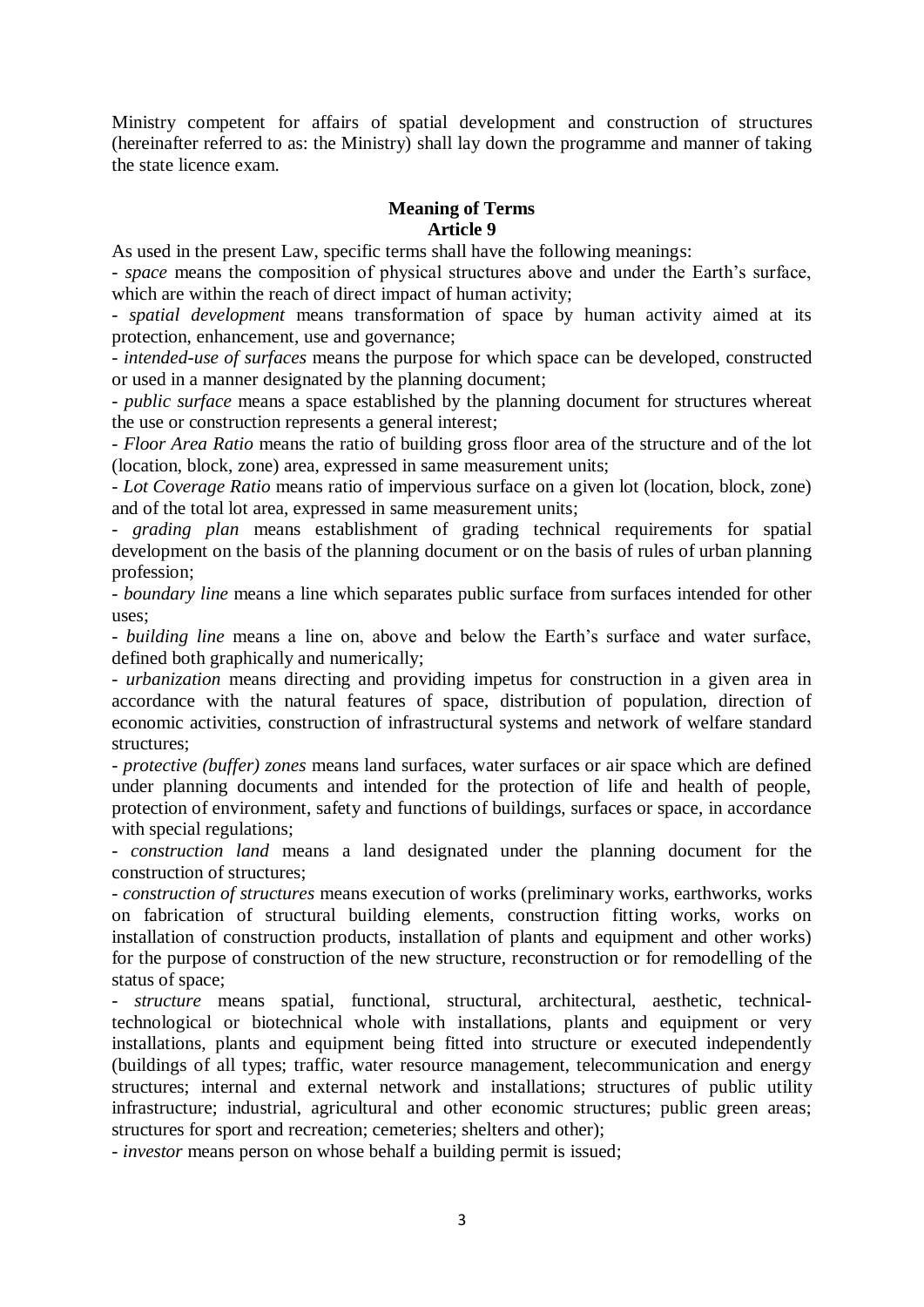- *preliminary works* means works preceding construction of the structure: fencing of the building site; works on removal of existing structures; rerouting of traffic routes and installations, diversion of water streams and other; construction and erecting structures and installations of temporary character to serve the needs of execution of works; providing space for delivery and storage of construction material and other works which enable security of adjoining structures, terrain reclamation and provision for undisturbed movement of traffic and use of the adjoining space; earthworks;

- *reconstruction* means execution of construction and other works on the existing structure, which are used to perform: additions; extensions; replacements of installations, devices, plants and equipment thus the existing capacity is altered; impact on the stability and safety of the structure; significant changes of structural elements; remodelling of the technological process; changes of external appearance which has been determined under the spatial development requirements; which are having impact on the safety of adjoining structures, traffic and environment, and are changing water regime; changes of the conditions for protection of natural and immovable cultural heritage, weal that are under previously established protection and protection of their protected surrounding;

- *remodelling* means execution of works related to maintenance of structure and works not having impact on the stability of the structure or its specific parts, which are not deemed as construction of the structure;

- *maintenance of structure* means technical monitoring of the structure during exploitation and provision of adequate use of the structure during its exploitation; replacement of installations, devices, plants and equipment which does not alter existing capacity; as well as regular maintenance of road and railroad infrastructure structures;

- *construction products* means construction materials and construction elements fabricated therefrom, as well as other products and semi-products intended for permanent incorporation in structures;

- *building site* means space on which the structure is built on or removed from, as well as space required for the application of construction technology;

- *family residential dwelling* means building intended for dwelling having floor area of up to  $500m<sup>2</sup>$  with no more than four separate residential units;

- *energy efficiency* means relation between achieved services, goods or energy output and energy input;

- *improvement of energy efficiency* means increase of energy end-use efficiency as a result of technological, behavioural and/or economic changes.

#### **II SPATIAL DEVELOPMENT**

#### **1. Special Provisions**

#### **Planning Document Article 10**

Planning document shall lay down the organisation, use and intended-use of space, as well as measures and guidelines for development, protection and improvement of space. The planning document shall have a character of a public document.

#### **Mutual Compliance of Planning Documents Article 11**

Planning documents must be mutually compliant, in such manner that planning documents of smaller territorial units shall be harmonized with planning documents of larger territorial units in terms of intended-use of space and spatial development concept.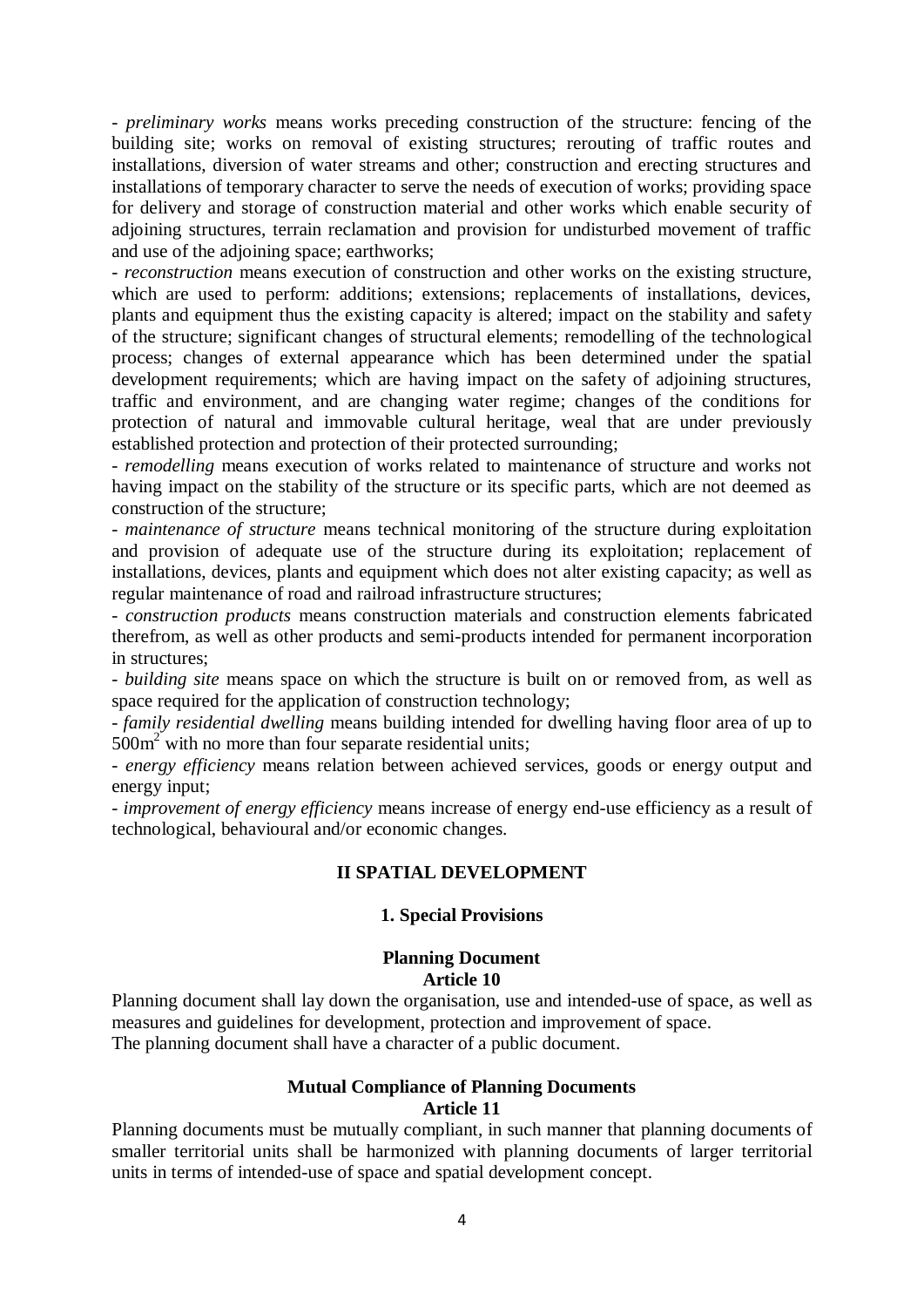## **Compliance with Specific Regulations Article 12**

Spatial development and construction of structures must be compliant with special regulations in the area of environmental protection, protection of cultural and natural heritage, economically efficient energy use and energy efficiency, cultural-historical development, man-made and natural heritage, soil, air, forests, water, health; as well as for protection of energy, mining and industrial structures; prevention and protection against natural and technical-technological hazards; infrastructural structures and networks; sport, tourism and special purposes structures and infrastructure thereof.

#### **2. Monitoring the Situation of Space (Monitoring) Article 13**

Monitoring the situation of space shall be deemed to be preparation and keeping of the Spatial Documentary Basis Paper, preparation of reports on spatial development, preparation and adoption of spatial development programmes and the set up and keeping of the information system.

## **Spatial Documentary Basis Paper Article 14**

Administrative body competent for affairs of spatial development and construction of structures (hereinafter referred to as: administrative body) or local government body competent for affairs of spatial development and construction of structures (hereinafter referred to as: local government body) shall keep the Spatial Documentary Basis Paper, to serve the needs of monitoring of the status of space and development of the planning documents.

The Government of Montenegro (hereinafter referred to as: the Government) shall lay down the contents of and manner of keeping the Spatial Documentary Basis Paper.

## **Report on the Status of Spatial Development Article 15**

Ministry or local government body shall submit, once a year, to the Government or parliament of the local self-government respectively, report on the status of spatial development.

The report referred to in paragraph 1 of the present Article shall specifically contain: analysis of the implementation of planning documents; evaluation of implemented measures and their impact on spatial governance; evaluation of the protection of space; data on constructed structures also including structures constructed contrary to law; evaluation of stated needs of the users of space; as well as other elements of importance for space for which the report is being developed.

Local government body shall submit the report on the status of spatial development to the Ministry and administrative body within 15 days from the day of adoption.

The report on the status of the spatial development shall be published in the "Official Gazette of Montenegro", one printed daily media outlet being distributed on the territory of Montenegro as well as on the website of the Ministry or local government body.

#### **Spatial Development Programme Article 16**

Government or parliament of the local self-government shall adopted one-year spatial development programme (hereinafter referred to as: the Programme).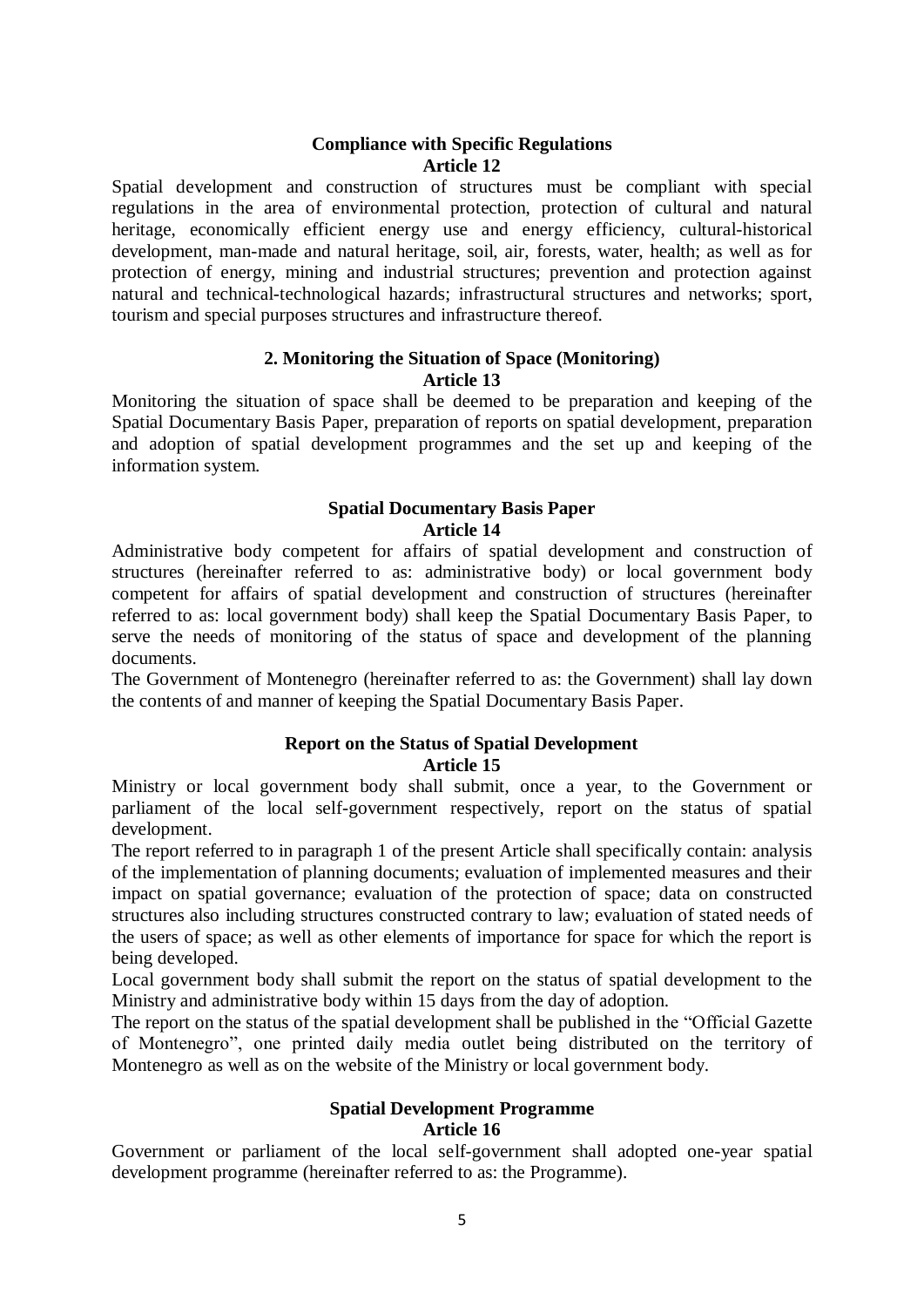The Programme shall be adopted on the basis of the report referred to in Article 15 of the present Law.

The Programme shall contain assessment of the need for development of new or amendments and additions of existing planning documents and measures of significance for the development and adoption of those documents.

The Programme shall lay down the time schedule of the spatial development, financing sources, development deadlines, operational measures for implementation of the planning document, and in particular measures for provision of utility infrastructure to construction land referred to in Article 65 of the present Law, as well as other measures for the implementation of spatial development policy.

The Programme shall also contain, as needed, measures regarding the structures constructed contrary to law, in accordance with the undertaken international obligations.

Public participation shall be realized in preparation and adoption of the Programme.

The Programme shall be published in the Official Gazette of Montenegro, one printed daily media outlet being distributed on the territory of Montenegro as well as on the website of the Ministry or local government body.

## **Keeping Information System Article 17**

Administrative body and local government body shall establish and keep integral space related information system.

The Government shall lay down the contents and manner of keeping of the information system referred to in paragraph 1 of the present Article.

## **3. Types and Contents of Planning Documents**

#### **1) Types of Planning Documents**

#### **Article 18**

Planning documents shall be: a) State planning documents;

b) Local planning documents.

#### **a) State Planning Documents**

#### **Article 19**

State planning documents shall be:

1) Spatial Plan of Montenegro;

2) Special Purpose Spatial Plan;

3) Detailed spatial plan;

4) Location study at state level.

Adoption of the Spatial Plan of Montenegro and of the Special Purpose Spatial Plan shall be mandatory.

#### **Spatial Plan of Montenegro Article 20**

The Spatial Plan of Montenegro shall be the strategic document and general basis for the spatial organisation and development of Montenegro.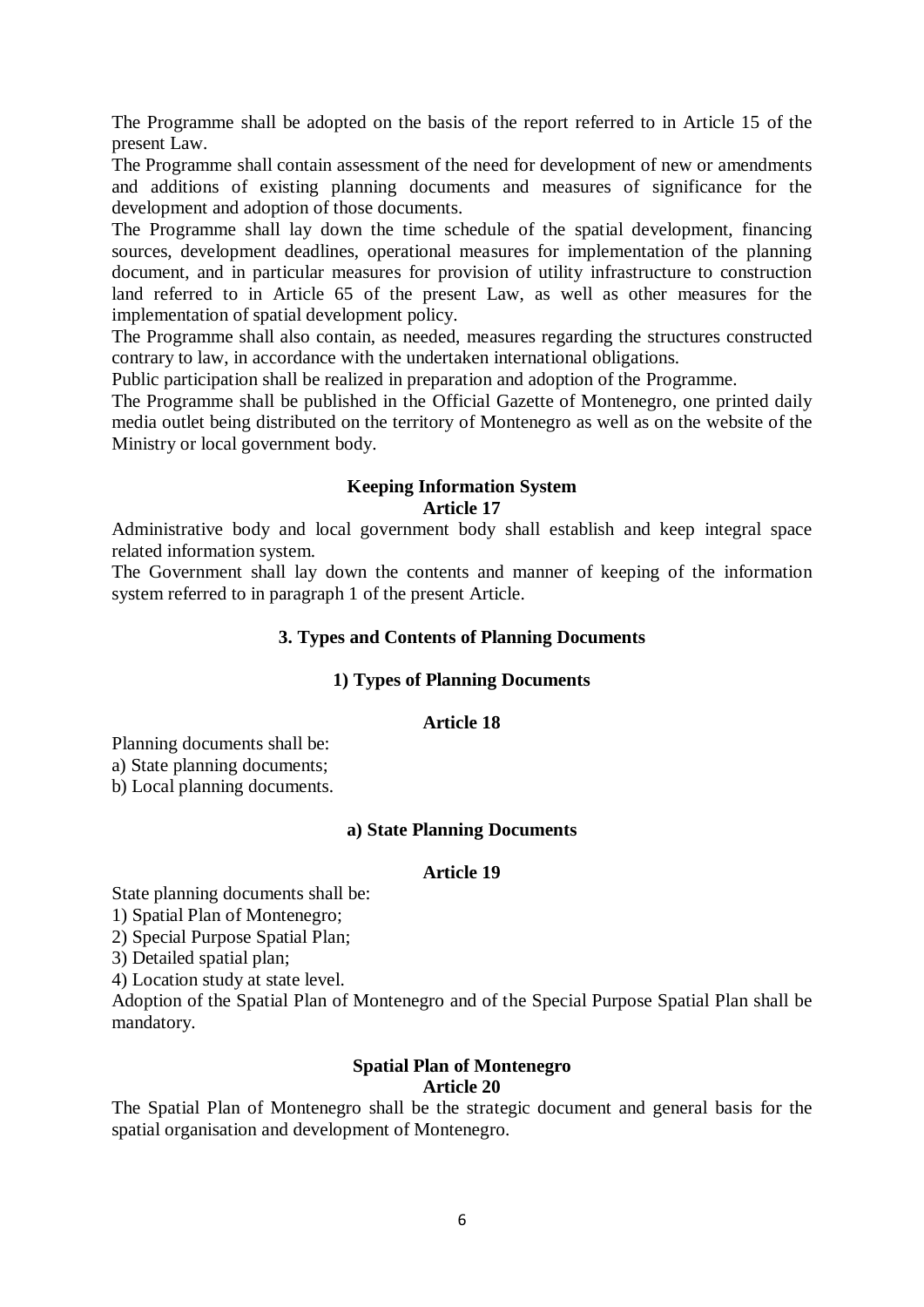The Spatial Plan of Montenegro shall stipulate objectives of the state and measures of the spatial development, in accordance with the overall economic, social, ecological and culturalhistorical development of Montenegro.

The Spatial Plan of Montenegro shall specifically contain: space-use policy and development of functions and activities in Montenegro; basis of long-term spatial organisation policy; basic infrastructure systems and basic technical system and manner of their connection with surrounding infrastructural systems; guidelines for increase of energy efficiency and use of renewable energy sources; economic demographic analysis; basis for protection of natural and landscape values and cultural heritage; guidelines for environmental protection; basis of protections of interest for the defence of the country; basis of prevention and protection against natural and technical-technological hazards; areas and modalities of transboundary and international cooperation; prerequisites for development of planning documents for smaller territorial units; identification of regions of special significance for Montenegro; concession regions; economic-market projection; engineering specifications or guidelines for construction of state-owned structures of general interest; guidelines, measures, phases and time schedule for the Plan's implementation.

#### **Special Purpose Spatial Plan Article 21**

Special Purpose Spatial Plan shall be developed and adopted for the territory or parts of territories of one or more local self-governments with common natural, regional or other features, of special significance for Montenegro and which require a special development and use regime (national park, coastal area, marine zone, nature reserve, recreational-tourism region, cultural-historical region, exploitation field used for the surface exploitation of mineral resources and similar).

The Special Purpose Spatial Plan shall specifically contain: boundaries of the territory for which the plan is being adopted; extracts from the Spatial Plan of Montenegro; evaluation of the existing status of the spatial development; position and directions of the development in respect of the surrounding; regime for space-use and spatial development and boundaries of zones in respect of this regime; economic-demographic analysis; guidelines for development of the location study at state level; regime for cultural heritage protection; measures for protection of landscape values; landscape planning; measures for environmental protection; concept of use of renewable energy sources and application of energy efficiency measures; engineering specifications or guidelines for construction of structures, development, use and protection for space for which adoption of the location study at state level is not planned; other measures and requirements which correspond to needs and characteristics of the intended-use of the region for which the Plan is being adopted; guidelines and measures for the Plan's implementation; regions, zones, locations and state-owned structures of general interest; concession regions; economic-market projection; manner, phases and time schedule for the Plan's implementation.

## **Detailed Spatial Plan Article 22**

Detailed Spatial Plan shall be adopted for regions where structures which are of interest for Montenegro or regional significance (territories of one or more local self-governments) should be constructed.

The Detailed Spatial Plan shall be adopted for, including but not limited to: State-owned structures of general interest; industrial, warehousing and free zones; concession regions; spaces for construction of tourism settlements and complexes; recreational, healthcare and similar structures; shore belt along lakes, rivers and other water streams.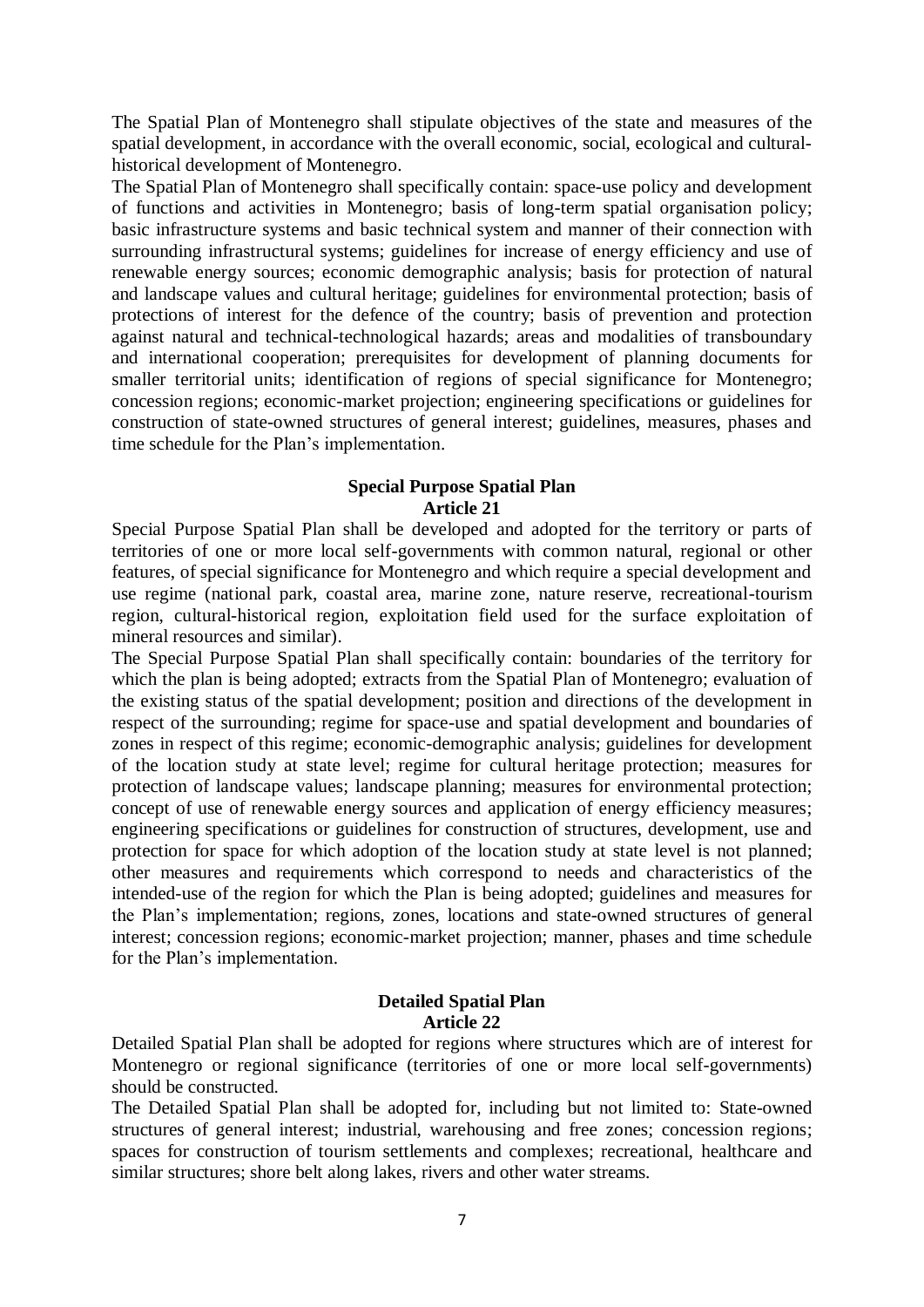The Detailed Spatial Plan shall specifically contain: boundaries of the region for which the plan is adopted marked on maps or topographic-cadastral plans; extracts from the Spatial Plan of Montenegro; evaluation of the present status of the spatial development; concept for intended-use of surfaces, development, construction and use of space; economicdemographic analysis; protective (buffer) zones; concept for infrastructural systems and manner of their connection with the surrounding infrastructural systems; requirements, phases and time schedule of the realization of infrastructural networks and structures; engineering specifications or guidelines for construction of structures; concept for the construction of structures for energy generation, transmission and distribution in accordance with the energy efficiency principles and with incentives for participation of renewable energy sources; regime of cultural and natural heritage protection; measures for protection of landscape values; environmental protection measures; basis for protection against natural and technical-technological hazards; guidelines and measures for the Plan's implementation; allotment plan; regions, zones, locations and structures of general interest; economic-market projection; manner, phases and time schedule for the Plan's implementation.

#### **Location Study at State Level Article 23**

Location study at state level may be adopted for the regions which are within the scope of the Special Purpose Spatial Plan and which are not elaborated in details by such plan.

The location study at state level shall determine requirements for construction and execution of works within the region of the Special Purpose Spatial Plan.

The location study at state level shall specifically contain: extract from the Special Purpose Spatial Plan; boundaries of the region for which the plan is being adopted; detailed intendeduse of surfaces; economic-demographic analysis; allotment plan; engineering specifications for construction of structures; building lines and boundary lines; alignments of infrastructural networks and traffic routes and guidelines for construction of infrastructural and public utility structures; grading plans and boundary plans; access points and conditions for connection to traffic routes, infrastructural network and public utility structures; guidelines for urban planning and architectural shaping of space with guidelines for application of energy efficiency and renewable energy sources; regime for cultural heritage protection; environmental protection measures; measures for protection of landscape values and guidelines for realization of landscape architecture projects precisely terrain development; economic-market projection; manner, phases and time schedule for the Plan's implementation.

#### **b) Local Planning Documents Article 24**

Local planning documents shall be:

1) town-planning scheme passed by the local self-government;

2) detailed urban development plan;

3) urban development design;

4) location study at local level.

Adoption of the town-planning scheme passed by the local self-government shall be mandatory.

### **Town-Planning Scheme Passed by the Local Self-Government Article 25**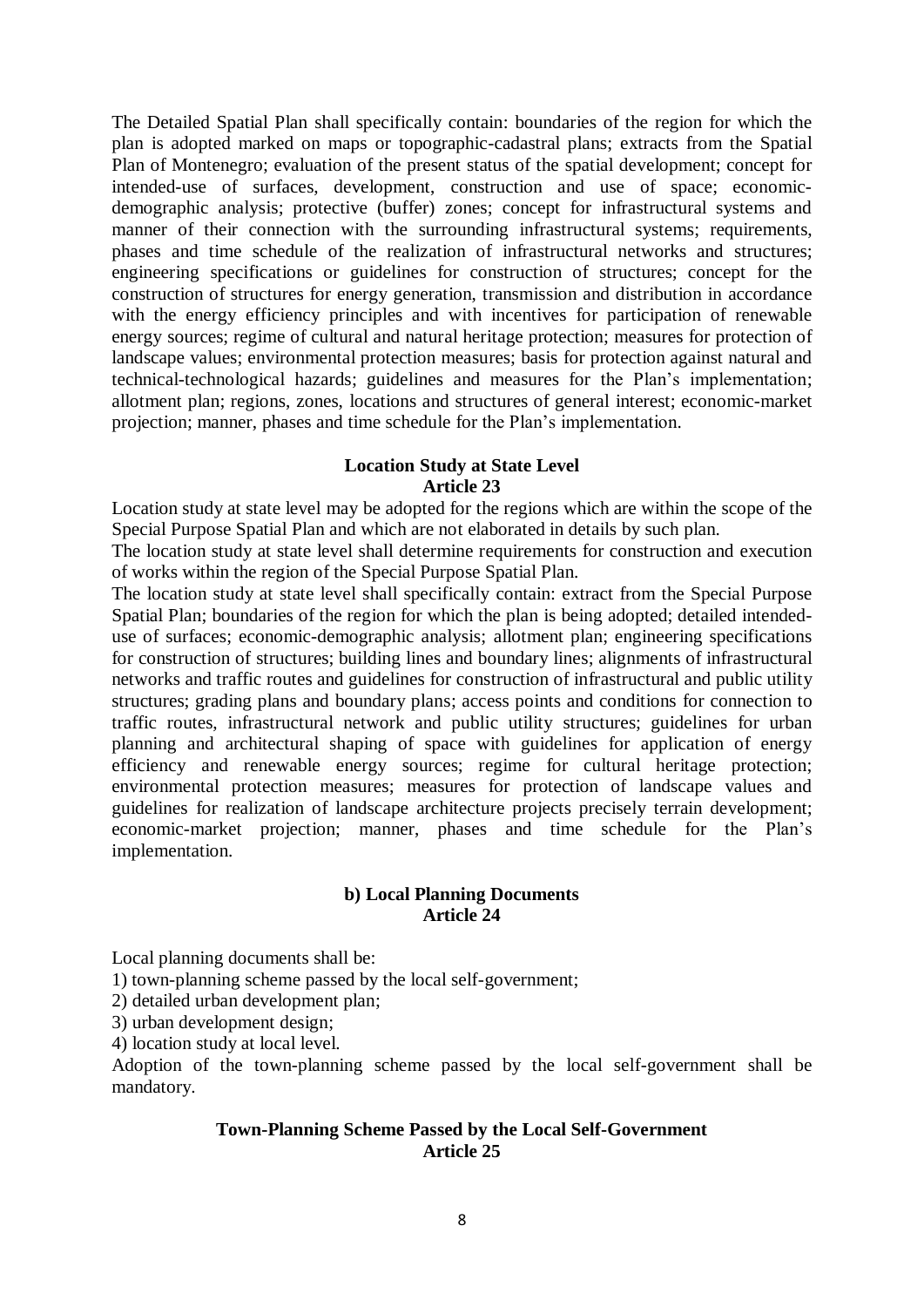The town-planning scheme passed by the local self-government shall define objectives and measures of spatial and urban planning development of the local self-government, in accordance with the planned economic, social, ecological and cultural-historical development.

The town-planning scheme passed by the local self-government shall be developed and adopted for the territory of the local self-government.

Town-planning schemes passed by the local self-governments shall contain: an extract from the Spatial Plan of Montenegro; evaluation of the current physical planning status; the position and pathways of the local self-government development in respect to the neighbouring local self-governments in the entire Montenegro; the basic concepts of intended-use of surfaces, development, construction and use of space; basics of spatial organisation in respect of position and connection of infrastructural structures with inhabited places; more detailed elaboration of the networks of settlements; intended-use of surfaces with adequate graphical presentations; concession regions; zone areas, locations for structures of general interest.

The town-planning scheme passed by the local self-government shall specifically contain: projection of spatial organisation and development with approximate needs and possibilities for use and intended-use of surfaces, mandatory for the centre of local self-government and as needed also for other settlements within the territory of the local self-government; guidelines and basis for zoning and grouping of village settlements; guidelines for development of and territorial organisation and guidelines for the development of detailed urban development plans and urban planning projects; guidelines for development of local location studies; guidelines for construction in regions for which the adoption of detailed urban development plan, urban planning project or location study at local level is not planned; networks of infrastructural systems with requirements for connections thereat (traffic routes, energy, hydro-technical and public utility structures); basis for the network of public functions structures (educational, scientific, healthcare, cultural, social welfare and other structures); engineering specifications or guidelines for construction of infrastructural and public utility structures of special interest for the local self-government; economic demographic analysis; guidelines for landscaping of space; environmental protection guidelines; regime for cultural heritage protection; plan of landscapes with guidelines for landscaping of space; plan for development of green surfaces; plan of reconstruction or rehabilitation of old parts of settlements; plan of seismic micro zoning; measures for protection against natural and technical-technological hazards; regime of protection of cultural and natural heritage; protection measures of importance for the defence of the country within the area of settlements; base for the concept and parameters for the residential construction; measures for increase of energy efficiency and use of renewable energy sources; economic-market projection; requirements, manner, phases and time schedule for the Plan's implementation.

#### **Detailed Urban Development Plan Article 26**

Detailed urban development plan shall define requirements for the construction of structures within the settlements in the region covered by the town-planning scheme passed by the local self-government, in a manner which enables implementation of those plans.

The detailed urban development plan shall have to be adopted for all settlements or parts of settlements for which it has so been determined under the town-planning scheme passed by the local self-government.

Detailed urban development plan shall specifically contain: boundaries of the region for which is being adopted; updated cadastre plans in digital or analogue form; extracts from the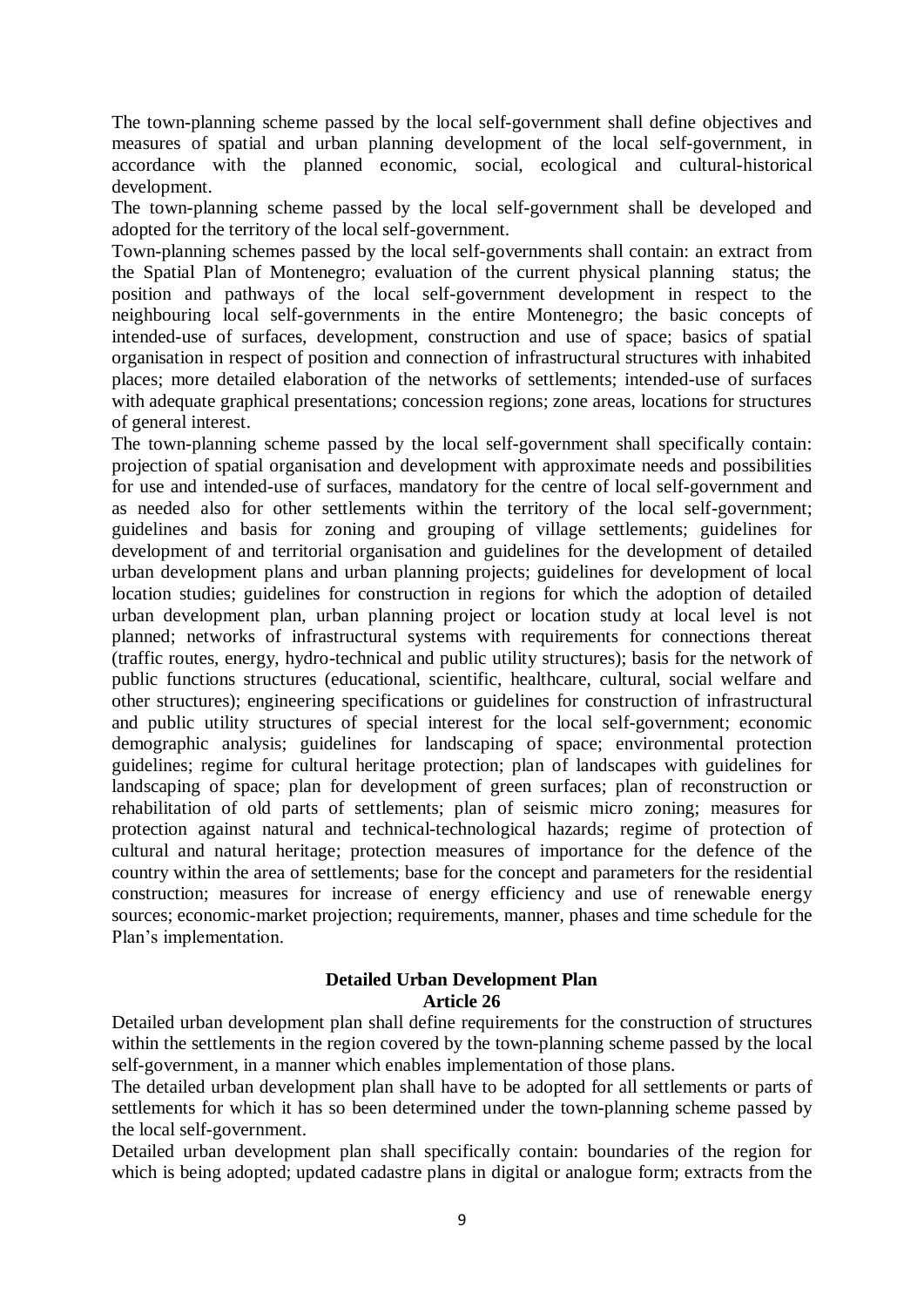town-planning scheme passed by the local self-government with the intended-use of surfaces, prerequisites and guidelines for the reference region; detailed intended-use of surfaces; economic-demographic analysis; allotment plan; floor area ratio and lot coverage ratio; engineering specifications for construction of structures and spatial development; criteria for application of energy efficiency and use of renewable energy sources; size of building plots, types of structures, height and orientation of structures, maximum number of stories, number of apartments, gross extended building floor area and other; building line and boundary line; alignments of infrastructural networks and traffic routes and guidelines and requirements for construction of infrastructural and public utility structures; grading plan and boundary plan; access points and conditions for connection to traffic routes, infrastructural networks and public utility structures; environmental protection guidelines; measures for urban planning and architectural shaping of space; measures for protection of landscape values and realization of landscape architecture projects precisely terrain development; regime of cultural heritage protection; economic-market projection; manner, phases and time schedule for the Plan's implementation.

#### **Urban Development Design Article 27**

Urban development design may be adopted for smaller areas which are about to undergo significant and complex construction, or represent particularly characteristic segments.

Urban development design shall have to be adopted for settlements, parts of settlements as well as for other areas which are entered in the register of cultural goods of Montenegro.

Urban development design shall contain all elements of the detailed urban development plan and conceptual designs of the structure.

#### **Location Study at Local Level Article 28**

Location study at local level may be adopted for areas which are within the scope of the town-planning scheme passed by the local self-government and for which is not planned development of detailed urban development plan and urban development design.

The location study at local level shall determine requirements for construction of structures within the area of the town-planning scheme passed by the local self-government in accordance with guidelines and criteria planned under such plan.

Location study at local level for the area of the town-planning scheme passed by the local self-government shall contain elements of the location study at state level referred to in Article 23, paragraph 3 of the present Law.

#### **More Detailed Contents of the Planning Document Article 29**

More detailed contents and the form of the planning document, criteria for the intended use of surfaces, especially for marking of tourism, industry, agriculture, housing construction zones and the like, zoning regulation elements, unique graphical symbols and the remaining necesarry contents shall be laid down by the Ministry.

The planning document shall contain an offprint with engineering specifications (hereinafter: the offprint) which is necessary for the development of engineering documents.

#### **Open Competition Article 30**

An announcement of open competition for urban development-architectural conceptual design may be planned under the planning document for particularly complex and attractive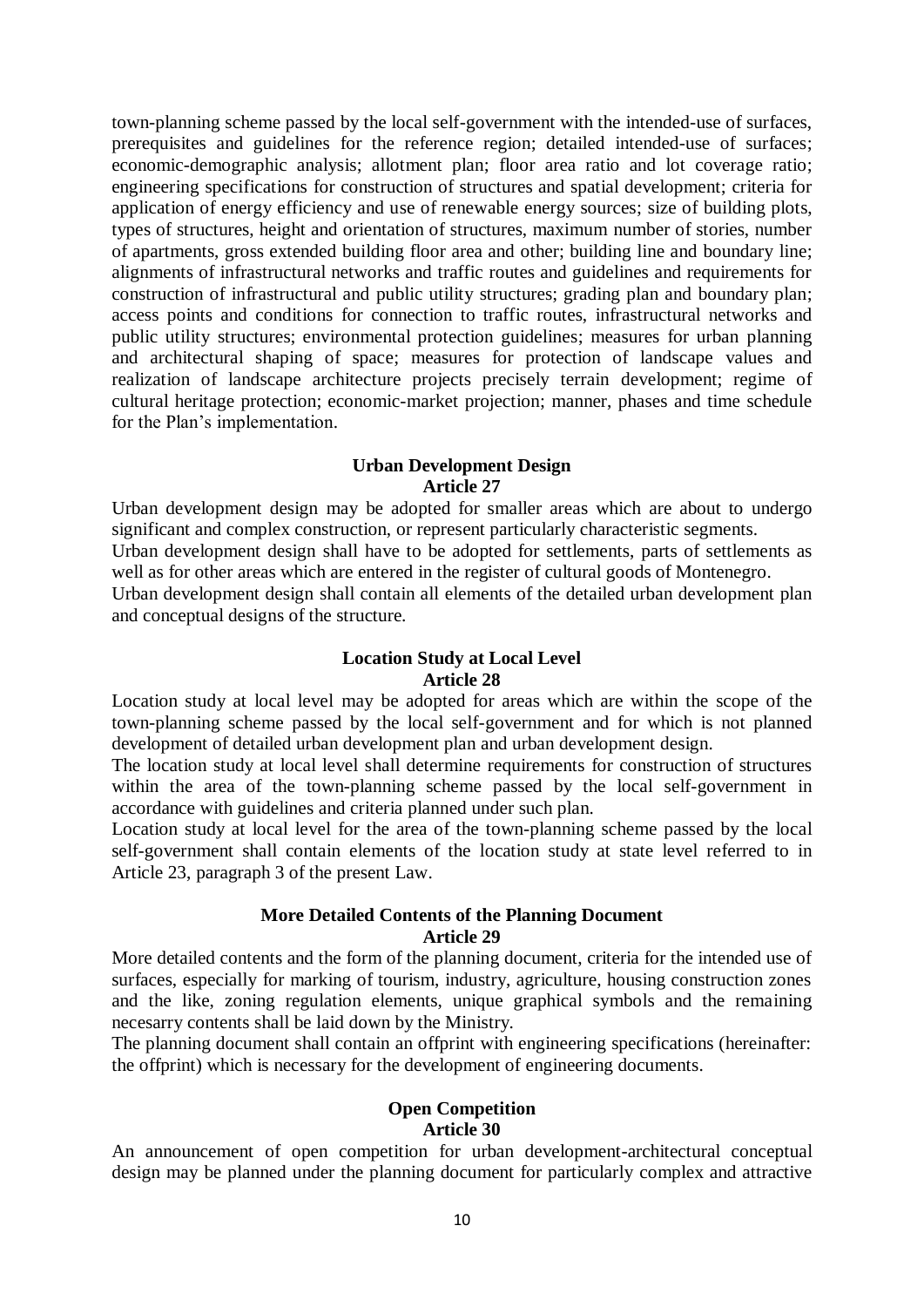parts of urban units and other spaces and sites, in accordance with guidelines or engineering specifications from the planning document.

Urban development-architectural conceptual design adopted through the open competition referred to in paragraph 1 of the present Article shall represent constituent part of the planning document.

The Ministry or the local government body shall perform implementation of the open competition referred to in paragraph 1 of the present Article.

The manner and the procedure for conducting the open competition referred to in paragraph 3 of the present Article shall be stipulated by the Ministry.

## **4. Development and Adoption of Planning Documents**

#### **Decision to Develop a Planning Document Article 31**

Development of the Spatial Plan of Montenegro shall be taken up on the basis of the decision on development adopted by the Parliament of Montenegro and development of the Special Purpose Spatial Plan, Detailed Spatial Plan and location study at state level on the basis of the decision adopted by the Government.

Development of the local planning document shall be taken up on the basis of the decision adopted by the executive authority of the local self-government.

Decision to develop the planning document shall be adopted in accordance with the Programme referred to in Article 16 of the present Law.

Decision to develop the planning document shall specifically set forth the following: type of the planning document; territory or region for which is being developed; manner of financing; period for which is being adopted; deadlines for development; basic guidelines from planning documents of broader territorial units and other.

Terms of reference, which determine starting prerequisites of the planning document, requirements and needs of the users of space stated in Article 15 of the present Law shall be a constituent part of the decision to develop the planning document.

The decision to develop the planning document with the terms of reference, which is being adopted by the parliament of the local self-government shall be submitted to the Ministry and the administrative body.

Provided that the strategic environmental impact assessment is developed for the planning document, in accordance with special regulations, decision thereon shall be adopted at the same time with the adoption of the decision to develop the planning document.

#### **Publication of Decision on Development Article 32**

Decision to develop the planning document shall be published in the "Official Gazette of Montenegro", one printed daily media outlet which is being distributed on the territory of Montenegro as well as on the website of the Ministry or local government body.

## **Responsible Party for Preparatory Tasks and Preparatory Tasks Article 33**

The Ministry or the local government body shall be a responsible party for preparatory tasks on the development and adoption of planning document.

Preparatory tasks, within the meaning of paragraph 1 of the present Article, shall be deemed to be, including but not limited to: preparation of the decision to develop the planning document; preparation of the terms of reference; preparation of the documentation required for the development of planning document; performance of tasks related to ceding of the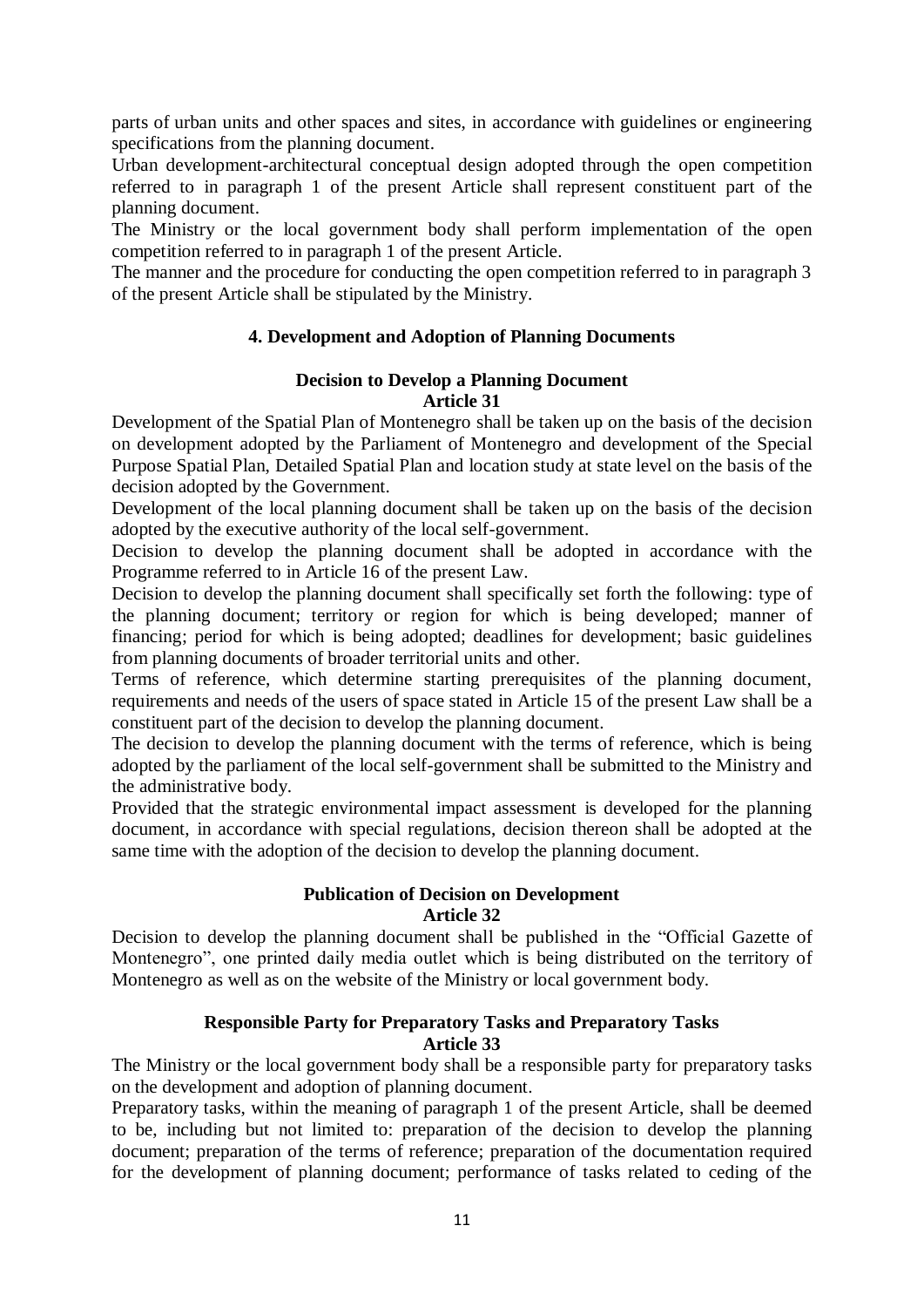planning document development; tasks on organisation of the planning document development; preparation of the statement referred to in Article 39, paragraph 2 of the present Law; acquiring prescribed assents and cooperation with authorized entities; activities relating to the carrying out of the public debate; preparation of the decision on the adoption of the planning document; as well as other tasks regarding the development and adoption of the planning document.

## **Building Prohibition Article 34**

Decision to develop the planning document shall also contain, as needed, a decision on prohibition of construction on space or part of space for which such plan is being developed.

The building prohibition referred to in paragraph 1 of the present Article shall not apply to structures for which the documents and proofs referred to in Article 93, paragraph 1 of the present Law were obtained and filed.

The decision on prohibition of construction may also be adopted upon the adoption of the decision to develop the planning document.

The decision referred to in paragraphs 1 and 2 of the present Article shall be applied until the adoption of the planning document, but not exceeding period of one year.

## **Authorization to Develop a Planning Document Article 35**

Planning documents may be developed by business organisations, legal entities or entrepreneurs registered in the Central Registry of Business Entities for the performance of activities of planning documents development and meeting the conditions stipulated in the present Law.

Business organisations, legal entities and entrepreneurs referred to in paragraph 1 of the present Article shall have an employee who is the responsible planning engineer.

Business organisations, legal entities and entrepreneurs referred to in paragraph 1 of the present Article shall conclude a contract for the development of specific parts or phases of the planning document, as defined in the terms of reference, with another business organisation, legal entity or entrepreneur having an employed planning engineer.

#### **Responsible Planning Engineers and Planning Engineers Article 36**

The responsible planning engineer may be a person with a university degree (four-year programme of study) with at least five years' work experience in the preparation, development and implementation of at least four planning documents, with a passed state licence exam and who is a member of the Chamber.

Notwithstanding paragraph 1 of the present Article, the responsible planning engineer for location studies at state level, detailed urban development plans, location studies at local level and urban development designs may be exclusively holders of degrees of Bachelor of Science in Architectural Engineering, specialist graduate vocational study programme degree in architecture, Bachelor of Science in spatial planning or specialist graduate vocational study programme degree in spatial planning or a town planning engineer, with at least five years of work experience in the preparation, development and implementation of at least four planning documents, with a passed state licence exam and who is a member of the Chamber.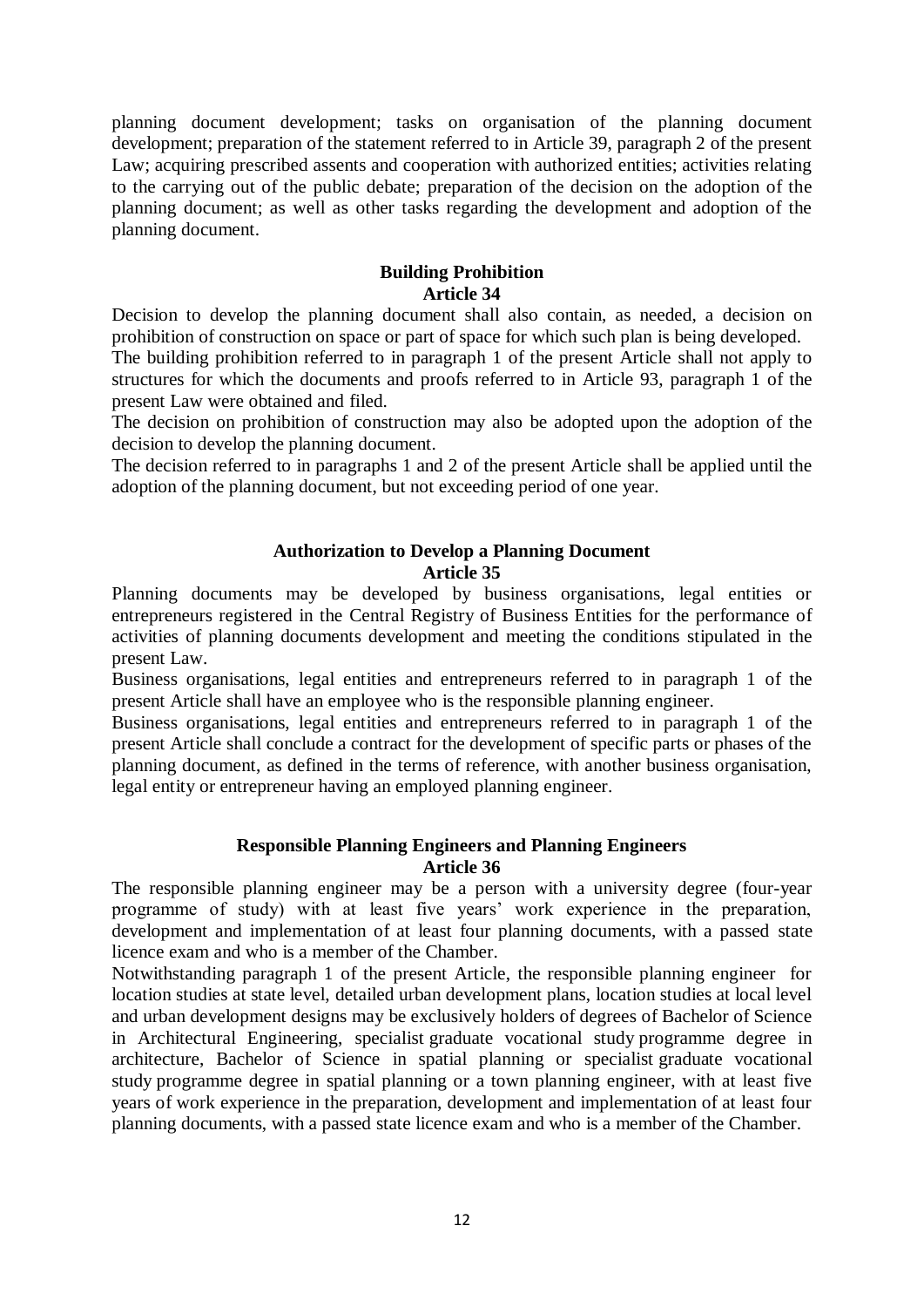Responsible planning engineer shall manage development of the planning document and be responsible for the harmonization of its parts or phases of the planning document as defined by the terms of reference.

Planning engineers may also hold a university degree (four-year programme of study), with three years of work experience in the preparation, development or implementation of at least two planning documents, with a passed state licence exam and who are members of the Chamber.

## **Authorization for Foreign Person to Develop a Planning Document Article 37**

Planning document may also be developed by a foreign person providing that it meets the requirements prescribed under Articles 35 and 36 of the present Law.

#### **Submission of Data, Proposals and Opinions Article 38**

Bodies, business organisations, institutions and other legal entities competent for affairs of: forecasts of development; water management; electric power industry; transport; telecommunications; radio broadcasting; healthcare; defence of country; culture; residential and public utility; geodetic, geologic, geophysics, seismic and hydro-meteorological affairs; statistics affairs; agriculture, forestry, tourism, nature protection, protection of cultural and natural heritage; environmental protection, sports, education, finance, real estate register et al., shall submit available data within 15 days, upon request of the responsible party for preparatory tasks, in analogue and digital form, as well as their own proposals and opinions which are necessary for the development of the planning document.

## **Submission of Local Planning Documents in view of Opinion Giving Article 39**

Responsible party for preparatory tasks shall submit draft of the local planning document to the Ministry for opinion, in order to verify compliance with the decision on development; verify compliance with prescribed standards and norms; verify justification of the planning design; verify need to undertake open competition referred to in paragraph 30 of the present Article, as well as to evaluate the harmonization with the planning document of broader territorial units and compliance with the present Law.

Responsible party for preparatory tasks shall submit, along with the draft of the planning document, opinions of competent bodies, institutions and public service enterprises of the local self-government, as well as statement that the planning document is developed in accordance with the present Law.

The Ministry shall submit the opinion referred to in paragraph 1 of the present Article to the responsible party for preparatory tasks within 30 days of the receipt of the draft local planning document.

During the procedure of giving an opinion, the Ministry shall submit for opinion the draft local planning document in digital form to public administrative bodies, business organisations and other legal entities competent for affairs of: environmental protection, protection of cultural and natural heritage; agriculture, water management and forestry; healthcare; power supply, mining and industry; tourism; prevention and protection against industrial accidents; transport; maritime affairs; telecommunications; radio broadcasting; defence; sports; education; finance; real estate register; forecasts of development; seismology.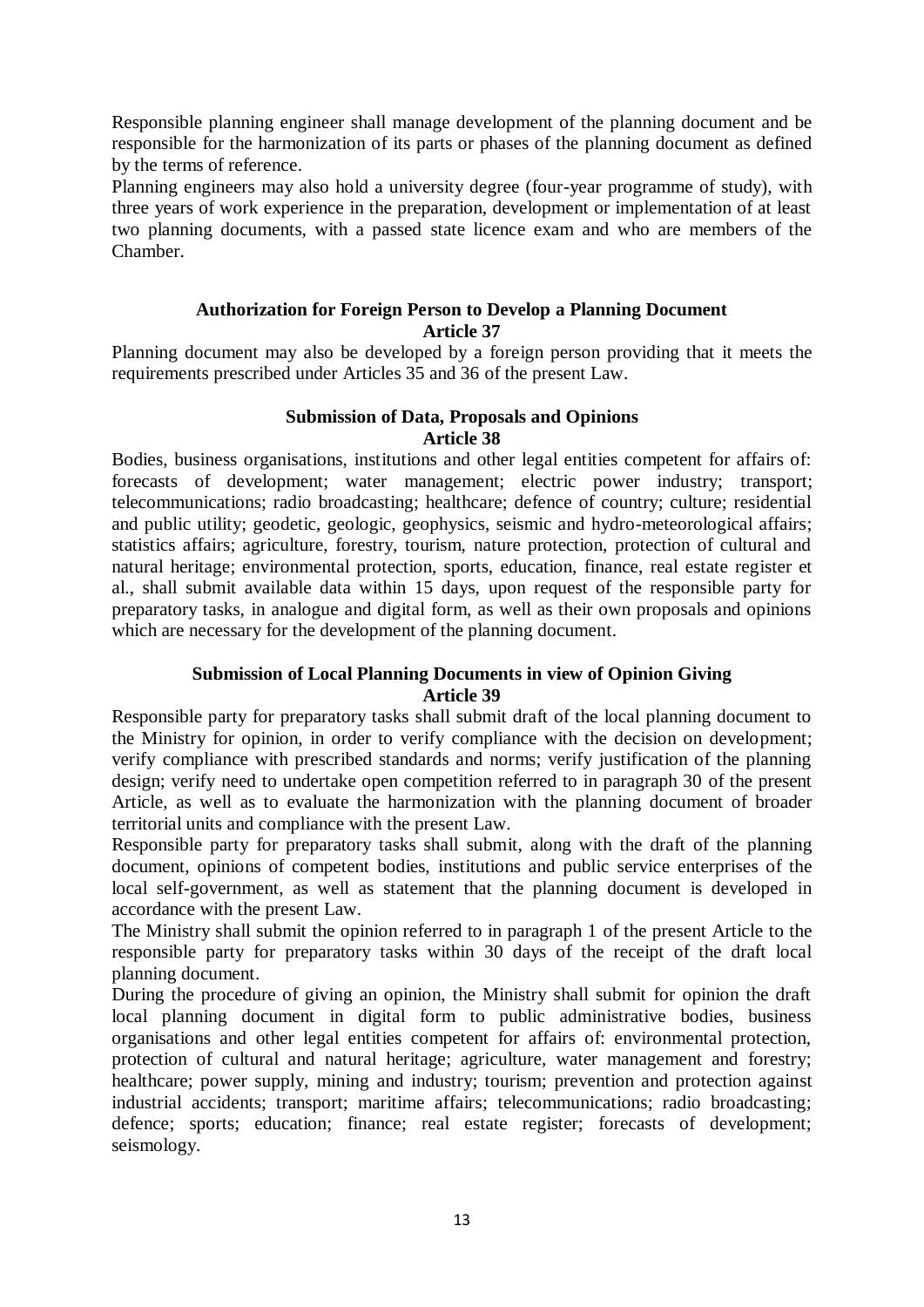The opinion referred to in paragraph 4 of the present Article shall be submitted to the Ministry within 15 days from the day of receipt of the draft planning document.

Provided that the opinion is not submitted within the deadline referred to in paragraph 5 of the present Article, it shall be deemed to be there are no remarks on the draft planning document.

The opinion referred to in paragraph 1 of the present Article shall be made public on the website of the Ministry within seven days from the day of its issuance.

## **Submission of State Planning Document in view of Opinion Giving Article 40**

Responsible party for preparatory tasks shall submit draft of the State planning document for opinion to the public administrative bodies, business organisations, institutions and other legal entities referred to in Article 39, paragraph 4 of the present Law.

The opinion referred to in paragraph 1 of the present Article shall be submitted in the manner provided for in Article 39, paragraphs 5 and 6 of the present Law.

The opinion referred to in paragraph 1 of the present Article shall be made public on the website of the Ministry within seven days from the day of its delivery.

# **Submission of Planning Document to the Government or Local Self-government Executive Authority**

## **Article 41**

Responsible party for preparatory tasks shall submit the planning document with embedded opinion referred to in Article 39 or Article 40 of the present Law to the Government or local self-government executive authority respectively, in order for the draft planning document to be adopted.

A programme for organisation of public debate shall be submitted along with the planning document referred to in paragraph 1 of the present Article.

# **Public Debate Article 42**

The Government or local self-government executive authority shall place draft planning document for public debate.

Public debate referred to in paragraph 1 of the present Article shall be announced in one daily printed media outlet being distributed on the territory of Montenegro, on the website of the Responsible party for preparatory tasks and shall last from 15 to 30 days from the day of publication.

Responsible party for preparatory tasks shall compile a report on public debate and to submit to the drafter who will embed remarks and suggestions in the planning document in an appropriate manner.

Report on strategic environmental impact assessment shall be placed for public debate along with the placement of the planning document for public debate.

## **Repeated Public Debate Article 43**

A repeated public debate may be carried out, provided that upon conducted public debate the planning document defers significantly from the original draft planning document.

Responsible party for preparatory tasks shall determine the degree of differences within the meaning of paragraph 1 of the present Article.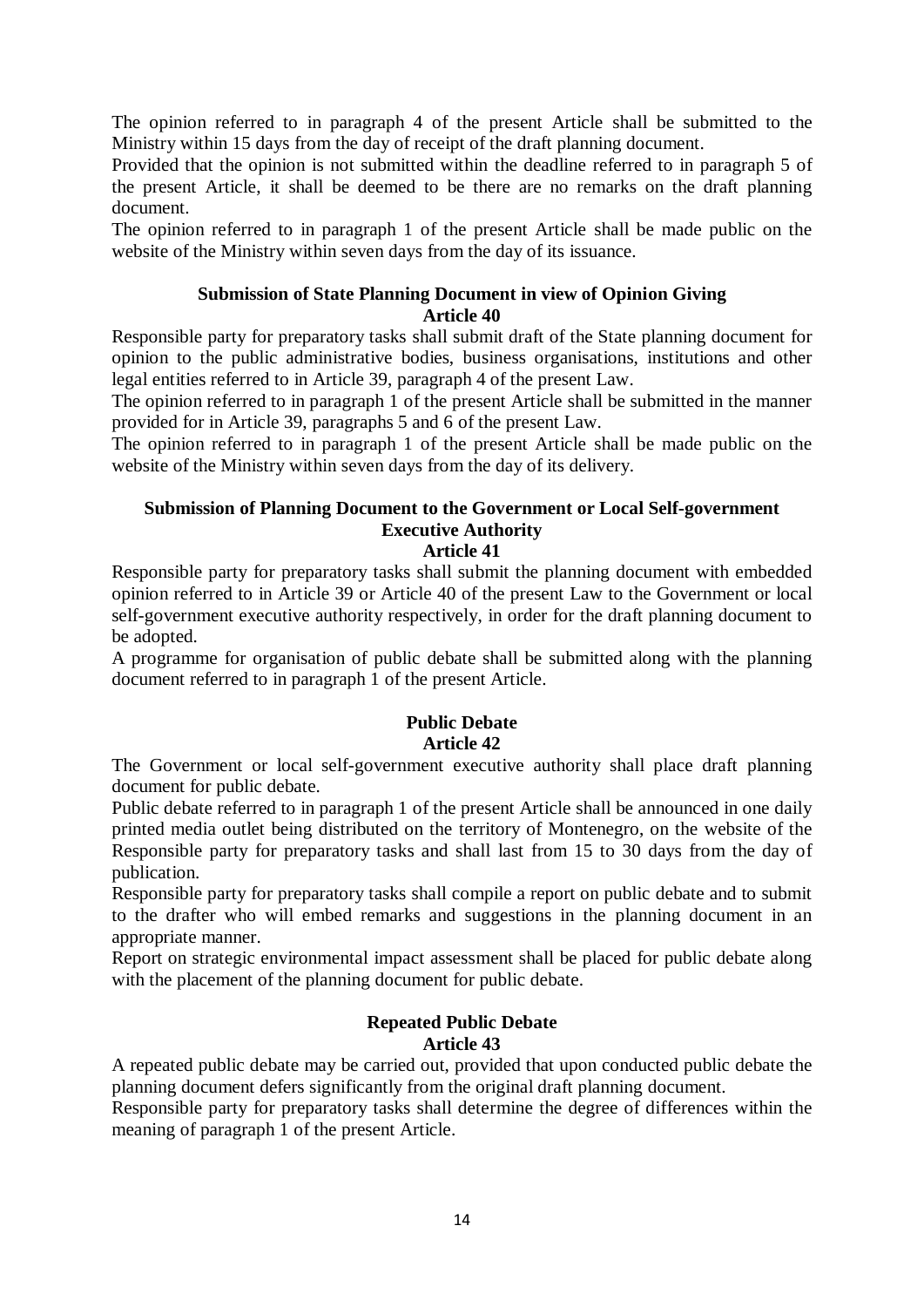Repeated public debate referred to in paragraph 1 of the present Article shall be carried out in respect of the entire planning document or its part, in the manner prescribed under Article 42 of the present Law, provided that its duration shall be 15 days from the day of publication.

# **Examination of the Report**

## **Article 44**

Responsible party for preparatory tasks shall enable examination of the report on public debate, which is being published on the website, to all interested parties.

# **Submission of the Proposal of Planning Document Article 45**

Responsible party for preparatory tasks shall submit to the Government or to the local selfgovernment executive authority proposal of the planning document with the report on public debate.

## **Submission to the Ministry for Assent Article 46**

Local self-government executive authority shall submit the proposal of the local planning document after its adoption to the Ministry for assent.

In the proceeding of issuance of the assent referred to in paragraph 1 of the present Article, it shall be verified if the proposal of the local planning document is compliant with the opinion of the Ministry on the draft local planning document as well as with the present Law.

The assent within the meaning of paragraph 2 of the present Article shall be given within 20 days of the receipt of the proposal for the local planning document.

In the event that the proposal for the local planning document is not harmonized with the opinion of the Ministry and the present Law, the Ministry shall send back, within 20 days, the planning document to the executive body of the local self-government for modification.

The proposal for the local planning document and the assent, or the act on necessary modifications referred to in paras. 3 and 4 of the present Article shall be published on the website of the Ministry, within seven days after the date of delivery, or after the date of issuance.

## **Competence for Adoption Article 47**

The Parliament of Montenegro shall adopt the Spatial Plan of Montenegro and the Special Purpose Spatial Plan.

The Government shall adopt the detailed spatial plan and location study at state level. Parliaments of local self-governments shall adopt the local planning document.

# **Adoption of Local Planning Documents by the Government**

## **Article 48**

Notwithstanding provision of the Article 47, paragraph 3 of the present Law, the Government may adopt local planning document if:

1) Local self-government has not adopted or is not implementing local planning document, which may cause adverse consequences for environment and space or if the failure to carry out legally prescribed obligations in the field of spatial development has occurred or would so slowed down economic development of Montenegro;

2) An agreement thereabout is reached with the local self-government.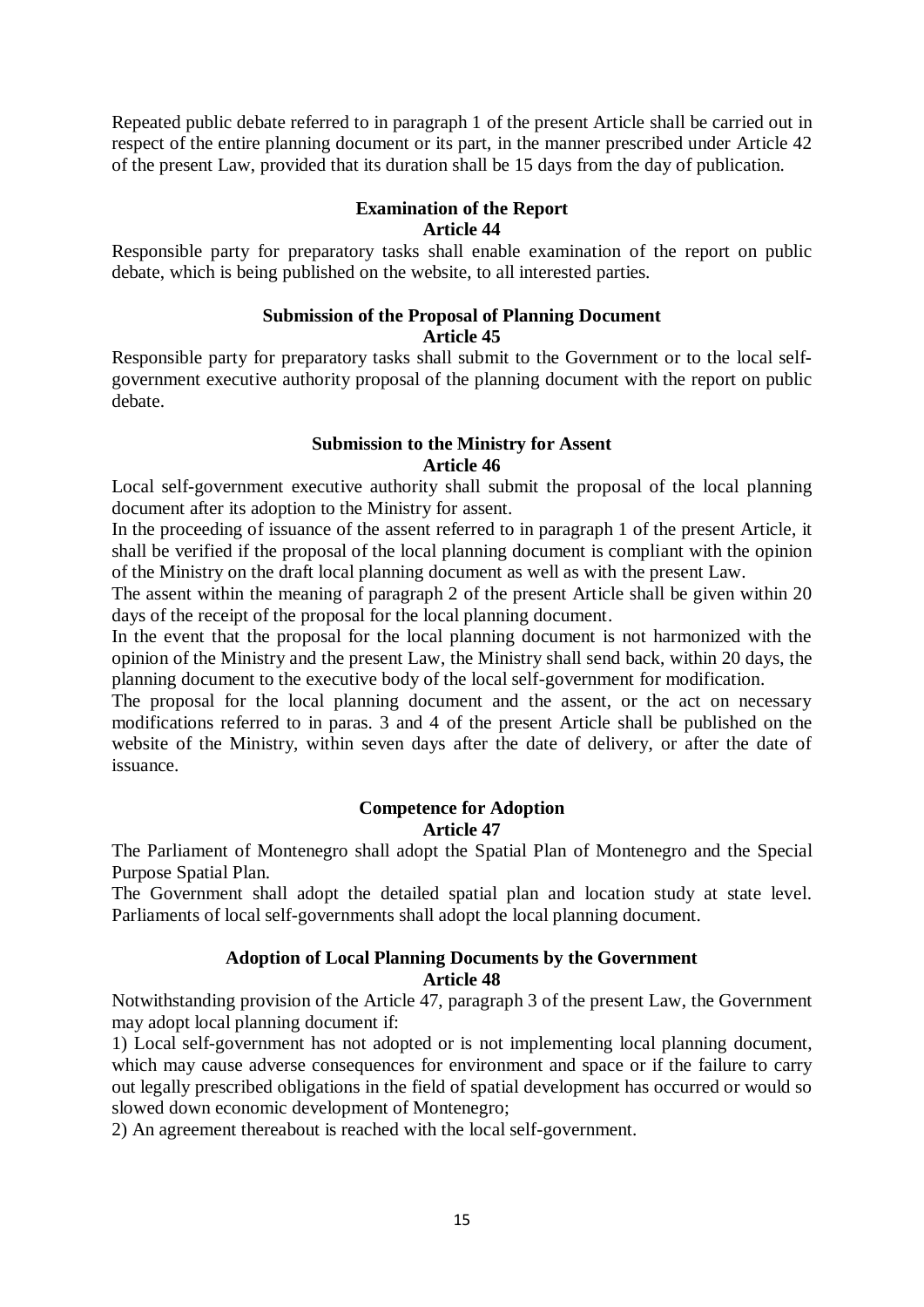In the event of paragraph 1 of the present Article, the local planning document shall be adopted in a manner and with the proceeding prescribed for the state planning document under the present Law.

# **Decision on Adoption**

#### **Article 49**

Decision on adoption of the planning document shall specifically contain: boundaries of the region covered therewith; period for which is adopted, global contents and provisions of importance for the implementation of the planning document; provision of utility infrastructure to construction land and other.

#### **Production Scales Article 50**

The Spatial Plan of Montenegro shall be produced on maps at scales say 1:100,000; 1:50,000 and topographic-cadastral plans say 1:25,000; 1:10,000 and 1:5,000.

The Special Purpose Spatial Plan shall be produced on maps at scales say 1:25,000 and topographic-cadastral plans say 1:2,500 and 1:1,000 for zones where detailed elaboration is done.

The detailed spatial plan shall be produced on maps at scales say 1:25,000; 1:10,000 and 1:5,000 and topographic-cadastral plans say 1:2,500 and 1:1,000.

The location study at state level shall be produced on maps at scales say 10,000 and 1:5,000 and topographic-cadastral plans say 1:2,500 and 1:1,000.

The town-planning scheme passed by the local self-government shall be produced on maps at scales say 1:25,000; 1:10,000 and 1:5,000 and topographic-cadastral plans say 1:2,500.

Detailed urban development plan shall be produced on topographic-cadastral plans at scales say 1:1,000 and 1:500.

Urban development design shall be produced on topographic-cadastral plans at scales say 1:1,000, 1:500 and 1:250.

Location study at local level shall be produced on maps at scales say 10,000 and 1:5,000 and topographic-cadastral plans say 1:2,500 and 1:1,000.

State and local planning documents shall be produced on maps and topographic cadastral plans in digital form (CD) and shall be presented on maps and topographic-cadastral plans in analogue form produced on paper base and must be updated and identical in contents.

Analogue and digital forms of geodetic-cadastral plans must be certified by the state administrative body competent for cadastral affairs.

Competent authority shall, upon the request of responsible party for preparatory tasks, deliver maps and plans referred to in paragraphs 1, 2, 3, 4, 5, 6, 7 and 8 of the present Article free of charge.

Responsible party for preparatory tasks shall use maps and plans referred to in paragraphs 1, 2, 3, 4, 5, 6, 7 and 8 of the present Article only for the purpose of the development of planning document.

#### **Publication of the Decision on Adoption Article 51**

Decision on adoption of planning document, along with the planning document, shall be published in the Official Gazette of Montenegro, one printed daily media outlet being distributed on the territory of Montenegro, as well as on the website of the responsible party for preparatory tasks.

The planning document referred to in paragraph 1 of the present Article shall be published in electronic form.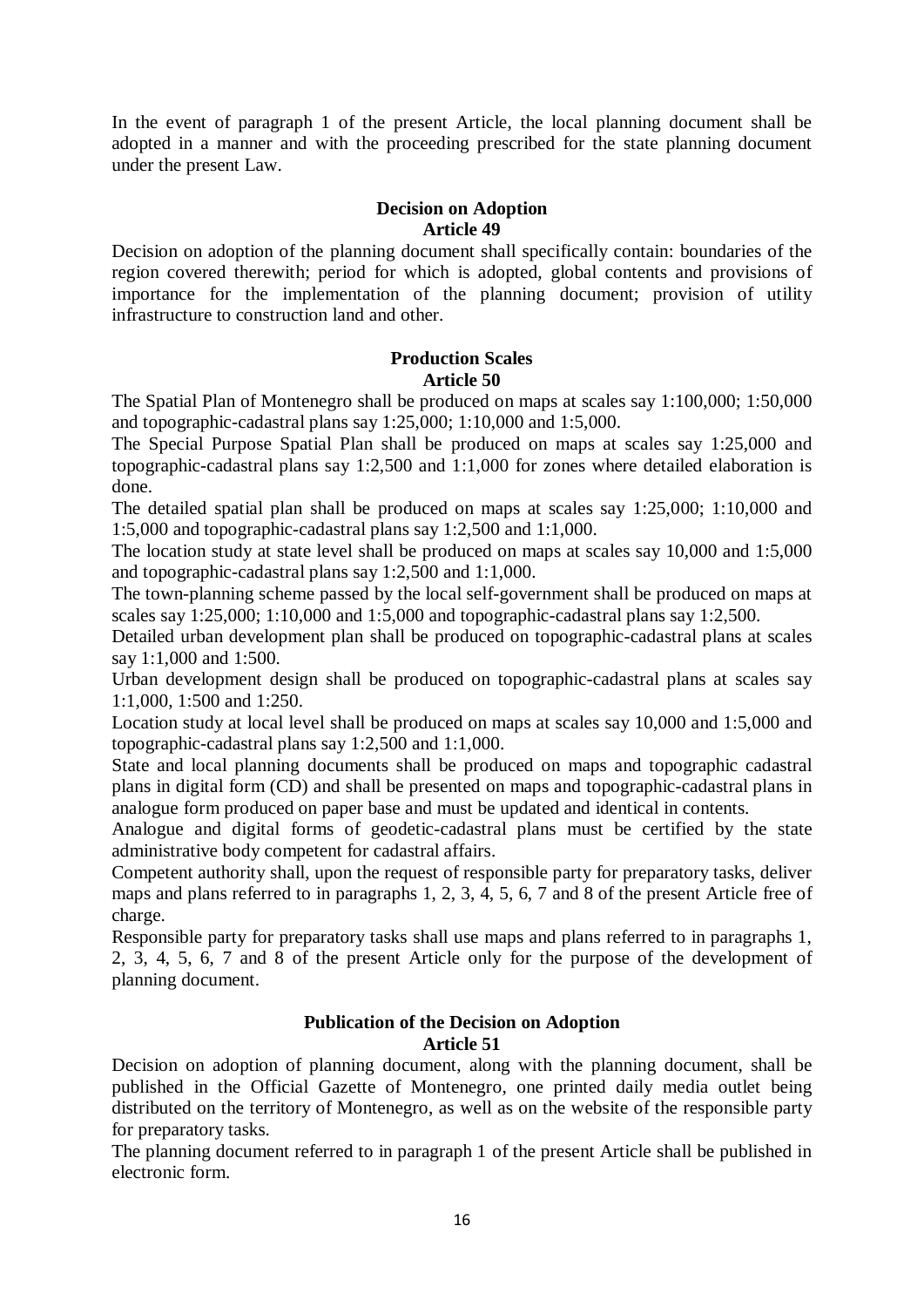## **Determining Public Interest Article 52**

Public interest for expropriation of immovables for the construction of planned structures and spatial planning shall be set forth by virtue of adoption of the planning document.

# **Amendments and Additions**

#### **Article 53**

Amendments and additions of the planning document shall be performed in a manner and in accordance with the proceeding set under the present Law for the development and adoption of the planning document.

#### **Summary Procedure Article 53a**

Notwithstanding Article 53 of the present Law, amendments of the planning document may be made under a summary procedure, in virtue of the agreement concluded between the entity in charge of preparatory tasks and interested user of space, with the assent of the Government.

The agreement referred to in paragraph 1 of the present Article shall be concluded under conditions that:

1) the planning document or part of the planning document cover an area of at least 10 hectares;

2) there is assent of the interested space users in terms of property rights;

3) the amendments are in line with the planning document of the broader territorial unit;

4) the parameters of the existing planning document do not change significantly;

5) the capacities of structures of general interest are maintained or increased.

The procedure for the development and adoption of the planning document under a summary procedure shall be stipulated by the Government.

# **Manner of Examination and Proceedings**

#### **Article 54**

The Ministry shall lay down the manner of examination, certification, signing, delivery, archiving, copying and keeping of the planning document.

#### **Issuing of Extracts Article 55**

Upon the request of an interested person, the administrative body for structures planned by the State planning document or local government body for structures plan by the local planning document shall issue an extract from the planning document.

#### **Funds for the Development Article 56**

Funds for the development of planning document shall be provided from the Budget of Montenegro or from the budgets of local self-governments.

Funds for the development of detailed spatial plans, location studies at state level, detailed urban development plans, urban development designs and location studies at local level may also be provided by interested users of space.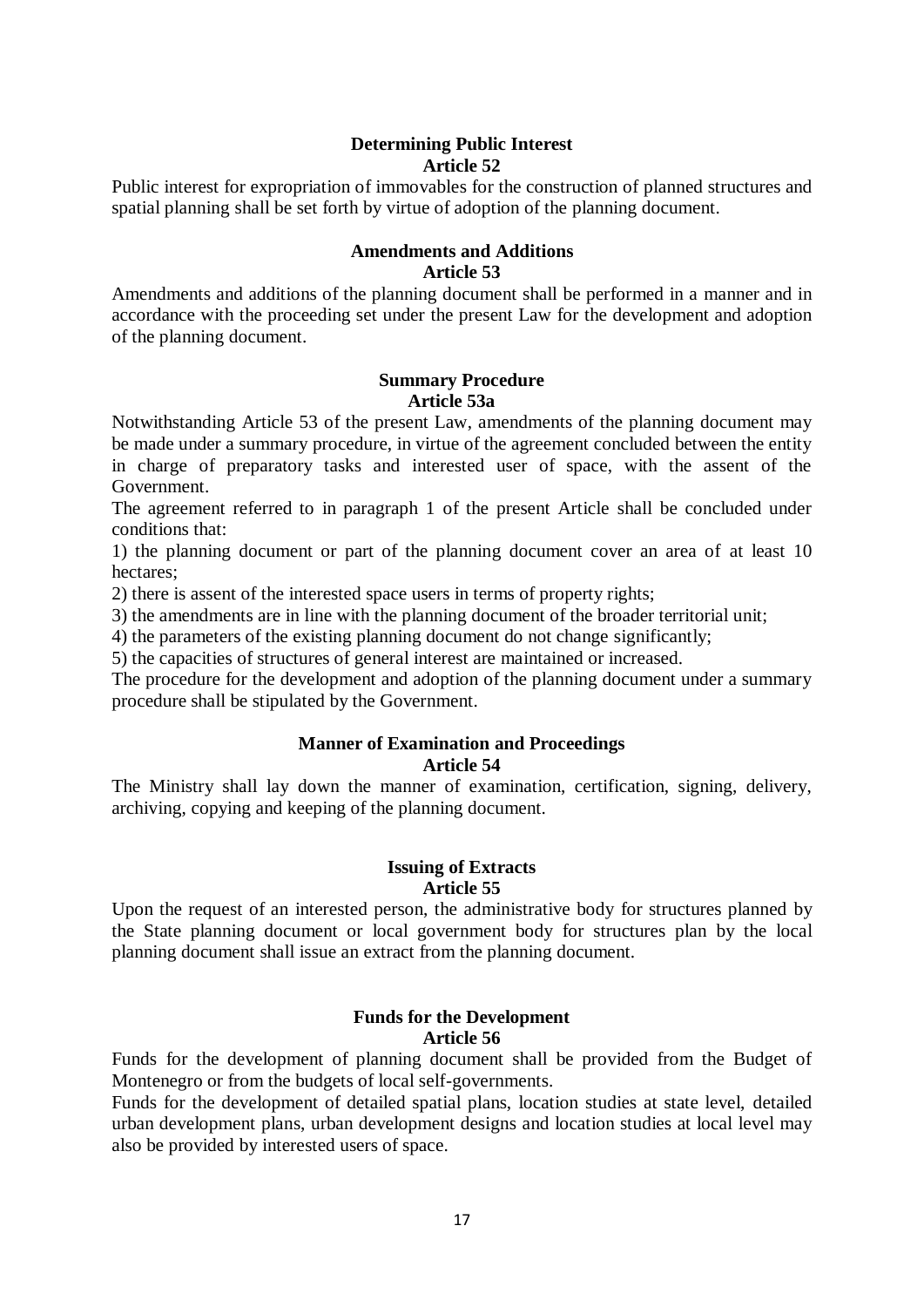Funds for the development of the planning document referred to in Art. 48 of the present Law shall be provided from the Budget of Montenegro.

Funds for the development of planning documents referred to in Article 53a of the present Law shall be provided by interested users of space.

## **5. Implementation of Planning Documents**

## **Allotment Plan Article 57**

Responsible party for preparatory tasks shall submit a planning document to the administrative body competent for cadastral affairs, for the purpose of implementation of the planning document, within 15 days from the day of adoption.

The planning document shall be submitted in digital and analogue form and in the format prescribed by the administrative body competent for cadastral affairs.

The administrative body competent for cadastral affairs shall transfer allotment plan, as determined by the planning document, into cadastral plans within 30 days from the day of its submission.

#### **Building Plot Article 58**

A building plot shall be the part of space which is formed on the basis of the allotment plan or requirements and guidelines which are determined by the planning document and which cover one or more cadastral plots or their parts and which meets construction requirements prescribed by the planning document.

Access must be provided from city traffic route or public road to the building plot.

The building plot shall be stated graphically in the copy of the allotment plan.

#### **Obligation of Owner of Cadastral Plot Article 59**

An owner of the cadastral plot shall sustain the changes of the building plot boundaries in accordance with the allotment plan.

# **Location**

## **Article 60**

A location shall be a place on which are executed works by which the use conformance of space is being performed in accordance with the engineering specifications and guidelines set by the planning document.

The location may be one building plot, several building plots or part of the one building plot.

If the location is part of one building plot, or if the location is used for staged construction defined in the plan, it shall be necessary to make a conceptual design for the entire building plot and define the stages of construction in accordance with the engineering specifications.

The development of the conceptual design referred to in paragraph 3 of the present Article shall require the assent of all owners of land that makes the building plot.

The conceptual design referred to in paragraph 3 of the present Article is subject to a review of engineering documents in accordance with Article 86 of the present Law.

The conceptual design referred to in paragraph 3 of the present Article is a condition for obtaining a building permit for the staged construction of the building on a part of the building plot.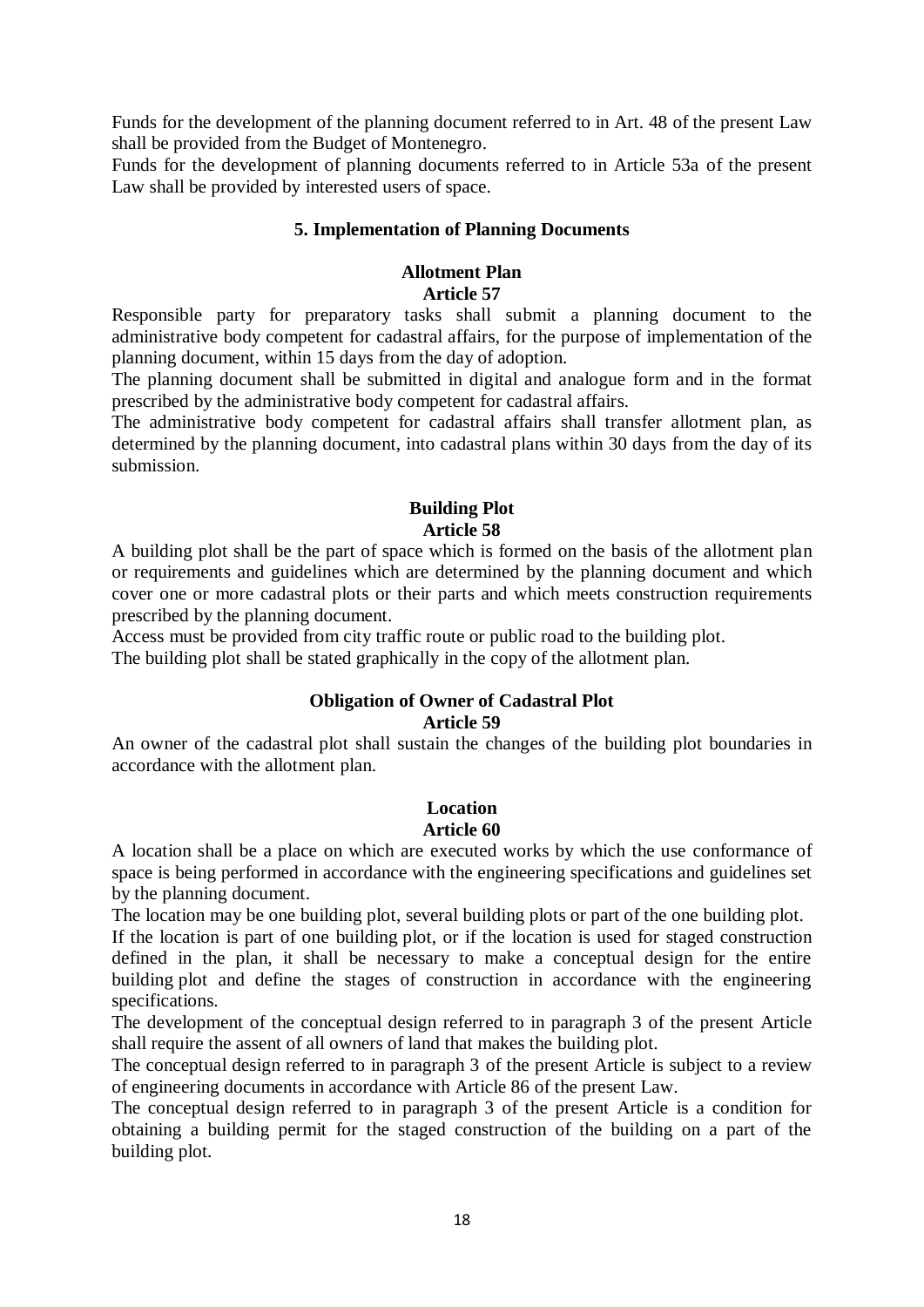## **Determining the Location in Special Cases Article 60a**

Notwithstanding Article 60, paragraph 1 of the present Law, as regards the structures of general interest, the Government or the executive body of Local self-government may determine the location in accordance with the guidelines laid down in plans of the broader territorial unit.

The Government or the executive body of the local self-government unit shall issue the decision with the terms of reference for inviting an open competition.

Open competitions for urban development designs and urban development-architectural designs shall be announced and implemented by the Ministry or the local government body, with the prior assent of the Government.

The Government or the executive body of the local self-government shall issue a decision stipulating that the adopted urban development design or urban development-architectural design, after the open competition, is an integral part of the planning document. It shall serve as the basis for issuing engineering specifications for the development of engineering documents.

The costs of implementing an open competition for urban development designs and urban development-architectural designs shall be borne by the party that applied for the issuance of engineering specifications.

The manner and procedure of conducting a public competition referred to in paragraph 2 of the present Article shall be stipulated by the Ministry.

## **Offprint with Engineering Specifications Article 61**

(Deleted)

## **Website for Engineering Specifications Article 62**

Administrative body or local government body shall create a website, within seven days following that of planning documents' publication, whereby interested parties will have access to engineering specifications.

Depending on the type of the structure, the engineering specifications shall contain:

1) Geodetic-cadastral surveys;

2) Intended-use of the structure;

3) Type, category and major technological segments of the structure with basic characteristics of the structure and spatial layout;

4) Numbers of stories of the structure or maximum height elevation point of the structure;

5) Maximum authorized capacity of the structured (number of apartments or useful floor area);

6) Situation plan with boundaries of the building plot and relations with adjoining lots or places where works are executed by which use conformance of space, as planned by the planning document, is performed;

7) Building line and boundary line;

8) Grading elevation points of the structure;

9) Type of façade materials;

10) Type of roof covering materials and its pitch;

11) Orientation of the structure in respect of cardinal directions;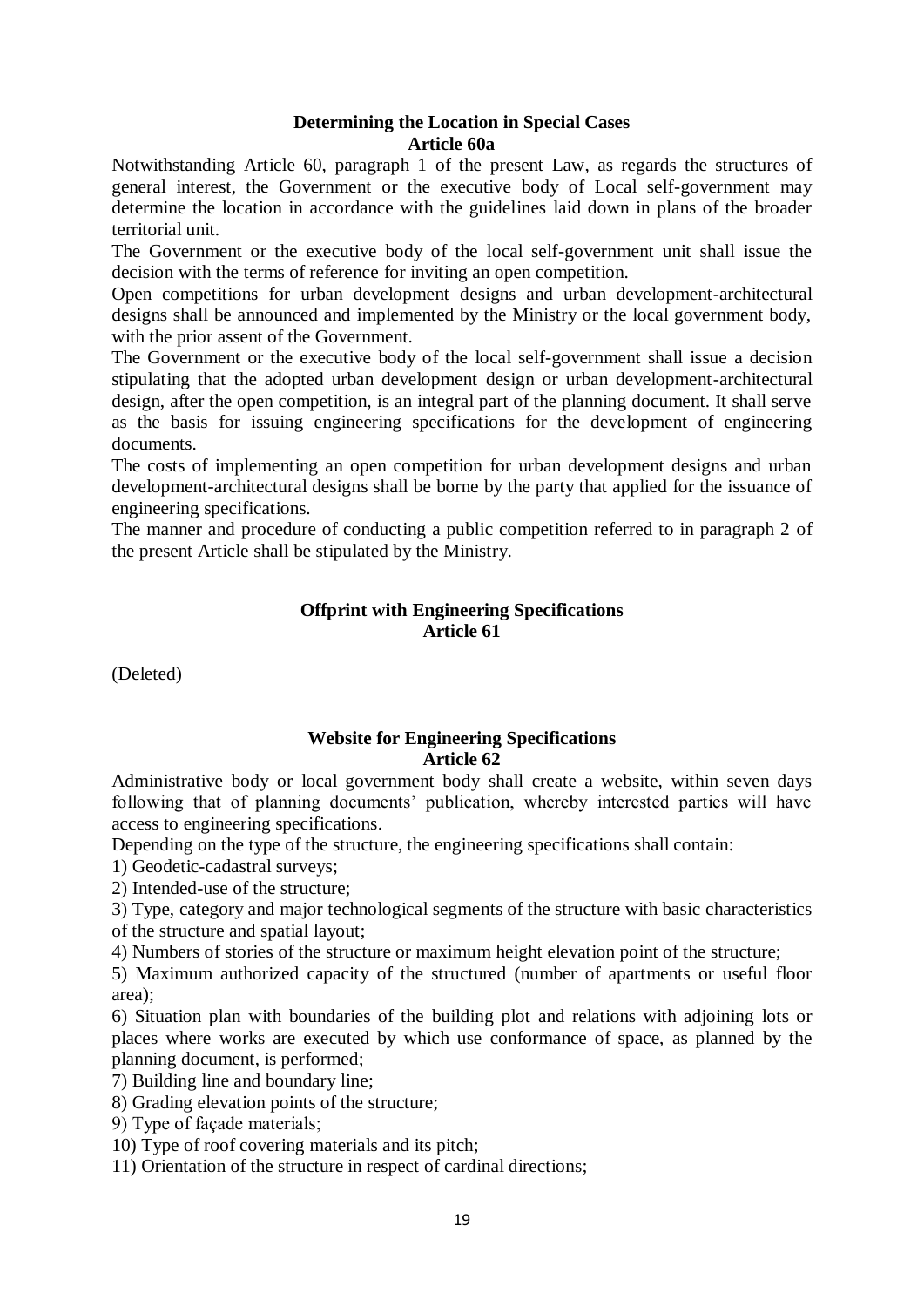12) Meteorological data (wind rose, insolation, amount of atmospheric precipitations, temperature extremes and other);

13) Data on soil bearing capacity and groundwater level;

14) Parameters for aseismic designing, as well as other requirements for reduction of impact and protection against earthquakes;

15) Requirements and measures for environmental protection;

16) Requirements for location landscaping;

17) Requirements for parking or garaging of vehicles;

18) Place and manner of connection of structures to the town traffic route or the public road;

19) Place, manner and requirements of connection of structures to electrical, water supply, sewage, storm water and other infrastructural network;

20) Cable distribution systems of RTV programmes;

21) Requirements for protection against natural and technical-technological hazards;

22) Requirements for development of the building plot or appurtenant location of the structure;

23) Requirements for designing of structures entered in the register of cultural goods of Montenegro;

24) Requirements for energy efficiency;

25) Requirements for structures that may permanently, occasionally or temporarily impact on changes of the water regime or water requirements;

26) Requirements for structures that may impact air traffic safety;

27) Needs for geological, hydrological, geodetic and other explorations;

28) Possibility for phased construction of the structure;

29) Conditions for unimpeded access, movement, residence and work of persons with reduced mobility and persons with disabilities.

## **Issuance of Engineering Specifications Article 62a**

The engineering specifications shall be issued by the local government body within 30 days following the date of submitting the application by the legal or physical entity.

Notwithstanding paragraph 1 of the present Article, the engineering specifications for the structures referred to in Article 91, paragraph 2 of the present Law shall be issued by the administrative body, within 30 days following the date of submitting the application.

In addition to the data provided by the law governing general administrative procedure, the application referred to in paras. 1 and 2 of the present Article shall include the identification data of the cadastral plot.

Notwithstanding paragraph 3 of the present Article, as regards the transmission lines, cable cars, ski lifts, roads, railways, water supply lines, sewerage lines, telecommunication cables, fibre optic cables, gas pipelines, heating pipelines and oil pipelines, as well as all the other lines, data about the situation of the route may be indicted instead of the identification data for the cadastral plot.

The specifications issued by the competent authorities and other legal entities under special regulations and which are necessary for the development of engineering documents, as well as the property deed and a copy of the cadastral plan, shall be obtained by the administrative body or local government body ex officio from the competent authorities and legal entities.

Fees, compensations or other costs of issuance shall not be paid for the issuance of specifications referred to in paras. 1, 2 and 5 of the present Article and for the issuance of a property deed and a copy of the cadastral plan.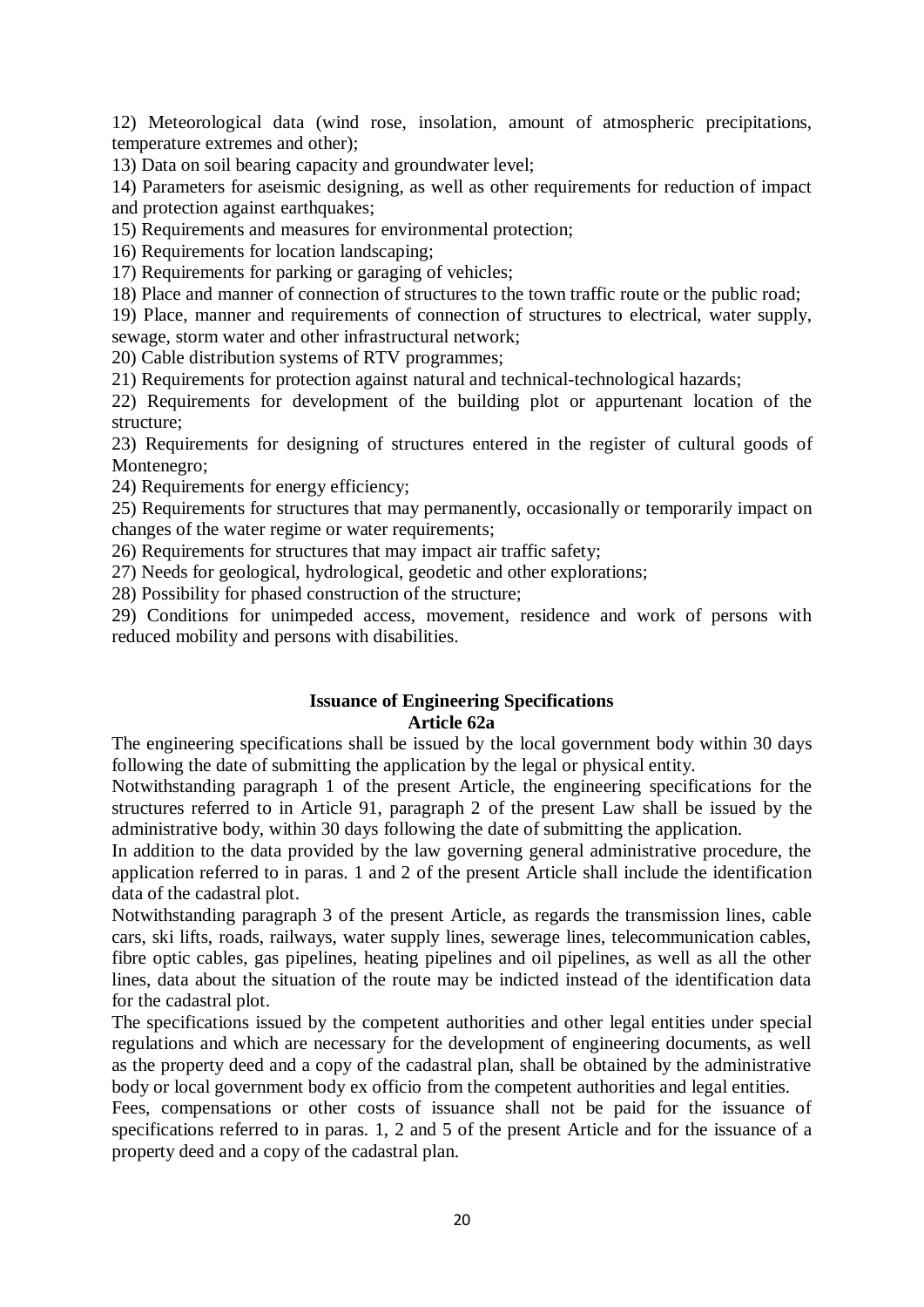If the competent authorities or legal entities do not deliver the specifications referred to in paragraph 5 of the present Article within ten days of the receipt of the application for their delivery, it shall be deemed to be consistent with the engineering specifications laid down in the planning document.

The application for the issuance of engineering specifications and engineering specifications issued in writing shall be published on the website of the administrative body or local selfgovernment body, within seven days after the date of filing or issuance.

## **6. Development of Construction Land**

## **Elements of Development Article 63**

Development of a construction land shall be deemed to be equipping of the land in a manner which enables implementation of the planning document.

Development of the construction land shall include preparation of the construction land for provision of utility infrastructure and provision of utility infrastructure.

Local self-government shall ensure development of the construction land in accordance with the Programme.

Local self-government shall not be required to ensure the development of construction land for structures of general interest for which the investor does not pay the fee for provision of utility infrastructure, if these structures are not included in the Programme referred to in Article 16 of the present Law.

Relation between the Government and local self-government in respect of development of construction land covered by the State planning document shall be regulated by an agreement.

## **Preparation for Provision of Utility Infrastructure Article 64**

Preparation of construction land for provision of utility infrastructure shall cover, including but not limited to:

1) Resolution of proprietary-legal relations, development of planning, technical and other documentation;

2) Undertaking of measures for protection of cultural monuments and protection of natural monuments which could be endangered by the works on land preparation;

3) Demolition of existing structures and devices and removal of materials as well as displacement of existing aboveground and underground installations.

# **Provision of Utility Infrastructure Article 65**

The provision of utility infrastructure to construction land shall include construction of utilities structures and devices, especially of:

1) Public utility structures and installations up to the connection point to the building plot including the connection point to the water supply system, sewage system and storm sewer system and public lighting;

2) Roads and streets within the settlement, overpasses, underpasses, and bridges, pedestrian walkways, sidewalks, squares, plazas and public parking lots within the settlement;

3) Green areas within the settlement, inner**-**block greenery, recreation grounds, children playgrounds, parks, pedestrian paths and lawns, bicycle paths, town public utility structures and cemeteries;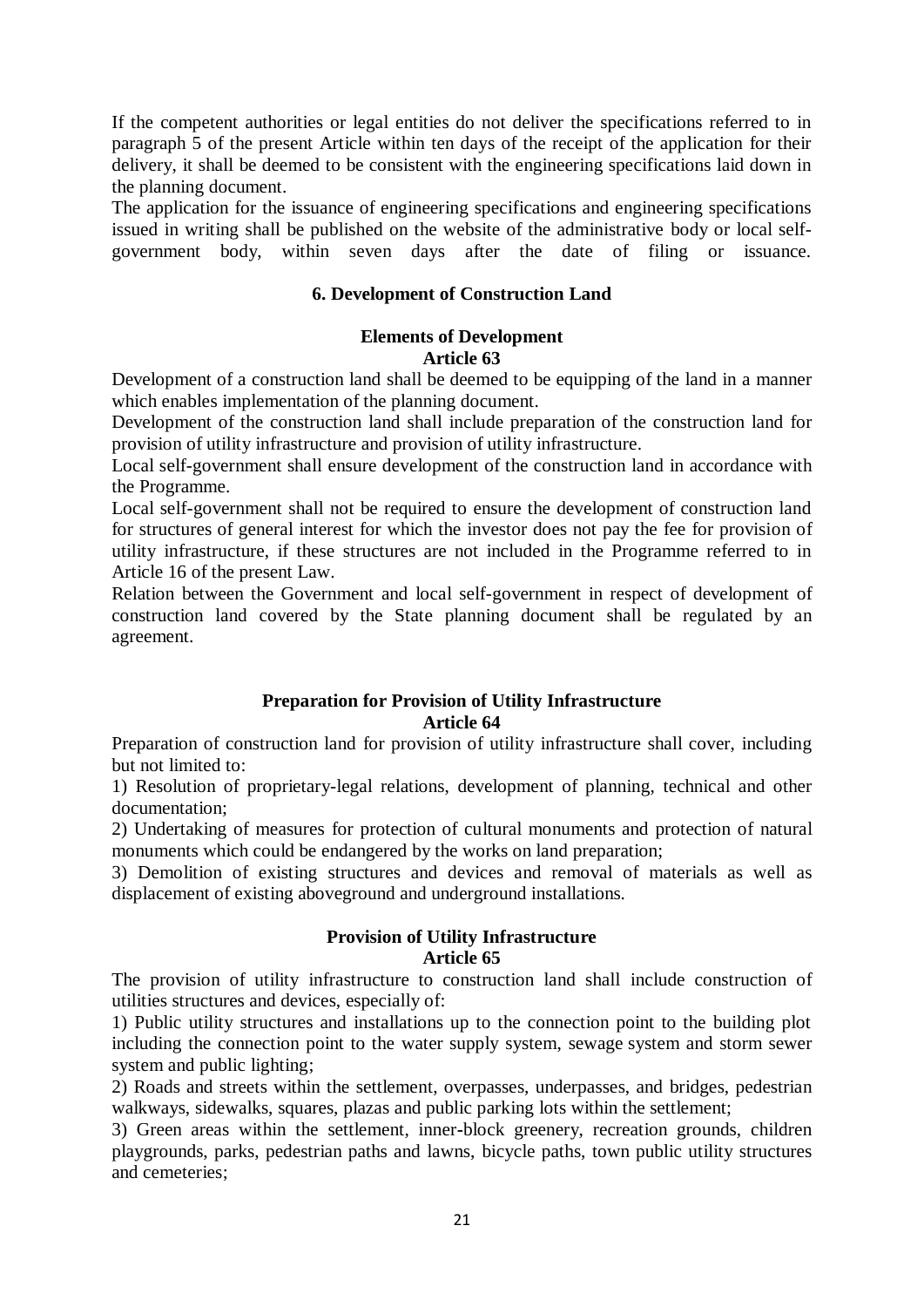4) Landfills and structures for processing and disposal of waste materials;

5) Connections of public utility installations whose function may be of significance in the event of occurrence of an emergency situation, natural disasters or for the defence of the State.

## **Payment of a Fee Article 66**

Investors shall pay a fee for the provision of utility infrastructure to construction land. Notwithstanding paragraph 1 of the present Article, investors shall not pay a fee for: -structures of general interest;

-renovation of structures and plants that are risky to the environment and human health due to their contents, with the prior opinion of the authority responsible for environmental protection;

-structures referred to in Article 117 para. 1 items 1 and 3 of the present Law.

In addition to the cases referred to in paragraph 2 of the present Article, local selfgovernment may stipulate other cases in which the investor does not pay a fee for provision of utility infrastructure to construction land.

The conditions, manner, time-limits and procedures for payment of the fee referred to in paragraph 1 of the present Article shall be stipulated by the local self-government, depending on the level of utility infrastructure already provided to construction land, participation of investors in provision of utility infrastructure, etc., with the prior assent of the Government.

Funds from the fee referred to in paragraph 1 of the present Article shall be paid into a special account of the budget of the local self-government unit and may only be used for the preparation and provision of utility infrastructure to construction land in the area where the structure is being built.

Notwithstanding paragraph 5 of the present Article, funds from fees for provision of utility infrastructure to construction land may also be used for the preparation and provision of utility infrastructure to construction land in other areas, if the area in which the structure is built is fully provided with utility infrastructure.

The provision of paragraph 2 of the present Article shall not apply to structures built without a building permit.

## **Provision of Utility Infrastructure by the Investor Article 67**

Investors may also perform provision of utility infrastructure to construction land, in accordance with the planning document.

Mutual relations between the investor and local self-governments, within the meaning of the paragraph 1 of the present Article, shall be regulated by the contract.

#### **Funds for Provision of Utility Infrastructure Article 67a**

Funds for provision of utility infrastructure to construction land shall be provided from: - fees for provision of utility infrastructure to construction land paid by investors; - other sources in accordance with law.

#### **III CONSTRUCTION OF STRUCTURES**

#### **1. Special Provisions**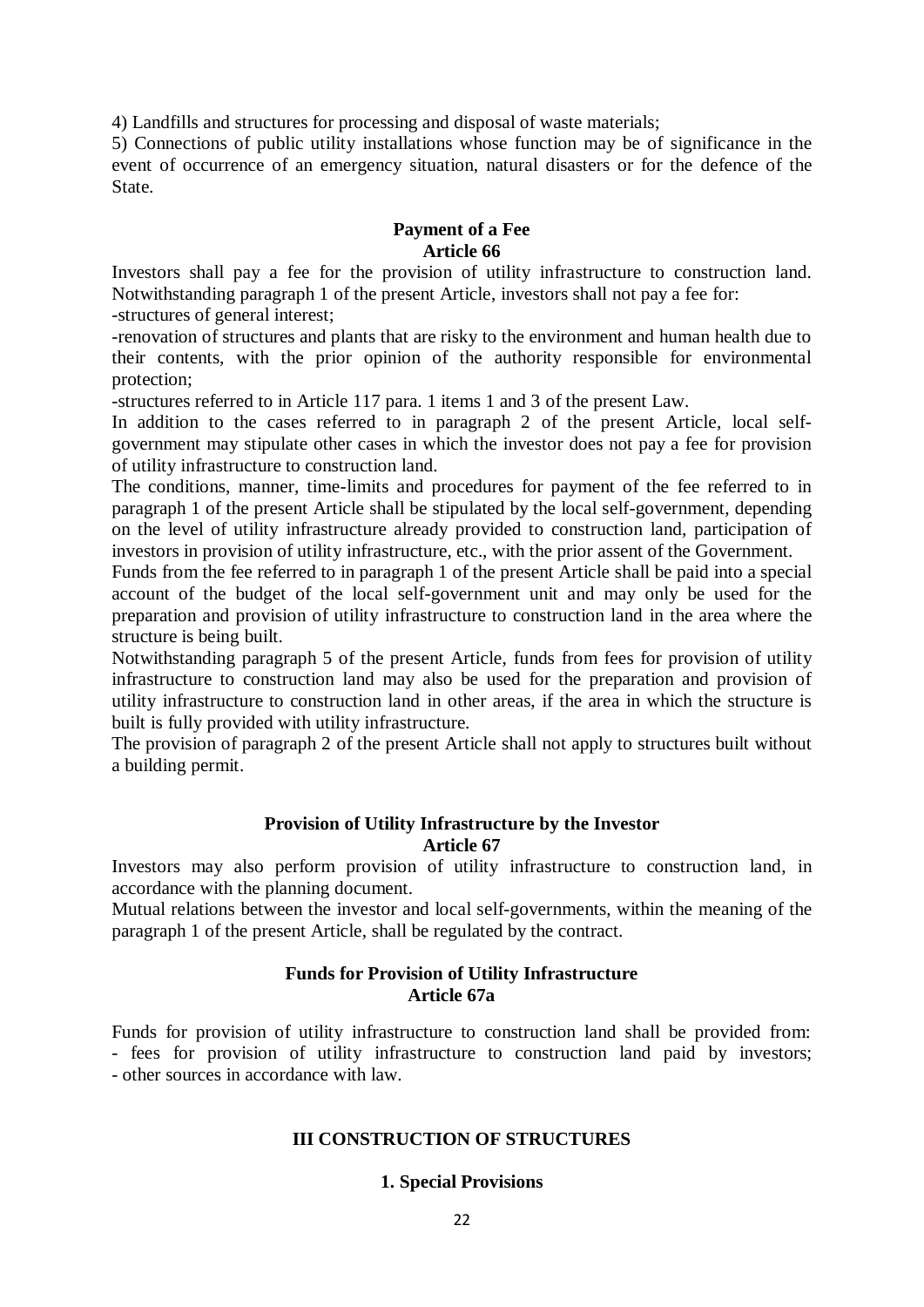# **Building Operations Requirement Article 68**

Building operations of a structure may only be performed in accordance with law and other regulations, engineering and quality norms.

#### **Construction Requirement Article 69**

A structure may be constructed only on the basis of the building permit and engineering documents.

# **Exploitation Requirement**

## **Article 70**

Use of the structure may only be allowed upon obtaining an exploitation permit.

## **Liability for Damage and Liability Insurance Article 71**

Parties to the construction of structures (investor, business organisations, legal entities or entrepreneurs that develop engineering documents, review engineering documents, build the structure, perform technical supervision of the building of structures) shall be liable for direct damage to third parties arising from their work and contracted obligations.

Parties referred to in paragraph 1 of the present Article must be insured, before the commencement of performance of the activity, and must over the entire duration of operation have their liability insured for damage that may occur to investors or third parties in respect of performance of their activity.

The level of annual insurance amount in accordance with regulations on insurance for individual case of insurance or for all insurance cases in a single year shall be agreed between the insurance firm and parties to the construction of structure.

The level of annual insurance amount which is determined in the insurance contract cannot be lower than 5,000 $\varepsilon$ .

Notwithstanding provision of paragraphs 1, 2, 3 and 4 of the present Article, designer and contractor shall be liable for direct damage to the investor of family residential dwelling, as well as to third parties, arising from their work and contracted obligations.

#### **Basic Requirements for the Structure Article 71a**

The basic requirements for the structure shall be the requirements that the structure, depending on its intended use, must fulfil during construction and use, and which ensure its overall safety and the safety of each of its separate parts.

The basic requirements for the structure referred to in paragraph 1 of the present Article are:

1) mechanical resistivity and stability, according to which the structure must be designed and constructed so that the load acting during construction and use does not result in:

a) fall of the entire or a part of the built structure;

b) significant deformations to the extent that is not allowed;

c) damage to other parts of the structure or installations or installed equipment that may arise as a result of a significant deformation of the structure that carries the load;

d) damage with consequences which are disproportionate to their cause;

2) protection in case of fire, according to which the structure must be designed and constructed so that in the event of a fire:

a) the bearing structure can withstand the load over a certain period of time;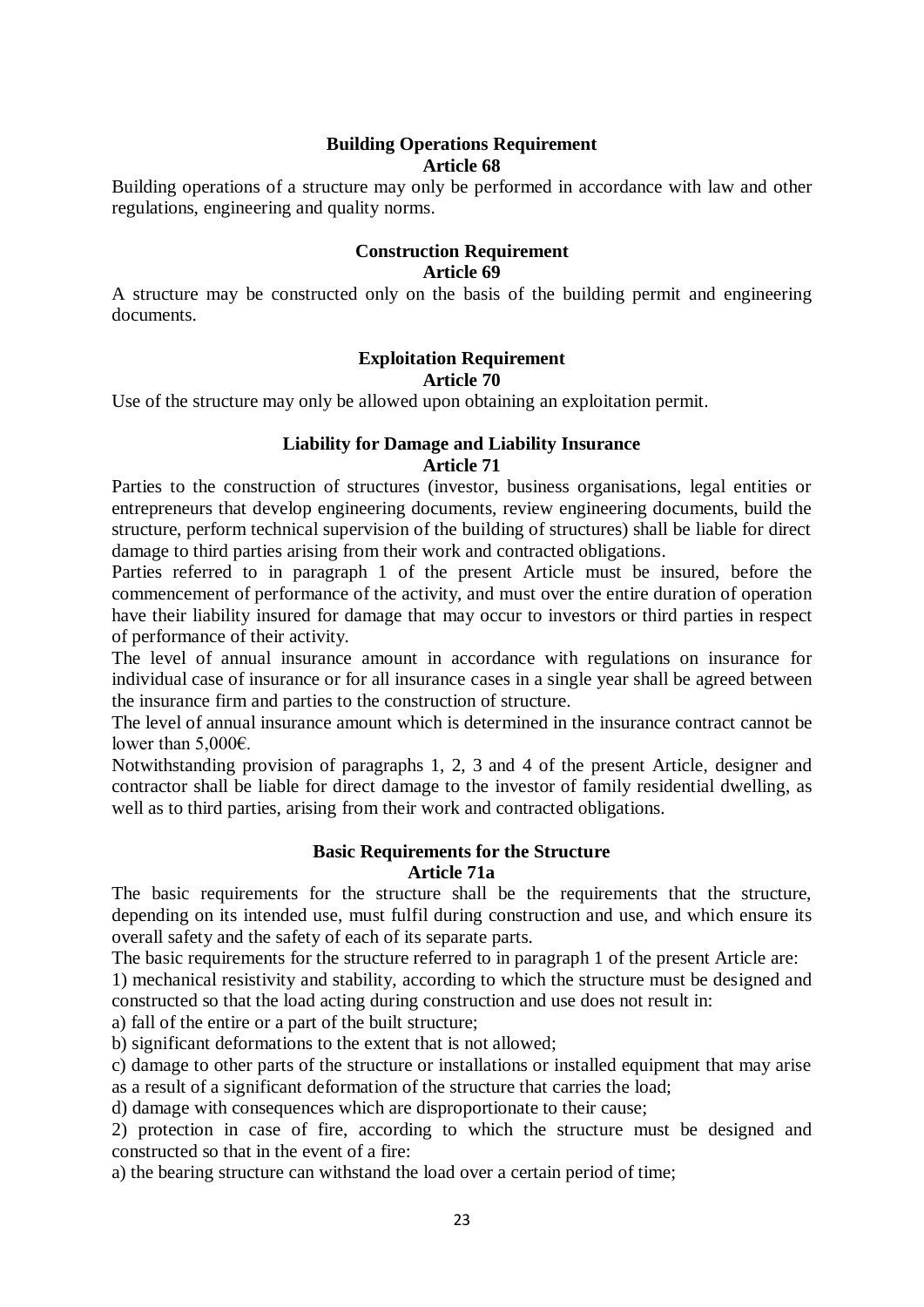b) the outbreak and spread of fire and smoke within the structure are limited;

c) the spread of fire to adjacent structures is limited;

d) users can leave the structure or be rescued by other means;

e) the safety of rescue teams is provided;

3) hygiene, public health and environmental protection according to which the structure must be designed and constructed in a way that does not jeopardize the hygiene or health and safety of employees, customers and neighbours, nor to cause the exceeding of allowable limits for environmental or climate impact, during construction, use and demolition, during the lifetime, and which can occur by:

a) releasing toxic gases;

b) emitting dangerous substances, volatile organic compounds (VOC), greenhouse gases or dangerous particles into the air within the building or into the surrounding air;

c) transmitting dangerous radiation;

d) releasing dangerous substances into groundwater, sea, surface water or soil;

e) releasing dangerous substances into drinking water or substances that have other negative effects on drinking water;

f) erroneous discharge of waste water, emission of flue gases or incorrect disposal of solid or liquid waste; or

g) the presence of moisture in parts of the structure or on surfaces within the structure;

4) safety and accessibility in use under which the structure must be designed and constructed in a manner that does not present unacceptable risks of accidents or damage in service or work such as slipping, falling, collision, burns, electric shocks, injuries from explosions and burglaries and especially so as to take into account the accessibility and use by persons with reduced mobility and persons with disabilities;

5) noise protection under which the structure must be designed and constructed so that the noise users or neighbours hear is at a level that does not threaten their health and enables them to sleep, rest and work in satisfactory conditions;

6) cost-effective use of energy and saving heat under which the heating, cooling and ventilation installations and lighting must be designed and constructed in such a way that the amount of energy used is small, taking into account the users and climatic conditions of the location and that the structure is energy efficient (to use the minimum amounts of energy during its construction, or removal);

7) sustainable use of natural resources, according to which the structure must be designed, constructed and demolished in such a way that natural resources are used in a sustainable manner, and in particular to ensure:

a) reuse or recyclability of the structure, its materials and parts after demolition;

b) durability of the structure;

c) use of secondary raw materials for the structure that are acceptable from the standpoint of the environment.

## **Derogation from the Essential Requirements for the Structure Article 71b**

The basic requirements for the structure may be waived in cases governed by special regulations.

## **Construction Products Article 72**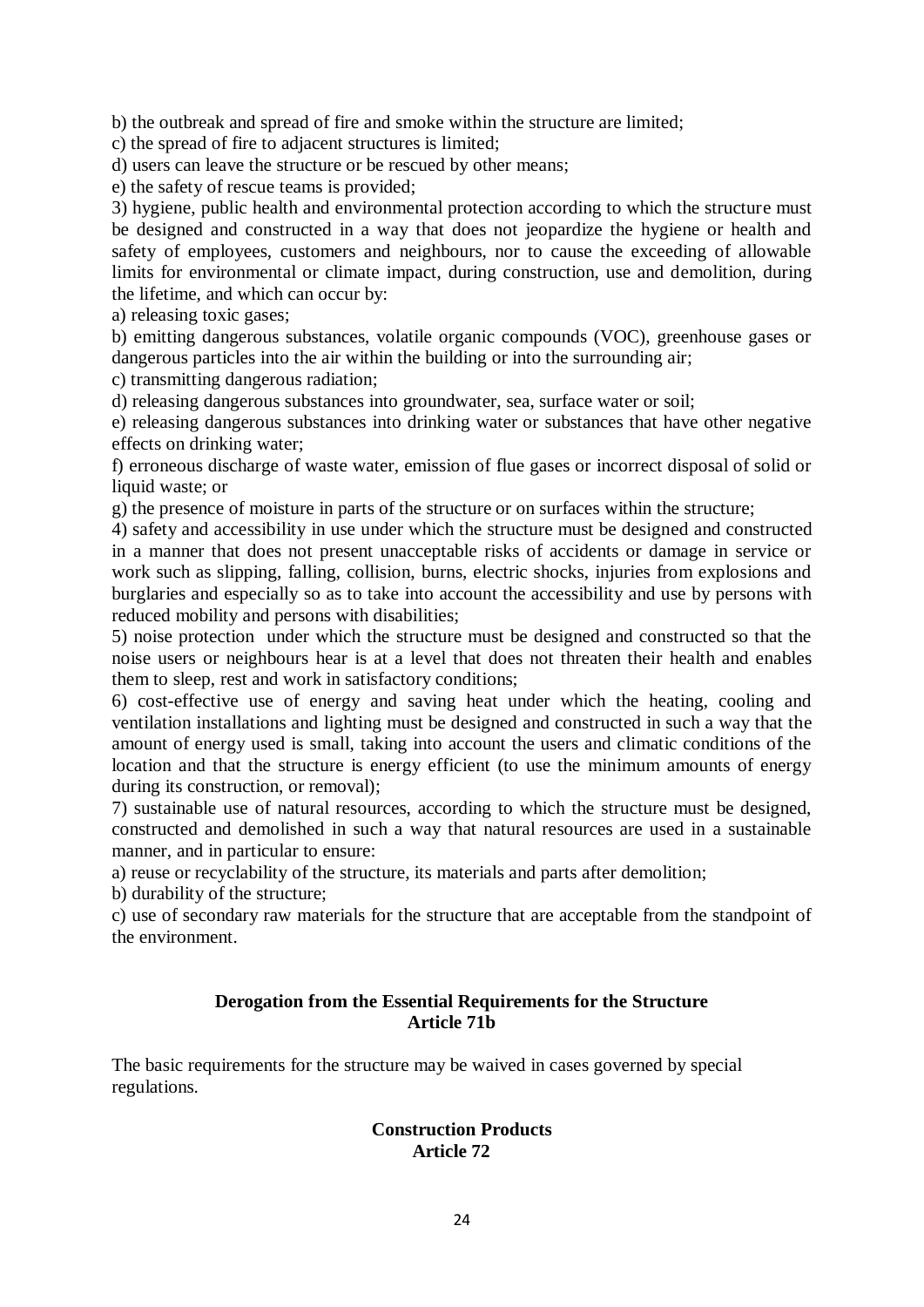Construction and other products that are installed into the structure shall meet the requirements stipulated by law.

## **Access and Movement Requirements for Persons with Reduced Mobility Article 73**

Construction of structures in public use shall be performed in a manner which will provide undisturbed access, movement, stay and work to persons with reduced mobility and persons with disabilities.

Construction of residential and residential-business structures shall be performed in a manner to provide undisturbed access and movement in common premises to persons referred to in paragraph 1 of the present Article.

Residential and residential-business structures with 10 and more apartments must be constructed in a manner which enables easy adjustment of structures, at least one dwelling unit for every 10 apartments for the undisturbed access, movement stay and work of persons with reduced mobility.

Detailed requirements and manner of adjustment referred to in paragraphs 1, 2 and 3 of the present Article shall be set forth by a regulation of the Ministry.

## **Technical Regulations Article 74**

Technical regulations, standards, engineering and quality norms in the area of construction of structures shall, in accordance with principle of European legislation, elaborate or prescribe requirements for: stability and life cycle of structures, aseismic design and construction of structures; health protection, environmental and spatial protection; protection against natural and technical technological hazards; protection against fires, explosions and industrial incidents; thermal protection; economically efficient energy use and energy efficiency; protection against noise and vibrations.

The Ministry or a ministry competent for affairs for which the technical regulation is being adopted shall adopt technical regulations referred to in paragraph 1 of the present Article.

## **Prohibition to Connect to the Technical Infrastructure Article 75**

Building site, or structure where works are executed without building permit and a master design or structure which is constructed without building permit and master design, cannot be connected to the technical infrastructure (electrical energy, water supply, sewage, road and other).

## **2. Engineering Documents**

## **1) Development of Engineering Documents**

#### **Concept and Requirements for Preparation Article 76**

Engineering documents means a set of written, numeric and graphical documentation which establishes the concept, requirements and manner of construction of structures.

Business organisations, legal entities or entrepreneurs or foreign persons shall develop engineering documents on the basis of engineering specifications.

Principles of construction of structures established under Article 5 of the present Law must be observed while developing engineering documents.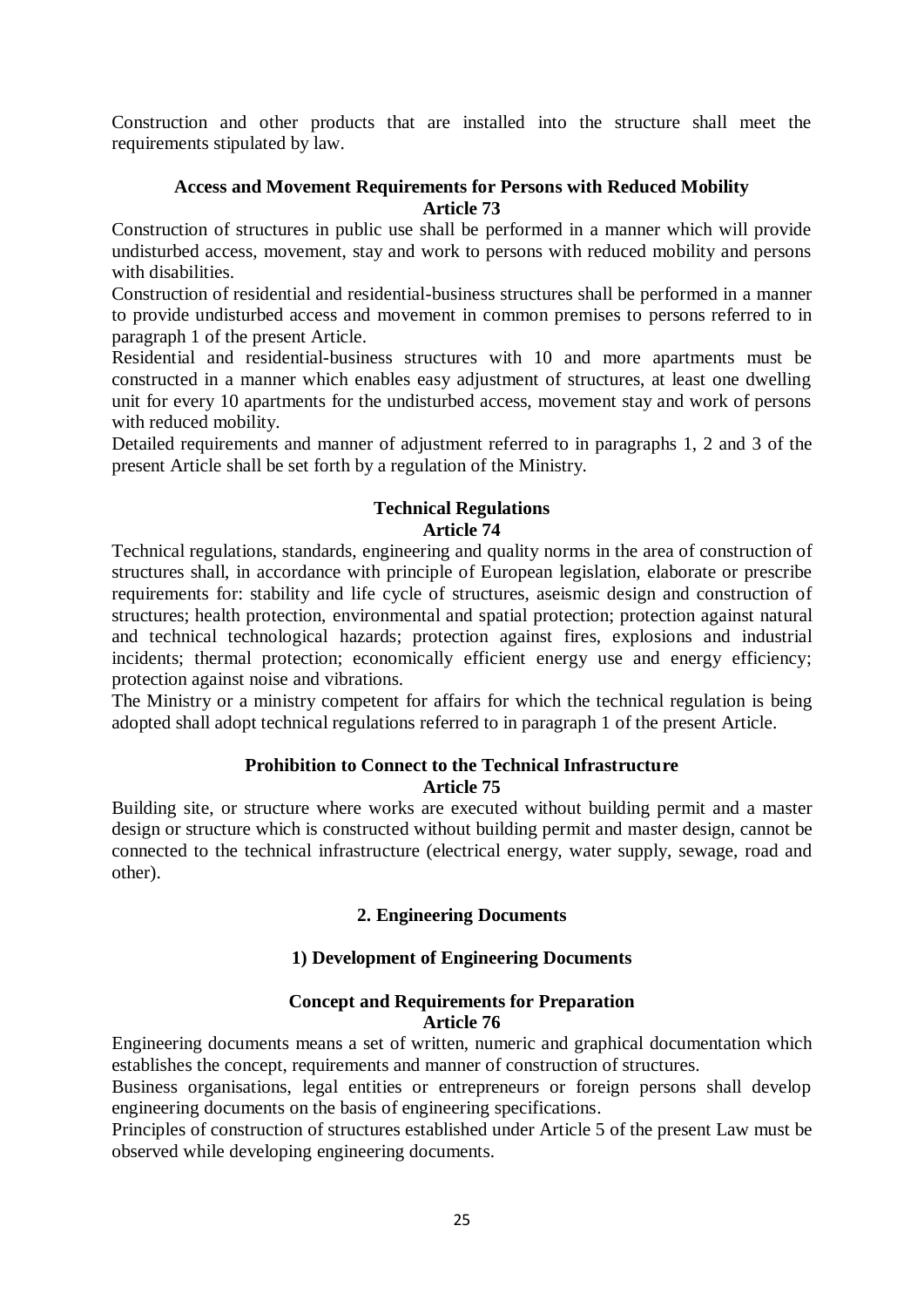## **Types of Engineering Documents Article 77**

Depending on the type of structure and level of elaboration, engineering documents shall be developed as:

1) Conceptual design;

2) Preliminary design;

3) Master design with details for execution of works (hereinafter referred to as: the master design);

4) Structure's maintenance design.

Engineering documents referred to in paragraph 1 of the present Article shall consist of:

1) Project of structure's architecture and project of interior architecture;

2) Structural building project and other building project;

3) Projects of electrical installations for electricity supply and telecommunications;

4) Projects of thermal-technical installations, mechanical plants, devices and installations;

5) Project for development of terrain and landscape architecture;

6) Other projects and detailed studies: geomechanics, seismic, technology, impact of interventions on environment, fire prevention, safety at work, thermal and sound protection of structures, energy efficiency and other in accordance with the intended-use of the structure.

The Ministry shall lay down manner of development, scale and detailed contents of engineering documents referred to in paragraphs 1 and 2 of the present Article.

#### **Conceptual Design Article 78**

The conceptual design is the project that determines: general concept; technical technological and economic characteristics and justifiability for construction of the structure.

The conceptual design shall contain data about: macro-location of the structure; manner of securing infrastructure (electrical, hydro-technical, telecommunication and other); possible alternatives for spatial and architectural designs; functionality and economic efficiency of the Design.

The conceptual design shall be developed to serve the needs of the investor, as well as to serve needs of verification of interesting locations in the planning documentation through the form of open competition.

#### **Preliminary Design Article 79**

A preliminary design shall be the project that determines: position, capacity, architectural, technical, technological and functional characteristics of the structure; organisational elements for the construction of structure; elements of maintenance of the structure; estimated value of works for the construction of structure.

The preliminary design shall specifically contain, data on: micro location of the structure; technical-technological and exploitation characteristics of structure; indicative calculation of stability and safety of structure; technical technological and organisational elements for the construction of structure; analysis of alternatives for energy systems of structures/buildings with an estimate of energy efficiency of structures/buildings; design of infrastructure; analysis of alternative, structural and construction designs for structures referred to in Article 7 of the present Law; indicative value of works for the construction of structure.

The preliminary design shall also contain data on the environmental impact assessment in accordance with special regulations.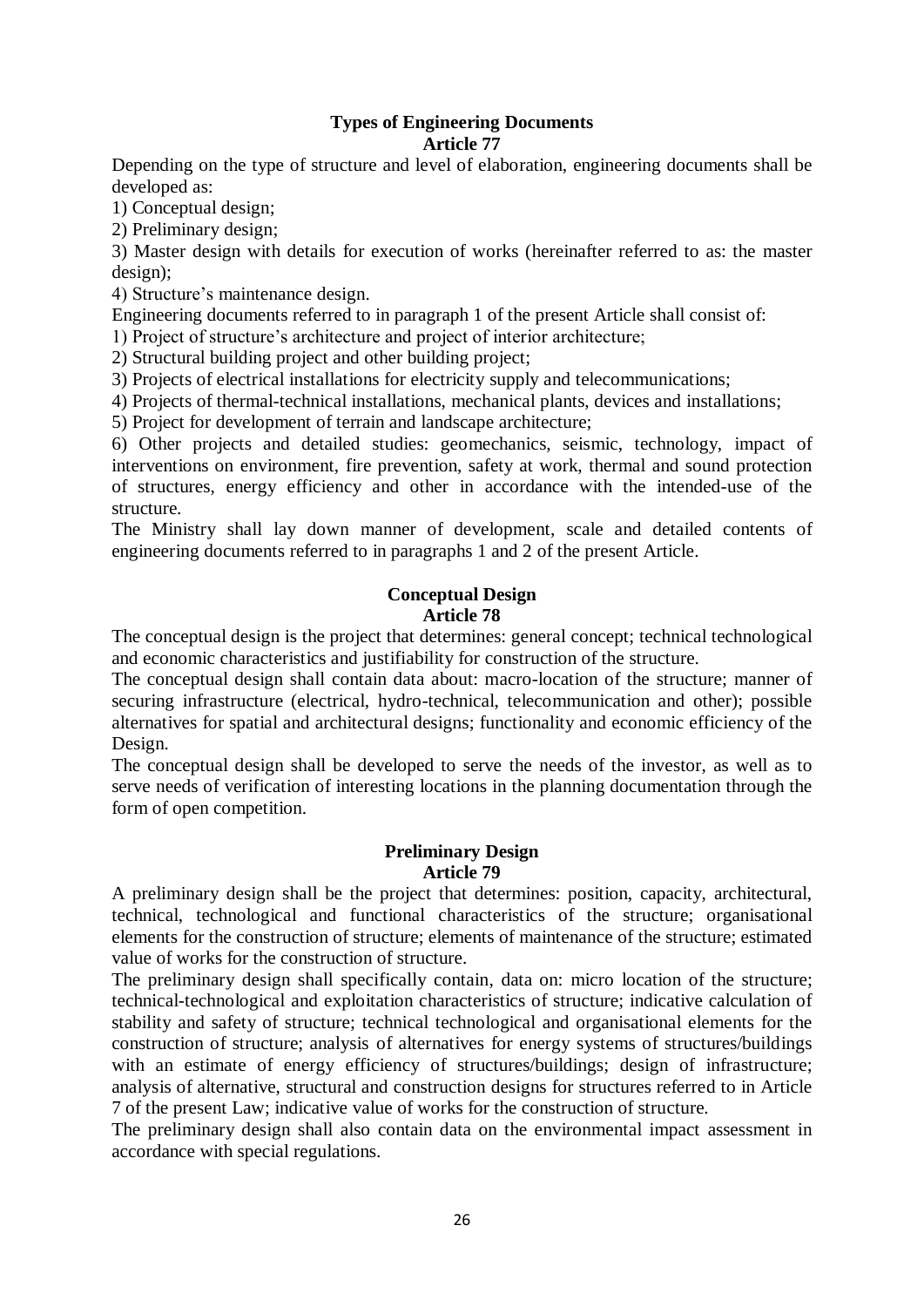The preliminary design may also define phasing (technical-technological and functional units) for the construction of structure.

The preliminary design shall be developed to serve the needs of issuance of building permit.

#### **Master Design Article 80**

A master design shall be the project that determines technological, architectural construction, technical and exploitation characteristics of the structure with equipment and installations, along with elaboration of all necessary details for the construction of structure and value of works for the construction of structure.

The master design shall specifically contain:

1) Architectural or construction solutions, calculation of stability and safety of structure and calculations in the field of construction physics and energy efficiency;

2) Elaboration of technical-technological and exploitation characteristics of the structure with equipment and installations, including also energy characteristics of structures/buildings;

3) Elaboration of details for execution of works covered by the master design, as well as technical-technological and organisational designs for the construction of structure;

4) Elaboration of connections of the structure to appropriate traffic routes and other infrastructure and development of free surfaces;

5) Technical solutions for protection of the structure and adjoining structures against fires and explosions and other technical protection solutions;

6) Elaboration of measures for prevention or reduction of adverse impacts of interventions on the environment;

7) Costs of construction and maintenance of structure;

8) Other projects and detailed studies, in accordance with intended-use of the structure.

Provided that installation of parts, elements and equipment which are industrially manufactured is planned under the master design for construction of the structure, the master design does not have to contain such part which is used as a base for manufacturing of relevant parts, elements and equipment, but proofs must be submitted on existence of such documentation, certificates of compliance and warranties of their functionality.

The master design shall be developed to serve needs of building permit as well as for the construction of structures.

#### **Structure's Maintenance Design Article 81**

A structure's maintenance design shall be developed for structures whereby regular maintenance is of particular significance for undisturbed and safe use, especially for structures of general interest.

The structure's maintenance design shall especially determine technical monitoring of soil and structure during exploitation, intended-use of structure along with measures necessary to be undertaken for stability of the structure, environmental protection, energy efficiency of structure, as well as other measures necessary for use of the structure.

# **Keeping of Documents Article 82**

Administrative body or local government body shall permanently keep two copies of engineering documents pursuant to which a building permit was issued, and thus one copy in paper form and another in protected digital form.

Investor shall permanently keep one copy of engineering documents referred to in Article 77 of the present Law.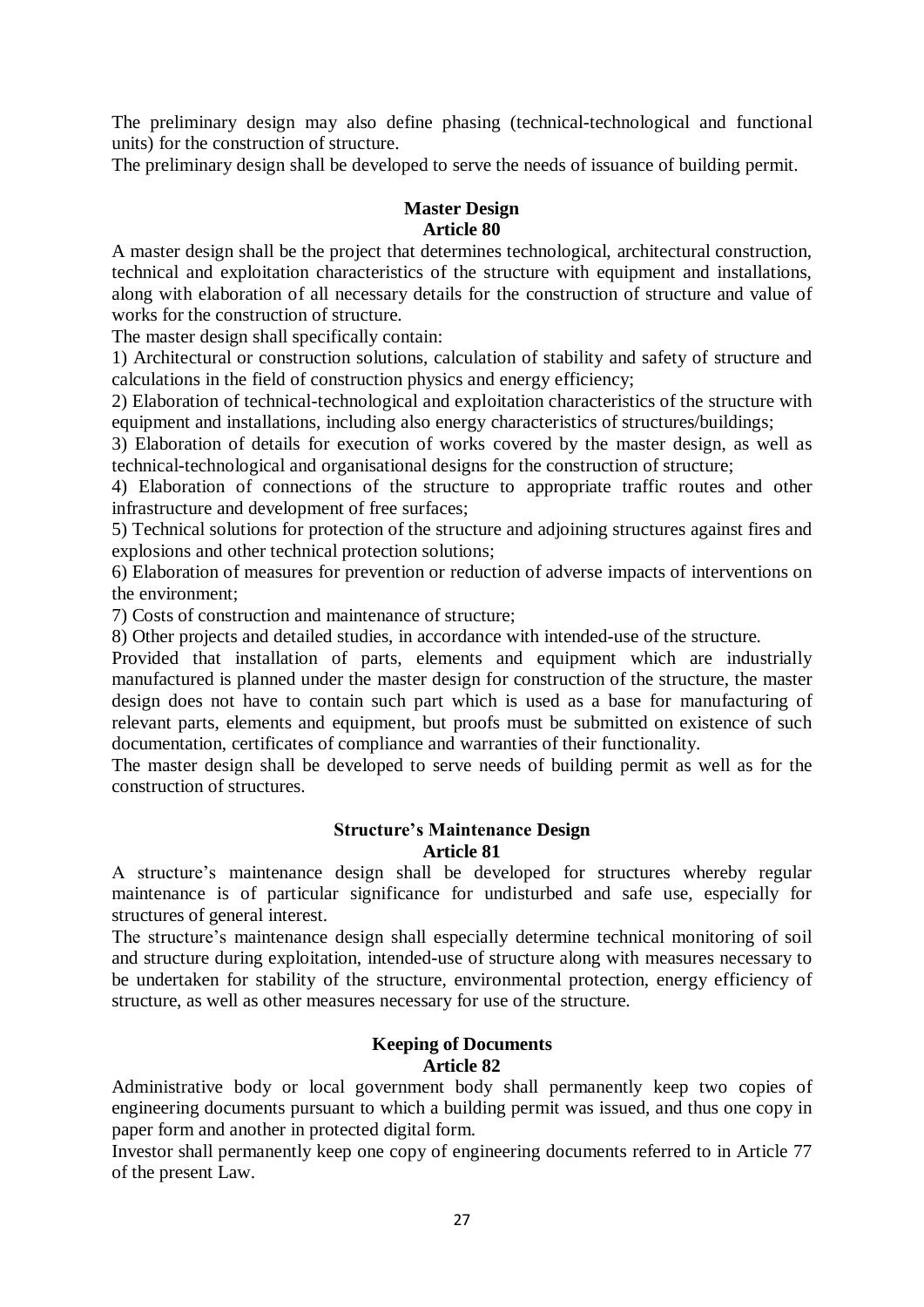## **Authorization for Development of Engineering Documents Article 83**

Engineering documents may be developed by business organisations, legal entities or entrepreneurs registered with the Central Registry of Business Entities for performance of activities of engineering documents development and meeting the requirements provided for under the present Law.

Business organisations, legal entities or entrepreneurs referred to in paragraph 1 of the present Article must have an employee who is the responsible design engineer.

To create individual parts of engineering documents the business organisation, legal entity or entrepreneur referred to in paragraph 1 of the present Article shall conclude a contract with another business organisation, legal entity or entrepreneur employing a responsible design engineer.

## **Lead Design Engineer and Responsible Design Engineer Article 84**

Lead design engineer and responsible design engineer shall manage development of the engineering documents.

Lead design engineer shall be a physical person who manages development of engineering documents as a whole and shall be responsible for harmonization of all phases of the design.

Responsible design engineer shall be a physical person who manages development of specific parts of engineering documents.

Lead design engineer may be a responsible design engineer at the same time.

Persons referred to in paragraph 1 of the present Article shall sign engineering documents, as well as their constituents, i.e. designs.

Only graduated engineer or adequate technical specialist for development of specific parts of engineering documents, having three years of work experience on development, revision, supervision, review or evaluation of engineering documents with passed state licence exam and who is a member of the Chamber may be a lead design engineer.

Person with higher educational qualifications (bachelor) of adequate technical specialty, having three years of work experience on affairs of development of engineering documents with passed state licence exam and who is a member of the Chamber may be a lead design engineer and responsible design engineer for the family residential dwelling.

## **Authorization for a Foreign Person to Develop Engineering Documents Article 85**

A foreign person may also develop engineering documents under requirements prescribed under Articles 83 and 84 of the present Law.

# **2) Review of Engineering Documents**

## **Review of Preliminary Design and Master Design Article 86**

Preliminary design and master design shall be subject to review.

The review referred to in paragraph 1 of the present Article shall include the following: verification of compliance of the project with urban-development and technical requirements; evaluation of special purpose sub-bases for founding of the structure; verification of regularity and accuracy of technical-technological solutions of the structure; architectural solutions for construction of a structure; verification of stability and safety; economic efficiency of projected material; compliance with law and other regulations, technical norms,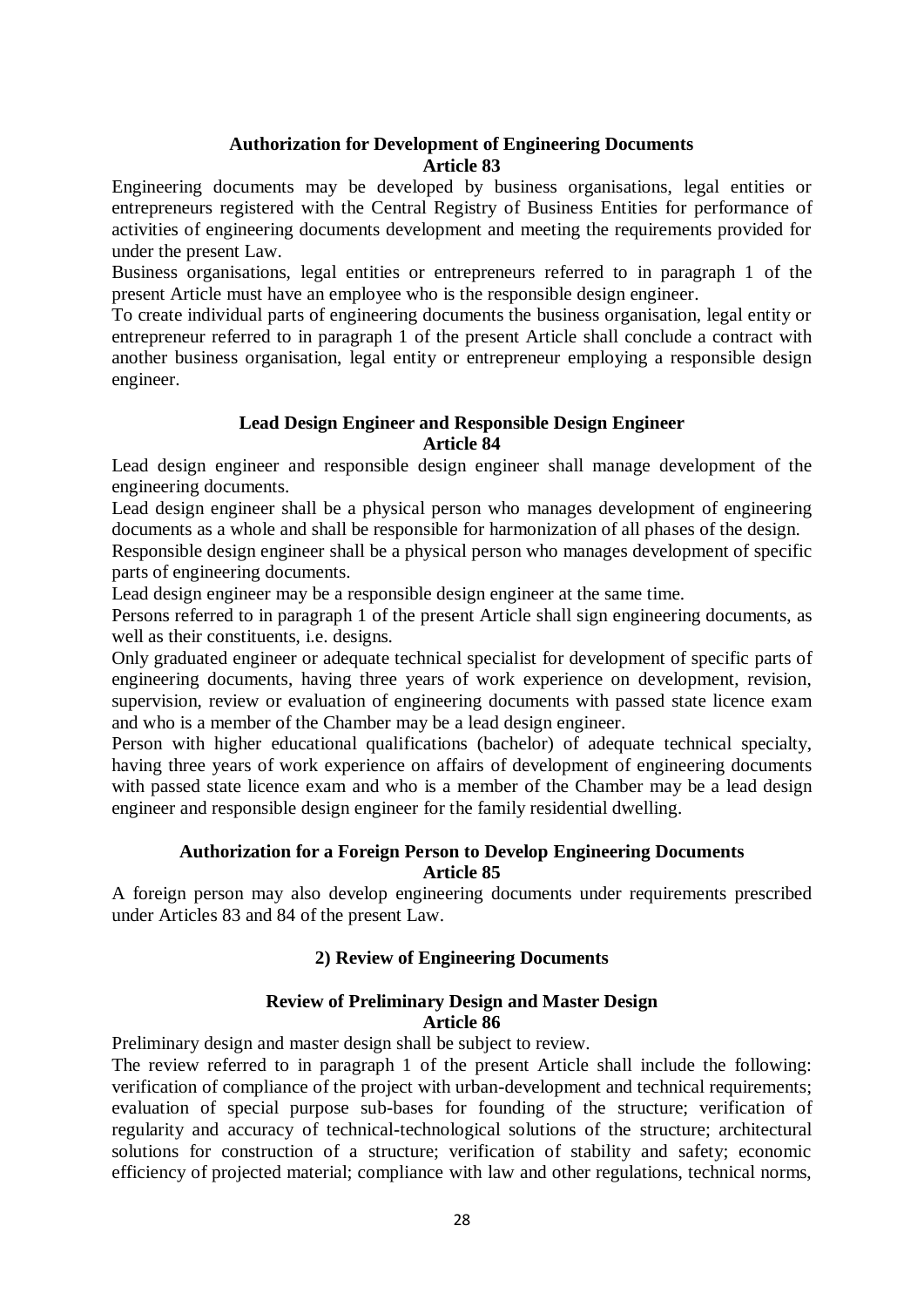standards and norms of quality; mutual compliance of all parts of engineering documents, as well as verification of priced bill of quantities of all works for construction of the structure. The investor shall appoint the performer of the review.

The investor shall bear costs of the review of the preliminary design and the master design. The Ministry shall lay down the manner of conduct of the review of the preliminary design and the master design.

The provisions of paragraphs 1, 2, 3, 4 and 5 of the present Article shall not relate to family residential dwellings.

# **Repeated Review Article 87**

In case that, after the review of preliminary design and master design, and prior to submission of the application for issuance of the building permit, i.e. commencement of the construction, technical regulations, standards and norms of quality are altered, the preliminary design and the master design must be adjusted with such remodelling and shall be subject to a repeated review.

## **Authorization for Conducting Review Article 88**

The review of preliminary design and master design may be conducted by a business organisation, legal entity or entrepreneur (hereinafter: the reviewer), which meets the conditions referred to in Articles 83, 84 and 85 of the present Law.

The review of the preliminary design and the master design must not be performed by a person who participated in producing such projects.

#### **Review of Engineering Documents Produced According to Regulations of Other Countries Article 89**

Engineering documents produced according to regulations of other countries shall be subject to review for the purpose of verification of its compliance with the law, standards, engineering and quality norms. In case that the proposed solution uses the regulations of countries which are stricter than national, it may be accepted as regular.

Engineering documents produced according to regulations of other countries referred to in paragraph 1 of the present Article must be translated into Montenegrin by an authorized court interpreter.

## **Review Report and Certification of Engineering Documents Article 90**

With regard to conducted review of the preliminary design and the master design a report shall be produced, which shall be verified and signed by the reviewer.

The reviewer shall indicate correct and true statements with regard to compliance with conditions referred to in Article 62 of the present Law in the report on conducted review of the project referred to in paragraph 1 of the present Article.

The certification of the preliminary design and the master design shall be performed on each part of engineering documents by a stamp with the number, date and signature of the reviewer written in, as well as by seal on each sheet of the engineering documents.

The report and the project referred to in paragraph 1 of the present Article shall be submitted to the investor.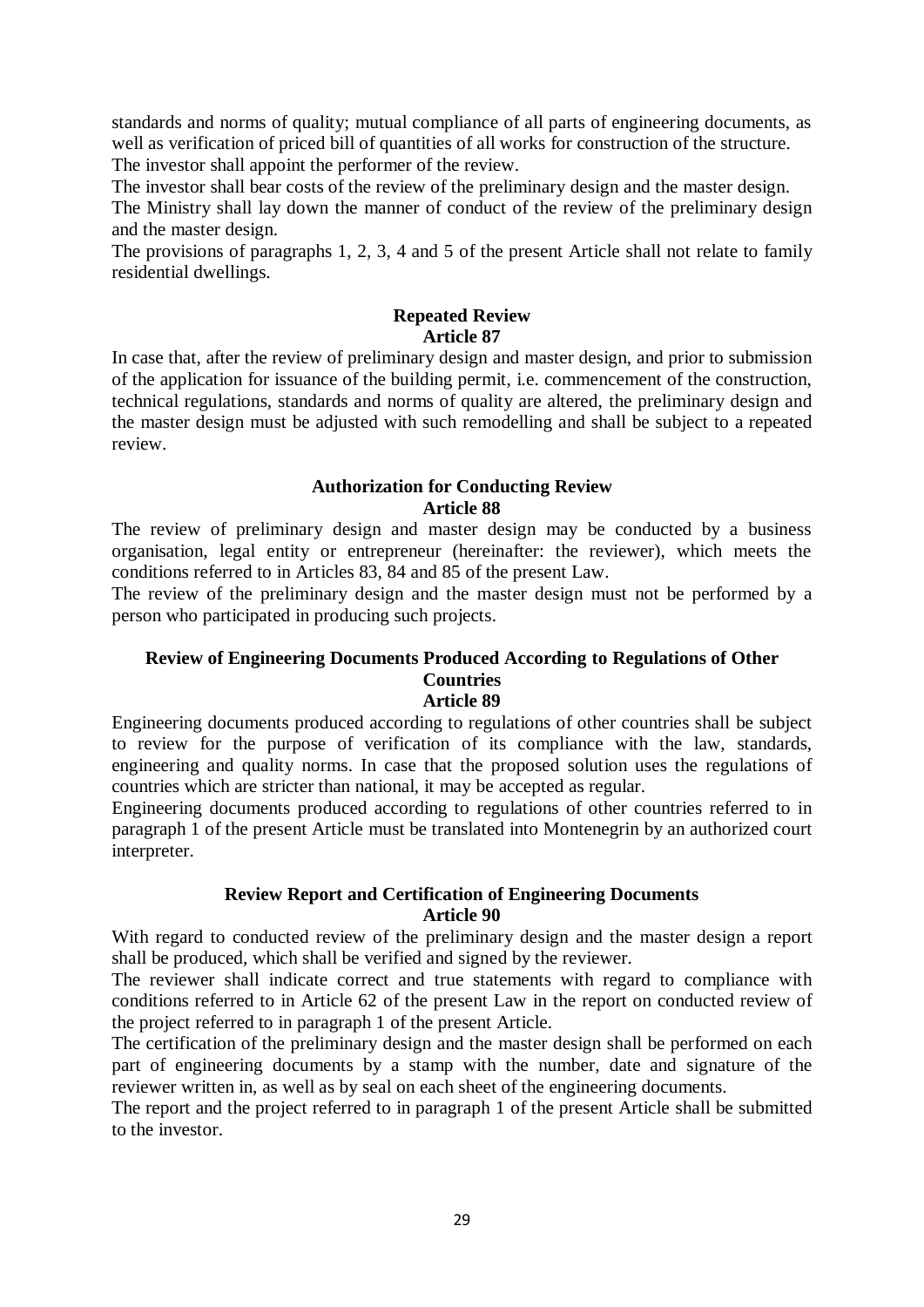## **3) Building Permit**

#### **Competence for Issuance of Building Permits Article 91**

The building permit for a structure to be built shall be issued by the local government body. By way of derogation from the paragraph 1 of the present Article, the administrative body shall issue building permits for:

1) state-owned structures of general interest;

2) structures of basic chemical and chemical industry; ferrous and non-ferrous metallurgy; structures for production of cellulose and paper; structures for processing of leather and fur; structures where hazardous matters are produced and stored and similar structures and plants whose work might endanger the environment;

3) plants using liquid and oil gas;

4) high dams and reservoirs filled with water, tailing dump or ash which is subject to technical monitoring;

5) structures of special significance for defence of Montenegro;

6) hotels, religious structures, theatre, cinema, sports, exhibition and similar halls, with over  $1,000m^2$ ;

7) silos with the capacity over  $3,000 \text{ m}^3$ ;

8) halls with a bay over 30m, of shell structure, of pre-stressed and composite structure and beehive structure;

9) bridges with a span over 30m;

10) sanitary landfills and plants for treatment of solid and hazardous waste;

11) systems and structures built at the territory of two or more local self-government units;

12) concessions causing spatial alterations;

13) stations and plants for storing and decanting of fuel;

14) stadiums with the capacity for over 3,000 visitors;

15) tunnels over 200m in length.

#### **Application Submission Article 92**

Application for issuance of a building permit shall be submitted by the investor. The application referred to in paragraph 1 of the present Article shall include the basic information about the structure and the investor, as well as the documentation referred to in Article 93 of the present Law.

The application for issuance of a building permit shall be published on the website of the administrative body or local government body within seven days from the day of submission of the application.

## **Documents on the Basis of Which Building Permits Are Issued Article 93**

Building permits shall be issued by means of a decision issued on the basis of the following documents:

1) the preliminary design or the master design, including a review report, produced in 10 copies, out of which seven are in the protected digital form;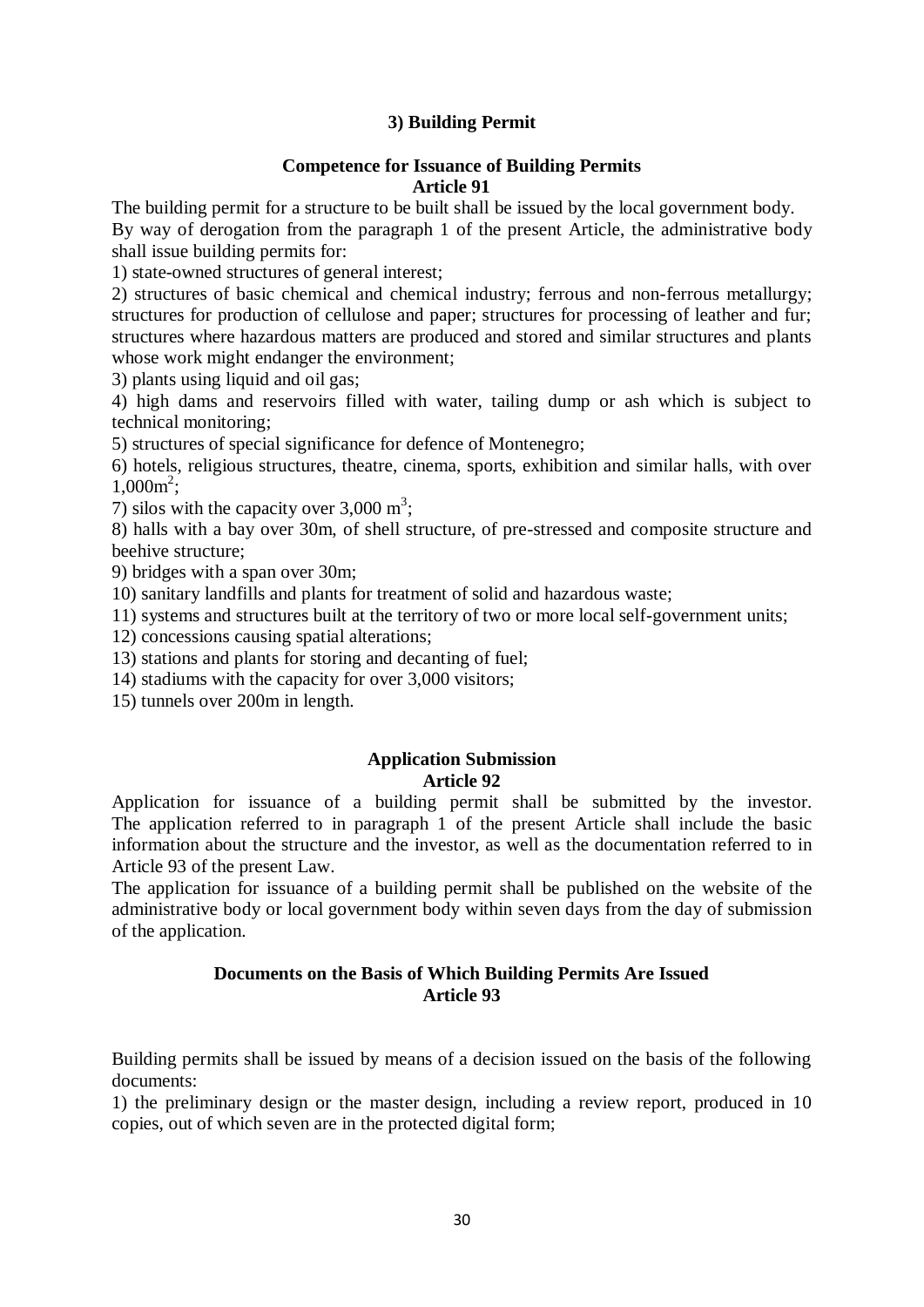2) proof of the ownership right or another right over the construction land or proof of the right to construct or another right related to the structure, in case of the renovation of the structure, and copies of the plan;

2a) assent of all owners of constructed land covered by the building plot, if the structure is constructed on a part of the building plot;

3) assents, opinions and other proofs laid down by special regulations if the building permit is issued on the basis of the master design;

4) proof of payment of the provision of utility infrastructure fee and proof of payment of the fee for the construction of the regional water supply system on the territories of municipalities on the Montenegrin coast;

5) proof of liability insurance of the investor and business organisation, legal person or entrepreneur that drafted or reviewed the preliminary or master design, in accordance with Art. 71 of the present Law.

The proofs referred to in para.1 items 2, 3 and 4 of this Article shall be obtained ex officio by the body competent for the issuance of building permits.

Fees, compensations or other costs of issuance shall not be paid for the issuance of proofs referred to in para. 1, items 2 and 3 of this Article.

In the event that the competent bodies or institutions fail to deliver proofs referred to in para.1 item 3 of this Article within 15 days of the receipt of application for their delivery, it shall be deemed that they are compliant with the reviewed conceptual or main design.

During the procedure of building permit issuance, each separate part of the conceptual and main design shall be certified with the stamp including the number, date and signature of the authorised person, as well as with a seal on each sheet of the design.

## **Issuance of a Building Permit Article 94**

A building permit shall be issued within 30 days following the date of submitting the application.

Notwithstanding paragraph 1 of the present Article, building permits for structures that require a study on environmental impact assessment shall be issued within 60 days following the date of submitting the application.

A building permit shall include, but not be limited to: basic information related to the applicant; lead design engineer and reviewer; location; type and intended use of the structure; dimensions of the structure; staged construction of the structure; obligation to develop the master design, if the building permit is issued on the basis of the preliminary design.

Building permits shall be published on the website of the administrative body or local administrative body within seven days following the date of issuance.

#### **Issuance of a Building Permit until the Use of the Location Article 95**

At the existent structure whose location or other features do not match the conditions from the planning document, reconstruction may be approved within the current footprint, which is necessary for maintenance and use of the structure in accordance with its purpose, until the use conformance of such location in line with the corresponding planning document.

In the case referred to in paragraph 1 of the present Article the provisions of Article 93 of the present Law shall be accordingly applied.

## **Deciding Upon Appeal Article 96**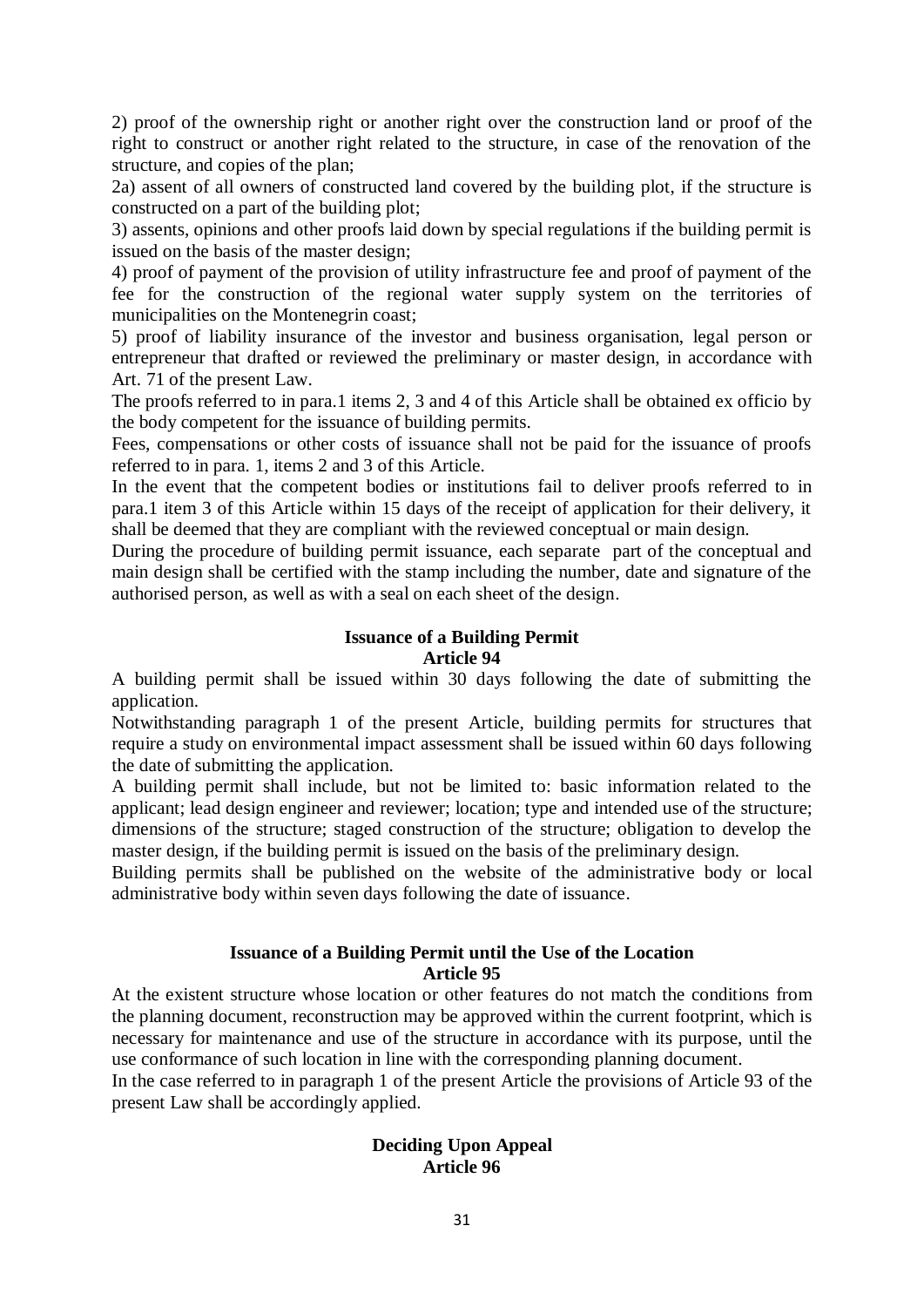The chief administrator shall decide upon appeal against the decision on building permit issued by the local government body, and the Ministry shall decide upon appeal against the decision issued by the administrative body.

## **Deadline for Commencement of Construction of the Structure Article 97**

The investor shall commence the constructing of the structure within two years from the day of issuance of the building permit.

If the investor fails to commence the construction of the structure within the deadline referred to in paragraph 1 of the present Article, his/her right to build the structure with respect to the issued building permit shall cease.

#### **Change of the Investor Article 98**

If the investor changes during the construction of the structure, the new investor shall submit an application to the competent authority for remodelling of the building permit to the new investor within seven days from the day the remodelling arises.

Enclosed to the application referred to in paragraph 1 of the present Article the new investor shall provide the proof of the ownership right or other right to land for the purpose of the construction or proof of the ownership right or other right over the structure, for the purpose of the reconstruction of the structure.

The application for remodelling of the building permit referred to in paragraph 1 of the present Article may be submitted to the day of issuance of the exploitation permit.

The decision in respect of paragraph 1 of the present Article shall be adopted within 7 days from the day of submission of the application for remodelling of the building permit to the new investor.

## **Disclosure of the Building Permit to the Local Public Article 99**

The investor shall post a board with information on the issued building permit (number and date of the decision, information related to the investor, the contractor, the person who produced engineering documents, the lead project engineer, the supervisory body, the deadline for completion of works and other) at the building site, within seven days from the day of issuance of the building permit.

The shape and appearance of the board referred to in paragraph 1 of the present Article shall be laid down by the Ministry.

## **Deadline for Completion of Works Article 100**

The deadline for completion of works shall be set forth in the building permit as follows:

1) three years from the validity date of the building permit in case of a new structure;

2) two years from the validity date of the building permit in case of a structure being reconstructed.

The provision of paragraph 1 of the present Article shall not relate to the structures referred to in Articles 7 and 91 para. 2 of the present Law.

If the works on the structure are not completed within the deadline referred to in paragraph 1 of the present Article, the deadline may be extended if requested by the investor.

## **Building Permit Nullity Article 101**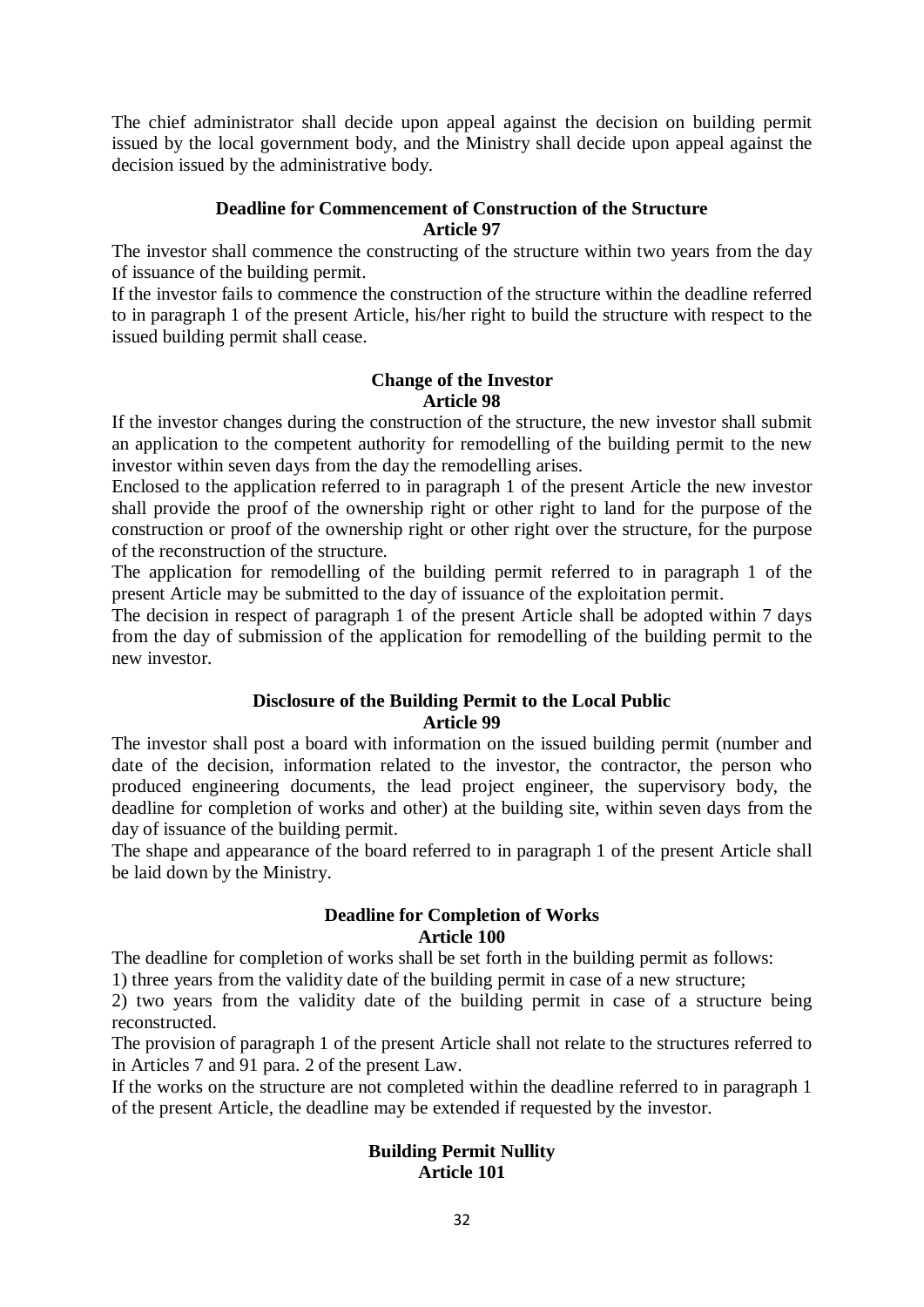(Deleted)

## **Building Permit Delivery Article 102**

The building permit shall be delivered to the building inspector within three days from the day of issuance.

## **Reporting of Works Not Considered as Reconstruction Article 103**

If works that are not considered as reconstruction in terms of the present Law are performed on an existent structure, the investor shall report to the administrative body or local government body about such works, no later than seven days from the commencement of the works.

In addition to the report referred to in paragraph 1 of the present Article the investor shall submit the description of works.

If the authority referred to in paragraph 1 of the present Article establishes that the works indicated in the report are considered as the reconstruction of the structure, it shall, within seven days from the day of the receipt of the report, warn the investor of the requirement to obtain the building permit.

The investor shall notify the competent inspection authority about the report referred to in paragraph 1 of the present Article.

## **4. Construction of Structures**

## **1) Execution of Works**

## **Preliminary Works Article 104**

Investors may commence preliminary works upon the issuance of the building permit.

Preliminary works shall be executed on the basis of the study which includes the building site layout scheme, type of fence, site structures, site roads, spot for cranes, spot for delivery of materials, site connections (electric, traffic, water supply) and others, and also on the basis of the safety at work study and construction waste management plan, drawn up in accordance with special regulations.

The investor shall report the commencement of preliminary works to the competent inspection authority seven days prior to the commencement of such works.

The report on preliminary works shall be published on the website of the competent inspection authority.

Detailed contents of the studies referred to in paragraph 2 of the present Article shall be laid down by the Ministry.

## **Preliminary Works for Construction of Structures of General Interest Article 104a**

Notwithstanding Article 104 of the present Law, large scale preliminary works for the construction of a structure of general interest, which is covered by the planning document for which a strategic environmental assessment has been developed and whose execution takes a long time, may also be executed on the basis of the assent of the Government.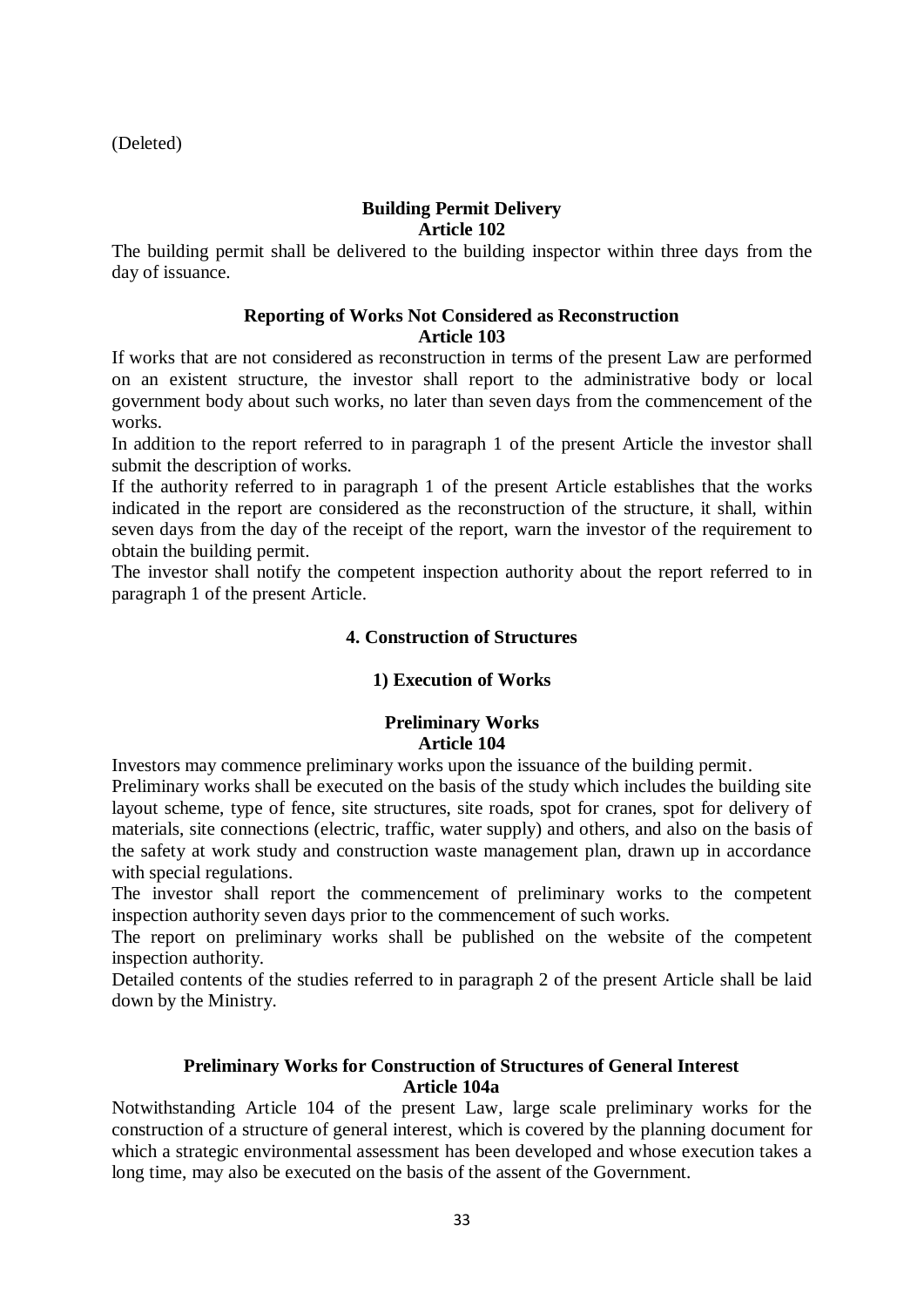The investor shall report the beginning of preliminary works referred to in paragraph 1 of the present Article to the competent inspection authority 15 days before the start of the works. In addition to the data provided by the law governing general administrative procedure, investors shall submit with the application referred to in paragraph 2 of the present Article, a proof of the right of ownership or another right over the construction land, the study referred to in Article 104, paragraph 2 of the present Law and the assent of the Government.

## **Construction of Structures Article 105**

The construction of a structure may commence on the basis of the building permit and reviewed master design.

The investor shall report the works to the competent inspection authority seven days prior to the commencement of the construction of the structure.

Investors shall, 15 days before the start of construction of the structure, provide to the building inspector a reviewed master design, if the building permit was issued on the basis of the preliminary design.

The report on the commencement of the construction of the structure shall be published on the website of the competent inspection authority.

## **Authorization to Construct Article 106**

The construction of structures, i.e. execution of specific works during the construction of structures may be performed by a business organisation, legal entity or an entrepreneur registered with the Central Register of Business Entities to perform construction activities i.e. to perform specific works, provided it fulfils the conditions provided for by the present Law.

Business organisations, legal entities or entrepreneurs referred to in paragraph 1 of the present Article shall have an employee who is the responsible project engineer.

For the execution of specific works during the construction of a structure the business organisation, legal entity or entrepreneur referred to in paragraph 1 of the present Article shall conclude a contract with another business organisation, legal entity or entrepreneur which has a responsible project engineer employed.

#### **Lead Project Engineer and Responsible Project Engineer Article 107**

The contractor shall appoint the lead project engineer and the responsible project engineer for construction of a structure i.e. performance of specific works on a structure.

The lead project engineer and responsible project engineer shall manage the execution of works on the structure.

The lead project engineer shall be responsible for completeness, mutual compliance and coordination of works performed on the structure.

The lead project engineer may at the same time be the responsible project engineer.

The responsible project engineer shall manage the performance of specific types of works on the structure.

The lead project engineer and the responsible project engineer for structures for which the building permit is issued by the administrative body may only be a graduated engineer or specialist in corresponding technical vocation, with three years of work experience at positions of projecting, constructing, supervising or technical inspection of structures, with state licence exam passed, and membership with the Chamber.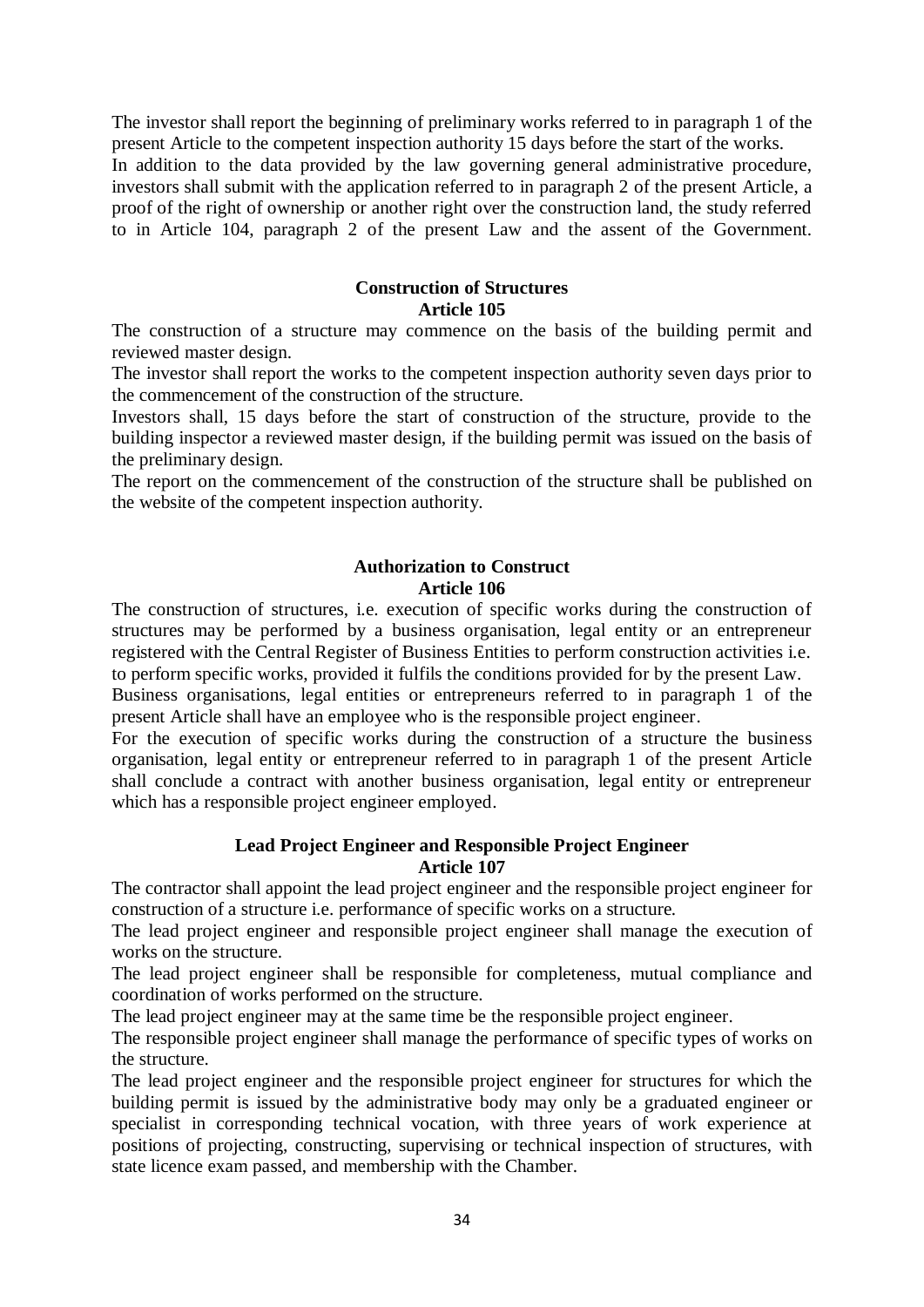The lead project engineer and the responsible project engineer for structures for which the building permit is issued by the local government body may be a person with Bachelor degree in corresponding technical vocation, with three years of work experience at positions of projecting, constructing, supervising or technical inspection of structures, with state licence exam passed, and membership with the Chamber.

If two or more contractors participate in the construction of a structure, the investor shall appoint one of the contractors to be responsible for mutual compliance of works and to appoint the lead project engineer of the building site.

## **Authorization of a Foreign Person to Construct Article 108**

A structure may be constructed by a foreign person too, under conditions prescribed in Articles 106 and 107 of the present Law.

## **Investor's Obligations Article 109**

Investor shall provide for marking of the location, boundary lines, grading lines and building lines prior to the commencement of the constructing of a structure.

If the structure is registered with the registry of monuments of culture of Montenegro, it must be marked that the subject structure is a monument of culture.

A building site covering large areas (railways, roads, electricity transmission lines and other parts of a building site that cannot be fenced) must be marked with specific traffic signs or marked otherwise, in accordance with a special regulation.

## **Contractor's Obligations Article 110**

The Contractor shall:

1) perform works in accordance with the building permit and the master design;

2) organize the building site in the manner to ensure the access to the location, undisturbed traffic and protection of environment during the construction period;

3) ensure the safety of the structure, persons at the building site and the surroundings (adjoining facilities and traffic routes);

4) perform works in accordance with standards, engineering and quality norms valid for specific types of works, installations and equipment and construct the structure, i.e. use building materials, products, devices, plants and equipment that satisfy the conditions from Articles 72 and 74 of the present Law;

5) provide for proof of the quality of performed works, i.e. built in materials, installations and equipment, issued by an authorized organisation;

6) take minutes on works which upon closing or covering may not be examined (the quality of soil at which the structure is founded, the reinforcement, the insulation, underground and closed installations and other);

7) keep a building log, a building book and an inspection book;

8) ensure measuring and geodetic survey of the soil behaviour during construction.

The manner of keeping and the contents of the building log and building book, referred to in paragraph 1 item 7 of the present Article shall be laid down by the Ministry.

#### **Obligations of Contractors and Investors Article 111**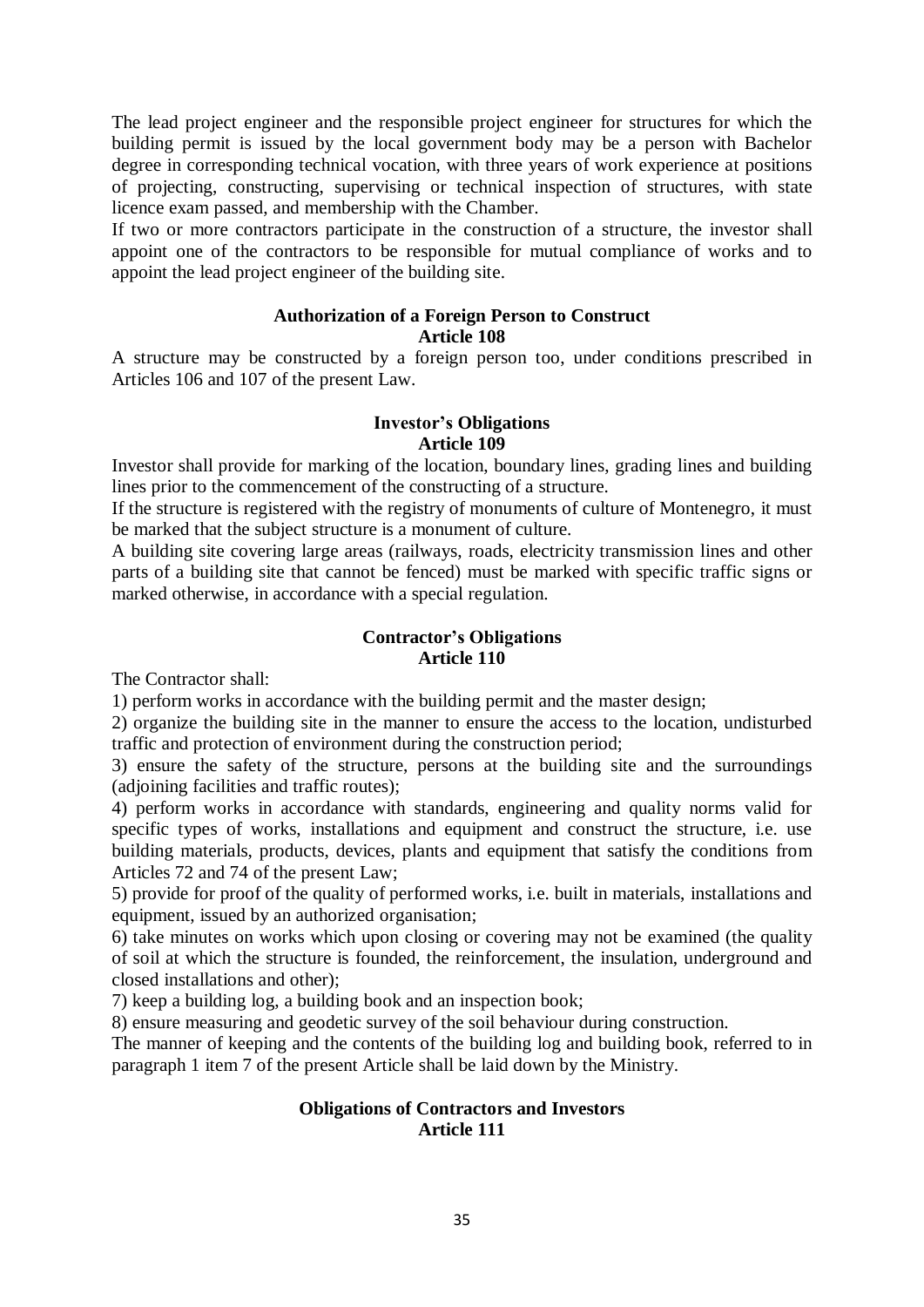The contractor, i.e. investor shall notify the competent inspection authority, as well as the authority competent for cadastre activities about the commencement of execution of works, no less than seven days prior to the commencement of execution of works.

The administrative body competent for cadastre activities shall mark the structure i.e. mark the route on the terrain, according to the master design, within three days from the day of receipt of the notification referred to in paragraph 1 of the present Article and issue a written certificate thereof.

If the contractor notices deficiencies in the master design, it shall warn in writing the investor and the business organisation that developed the project.

If the investor or the business company which developed the master design fails to eliminate the deficiencies they were warned about immediately, the contractor must inform thereof the authority which issued the building permit, as well as the competent inspection authority.

If the deficiencies threaten life and health of people, safety of the structure, environment, traffic or adjoining structures, the contractor must immediately cease the execution of works and eliminate the deficiencies.

If the contractor, due to contingent circumstances (bearing capacity of stratum, level of underground waters, remodelling of parts of elements and precast equipment and installations and the like), may not perform works according to the reviewed master design, shall notify the investor and the competent inspection authority thereof.

In the case referred to in paragraph 6 of the present Article, the investor, or the business organisation, legal entity or entrepreneur which produced the master design, shall alter the master design in accordance with the present Law.

The contractor shall inform in writing the competent authority in case of encountering an archaeological site, fossils, active landslides, ground waters and the like.

#### **Site Documents Article 112**

The contractor shall keep the following at the building site:

- decision on registration of the contractor with the Central Registry of Business Entities;

- licence for execution of works;

- decision on appointing of the chief construction field engineer;

- decision on appointing of the supervisory body;

- building log, building book and inspection book;

- building permit;

- preliminary design or master design pursuant to which the building permit has been issued;

- report on review of the preliminary design or the master design;

- approvals of the master design, prescribed by special regulations, if the building permit has been issued on the basis of the preliminary design;

- detailed study of the organisation of the building site;

- minutes on marking of the location and the staking of the structure;

- minutes of competent inspection authorities,

- other documentation which the contractor is obliged to collect and keep during the construction, necessary for technical inspection and issuance of exploitation permit.

#### **Special Documents Article 113**

If the engineering documents plan building in of precast parts, elements and equipment in the construction of the structure, the supporting documentation, test certificates and warranty of functionality shall be enclosed to the master design.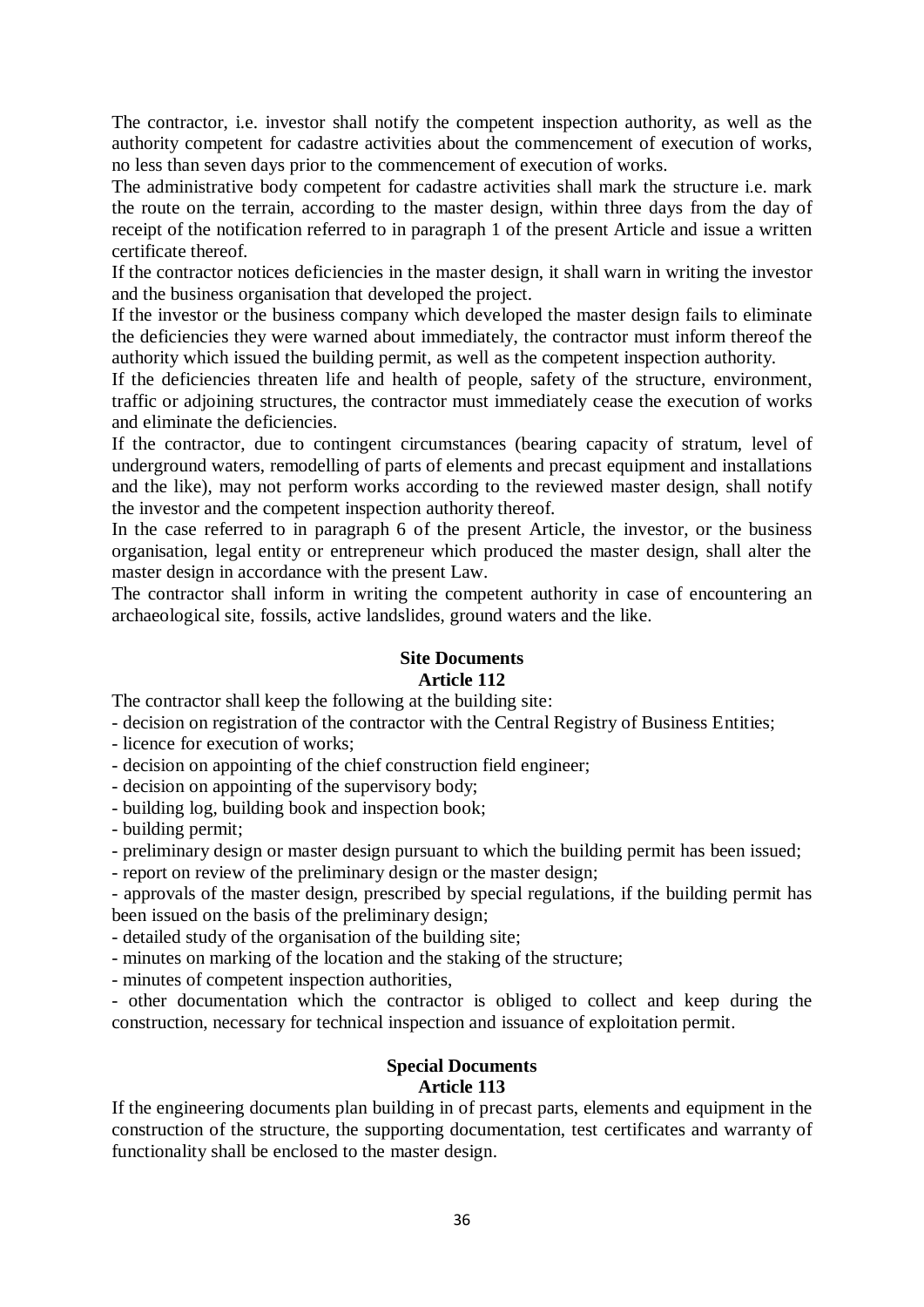## **2) Technical Supervision**

#### **Conduct of Technical Supervision Article 114**

During the construction of the structure, the investor shall provide for technical supervision. Investors may entrust technical supervision over the construction of the structure to a business organisation, legal entity or entrepreneur or perform supervision directly if it fulfils the conditions referred to in Art. 83, 84, 85, 106, 107 and 108 of the present Law.

The supervision referred to in paragraph 1 of the present Article shall include, but not be limited to the following: control of execution of works according to the engineering documents; verification of quality of execution of works and implementation of regulations, standards, engineering and quality norms; control of the quality of material built in; control of application of measures for environmental protection; observation of contracted deadlines; issue of instructions to the contractor; cooperation with the project engineer for providing for details of technological and organisational solutions for execution of works and solving of other issues with regard to the construction of the structure.

Technical supervision shall be conducted from the day of performance of preliminary works.

The person conducting technical supervision shall, without delay, inform the investor about deficiencies in engineering documents, construction of the structure contrary to the engineering documents, regulations, standards and norms of quality and undertake suitable measures.

The manner of conduct of the technical supervision shall be laid down by the Ministry.

The provisions of paragraphs 1, 2, 3, 4, 5 and 6 of the present Article shall not relate to family residential dwellings.

## **3) Structures of Temporary Character in Special Purpose Spatial Plan**

#### **Article 115**

Structures of temporary character may be erected in the area of special purpose spatial plan in accordance with the present Law.

Locations and structures, in terms of paragraph 1 of the present Article, shall be set forth by the plan of structures of temporary character (hereinafter: the Plan).

The Plan shall be adopted for a three-year period.

The Plan shall be adopted by the Ministry, upon the obtained opinion from the Ministry competent for tourism and environmental activities, local self-government, as well as the enterprise founded to manage the special purpose areas for which the plan has been adopted. The development of the Plan may be entrusted to the person referred to in Articles 35 and 37 of the present Law.

#### **Competence for Structures of Temporary Character Article 116**

The approval and engineering specifications for erecting of the structures referred to in Article 115 of the present Law shall be issued by the administrative body.

## **4) Structures whose Construction and Setting up Is Governed by the Local Self-Government**

## **Auxiliary Structures and Temporary Prefabricated Structures Article 117**

Local government body shall issue an approval for the setting up and construction of: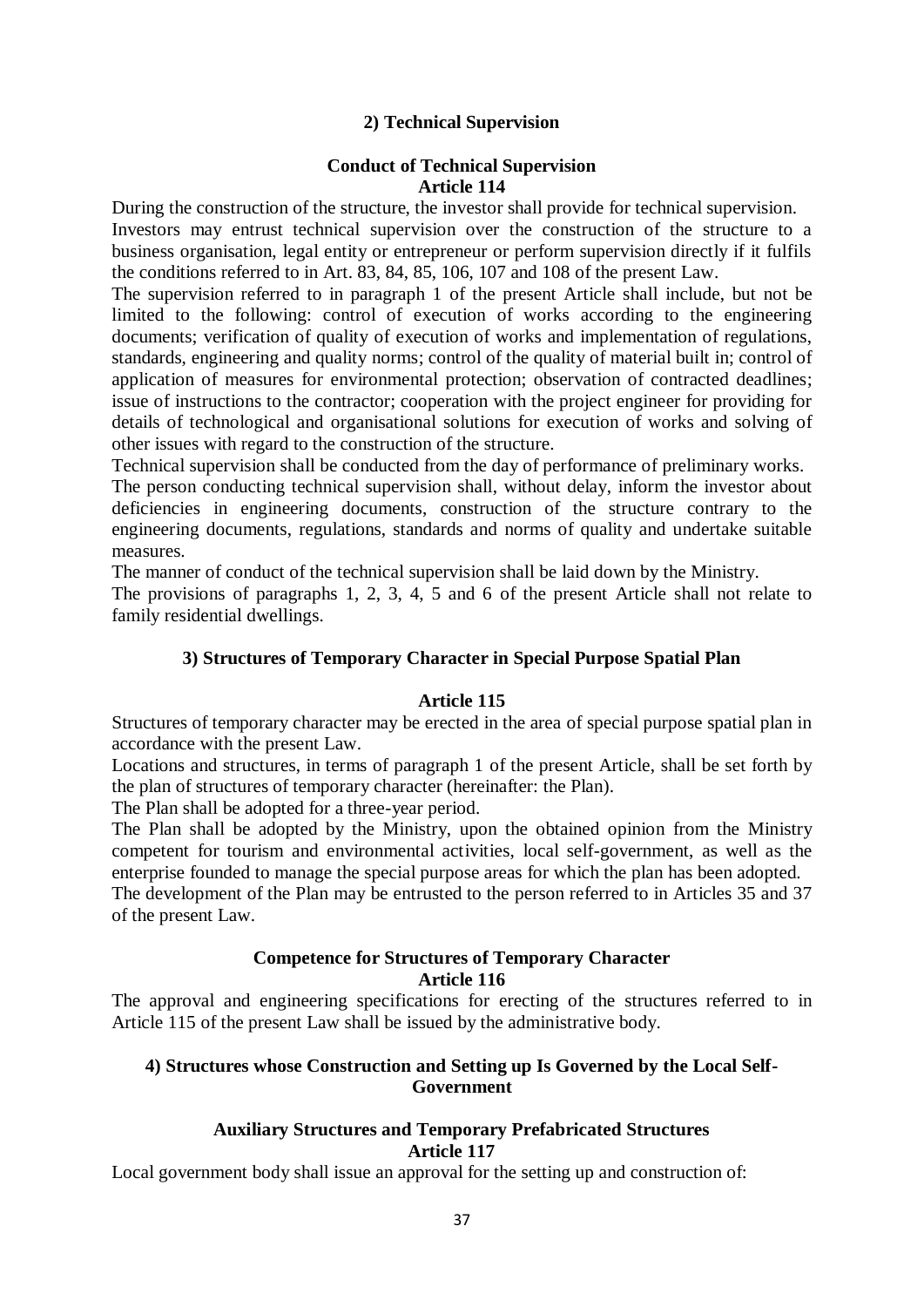1) ancillary structures that serve housing and other structures (underground and above-ground garages, swimming pools, store rooms, septic tanks, wells, fences, etc.);

2) prefabricated temporary structures that are placed in populated areas (kiosks selling various kinds of goods and services, summer gardens, movable stalls, smaller sports and parking structures, amusement parks, aqua parks, catering establishments, etc.);

3) approach ramps, elevators and similar structures for access and movement of persons with reduced mobility and persons with disabilities.

In addition to structures referred to in paragraph 1 of the present Article, the structures referred to in Article 7, paragraph 3 of the present Law may be considered as the structures whose setting up and construction approval is issued by local government body.

More detailed conditions for the setting up, construction and removal of structures referred to in paras. 1 and 2 of the present Article shall be governed by the local self-government.

#### **5. Exploitation Permit**

#### **Competence Article 118**

Exploitation permit shall be issued in the form of a decision by the authority competent for issuance of building permits.

Exploitation permit shall be issued for a structure or a part of a structure for which the building permit determined phased construction.

A complaint may be filed against the decision referred to in paragraph 1 of the present Article in the manner prescribed by Article 96 of the present Law.

#### **Trial Run Article 119**

In case of structures with installations, equipment and plants built in, which serve for technological process of the business activity of the investor, not the structure itself, the investor shall organize a trial run after the completion of the installation and prior to technical inspection, with previously obtained approval by the competent inspection authority.

Upon having obtained the assent within the meaning of paragraph 1 of the present Article, the building inspector shall issue a decision on the trial run within 15 days.

The trial run shall examine the functioning of built installations, equipment and plants, determine the quality of performed works, material built in and fulfilment of technical process parameters planned by the project.

The conditions and duration of the trial run shall be set forth by engineering documents.

## **Application for Issuance of an Exploitation Permit Article 120**

The investor shall, prior to commencement of the structure, submit the application for issuance of a exploitation permit, no later than within seven days from the date of completion of works.

In addition to the application for issuance of the exploitation permit the investor shall enclose the following:

1) statement of the contractor that the structure has been constructed according to the building permit and reviewed master design;

2) statement of the supervising engineer that the structure has been constructed according to the building permit and the reviewed master design;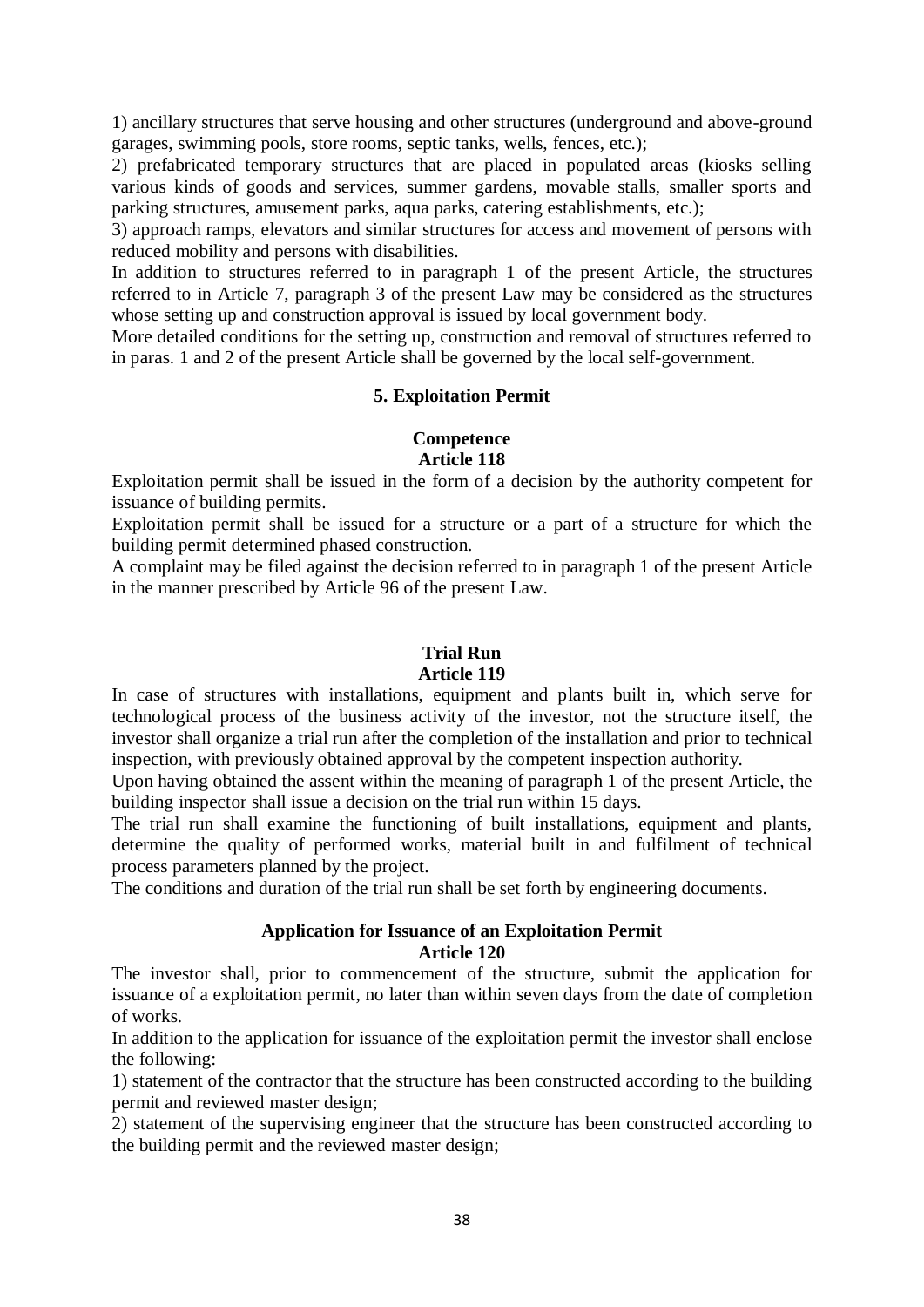3) statement of the lead project engineer that the structure has been built according to the reviewed master design;

4) proof of fulfilled obligations, in accordance with special regulations;

5) (deleted)

6) reviewed master design, if the building permit has been issued on the basis of the preliminary design;

7) studies of original as built field data certified by a licenced surveying organisation.

The supervising engineer and the lead project engineer referred to in paragraph 2 of the present Article may be the same person.

The application for issuance of the exploitation permit shall be published on the website of the administrative body or local government body within seven days from the day of issuance.

#### **Issuance of Exploitation Permits Article 121**

Exploitation permit shall be issued within seven days from the day receipt of the report that the structure is suitable for use.

The structure shall be suitable for use:

1) if it has been constructed in accordance with the building permit and the reviewed master design;

2) if the proof of the quality of performed works, i.e. material built in, installation and equipment has been provided for, issued by the authorized organisation,

3) if the works have been performed in accordance with regulations, standards, engineering and quality norms valid for specific types of works i.e. material, equipment and installations.

Exploitation permit shall be published on the website of the administrative body or local government body within seven days from the day of issuance.

## **Technical Inspection Article 122**

Suitability of a structure to be used shall be set forth through a technical inspection.

Technical inspection shall include the control of compliance of performed works with the master design, as well as with regulations, standards, engineering and quality norms valid for specific types of works or materials, equipment and installations.

Technical inspection of a structure or a part of a structure, may be conducted, i.e. the use may be approved only if the structure or a part of the structure has been constructed in accordance with the building permit and reviewed master design.

Competent inspector shall attend the technical inspection of a structure.

Investor shall bear the costs of the technical inspection.

# **Authorization for the Conduct of a Technical Inspection**

## **Article 123**

Technical inspection may be conducted by a business organisation, legal entity or entrepreneur which fulfils the conditions referred to in Art. 83, 84, 106 and 107 of the present Law, or the commission whose members fulfil the conditions referred to in Art. 84 paras. 6 and 7 and Art. 107 paras. 6 and 7 of the present Law (hereinafter: performer of technical inspection).

Upon the proposal of the investor, the performer of technical inspection shall be appointed by the authority competent for issuance of exploitation permit within seven days after the date of submitting the application for issuance of an exploitation permit.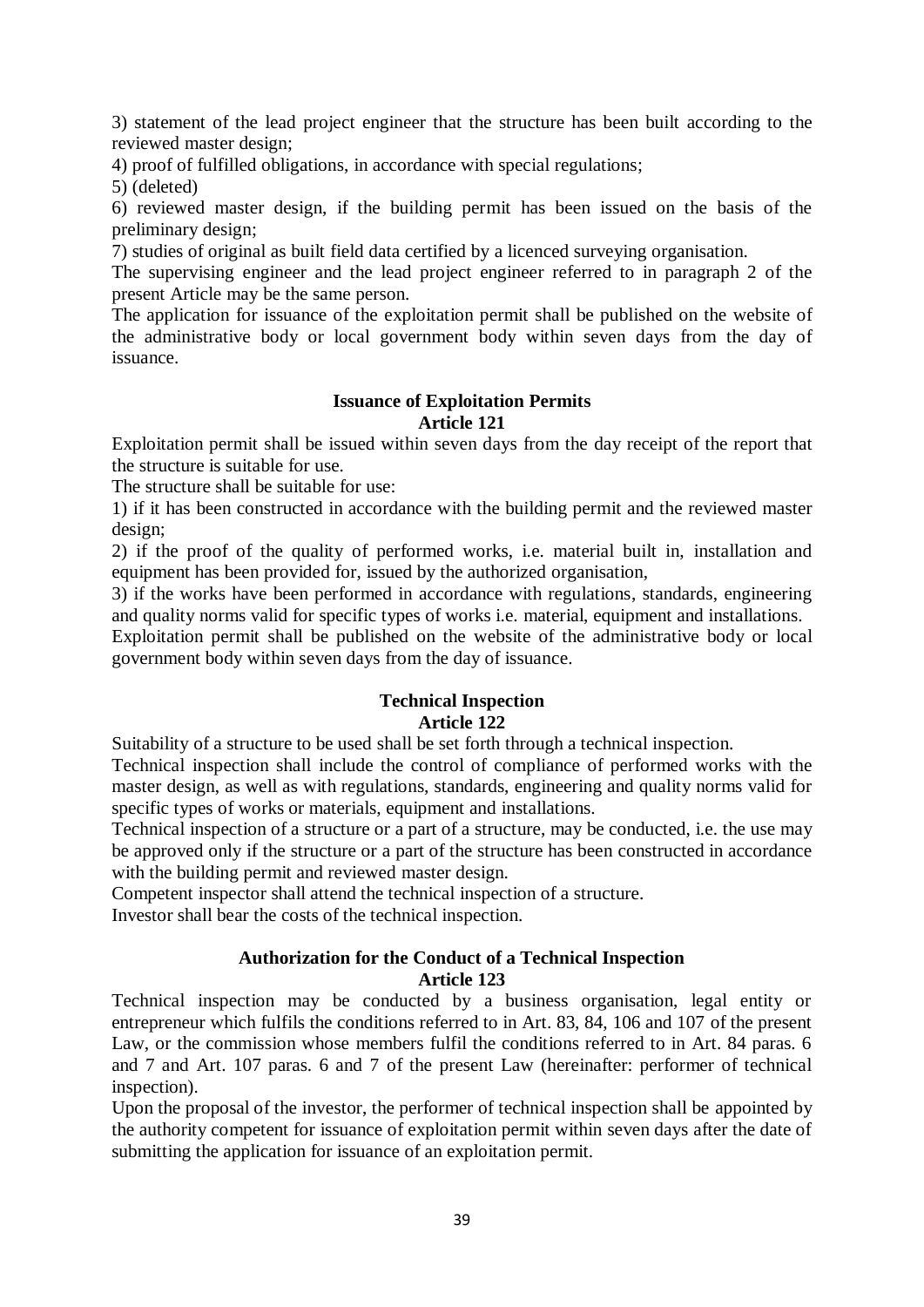Persons employed in the business organisation, legal entity or with an entrepreneur which was the contractor, persons who conducted the technical supervision, as well as persons performing activities of inspection control may not participate during the conduct of a technical inspection.

Technical inspection performer shall submit the report on technical inspection to the authority competent for issuance of exploitation permits and the investor within seven days upon the completion of the technical inspection.

The manner of conducting of technical inspection shall be laid down by the Ministry.

#### **Report on Technical Inspection of a Structure Article 124**

Technical inspection performer shall propose the following in the report on completed technical inspection: use of the structure, elimination of identified deficiencies or prohibition of use of the structure.

## **Acting in Respect of the Report Article 125**

The authority competent for issuance of exploitation permits, upon the receipt of the report on technical inspection shall:

1) issue the exploitation permit;

2) order the investor to eliminate the identified deficiencies within the determined time frame;

3) prohibit the use of the structure.

## **Repeated Technical Inspection Article 126**

If the authority competent for issuance of exploitation permits orders the investor to eliminate the identified deficiencies within the determined time frame, the investor shall, after eliminating them, to request a repeated technical inspection.

In case of a repeated technical inspection, only the works that were supposed to be corrected or subsequently performed shall be examined.

On the basis of the report on repeated technical inspection, the authority competent for issuance of exploitation permits shall adopt the suitable decision.

#### **Parallel Technical Inspection Article 127**

For structures referred to in Article 91 paragraphs 1 and 4 of the present Law, technical inspection may also be conducted in parallel with the construction of the structure.

In case referred to in paragraph of the present Article, the technical inspection performer shall be set forth by the building permit.

The provision of Articles 122 to 126 of the present Law shall be accordingly applied to the technical inspection which is performed in parallel with the construction of the structure.

## **Investor's Special Obligations Article 128**

Exploitation permit shall also include the investor's obligations to, within the specified time frame, depending on the characteristics of the structure and soil, perform suitable monitoring of the behaviour of the soil and the structure and environmental impact of the structure and inform the competent inspector about the results of such monitoring and measures undertaken.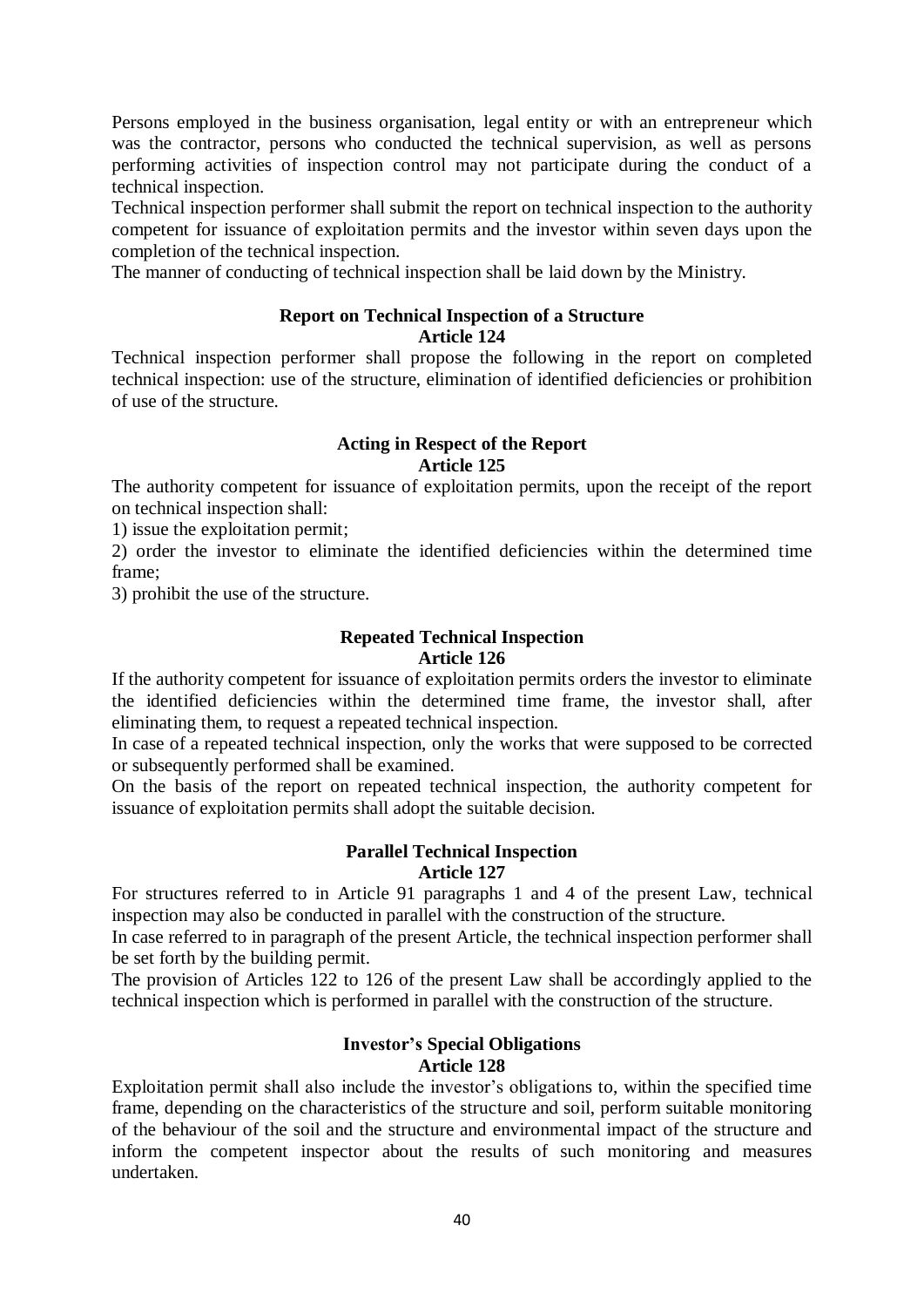## **Exploitation Permits for Family Residential Dwellings Article 129**

Exploitation permit for a family residential dwelling shall be issued in the manner prescribed in Article 120 of the present Law, provided that in addition to the application for issuance of the exploitation permit the following is enclosed:

1) the statement of the contractor that the building has been constructed in accordance with the building permit and the master design;

2) proof of fulfilled obligations in accordance with special regulations;

3) proof of regulation of relations in respect of payment of fees for provision of utility infrastructure referred to in Article 66 of the present Law.

#### **Delivery of Exploitation Permit Article 130**

The decision on issuance of exploitation permit adopted by the local government body shall be submitted to the building inspector.

The decision on issuance of the exploitation permit adopted by the administrative body shall be submitted to the local self-government authority and the building inspector.

# **Handover of the Constructed Structure Article 131**

Investor and contractor who built the structure or performed specific works on it, must, within 60 days from the day of receipt of the exploitation permit, hand over the structure on a preliminary basis and make the final calculation of the value of performed works, unless otherwise provided by the contract.

The investor and contractor shall perform the final handover of the structure within 30 days from the expiry of the guarantee period, unless otherwise provided by the contract.

## **Restrictions with Regard to Application of the Law Article 132**

The provisions of the present Law that are related to the construction of structures shall not be applied in the case when a structure is built due to threatening of natural or other disasters or extraordinary or state of war, for the purpose of preventing their effects or ensuring protection or recovering their direct detrimental consequences.

The structure referred to in paragraph 1 of the present Article may remain as a permanent structure after such circumstances cease, if it fulfils specific urban-planning, technical and other prescribed conditions and if the investor obtains the building permit within one year from the day when such circumstances cease.

The investor which fails to obtain the building permit for the structure referred to in paragraph 1 of the present Article within the prescribed deadline, shall remove such structure.

## **Website Article 133**

The administrative body or local government body shall develop a website for the field of spatial development and construction of structures.

## **Forms Article 133a**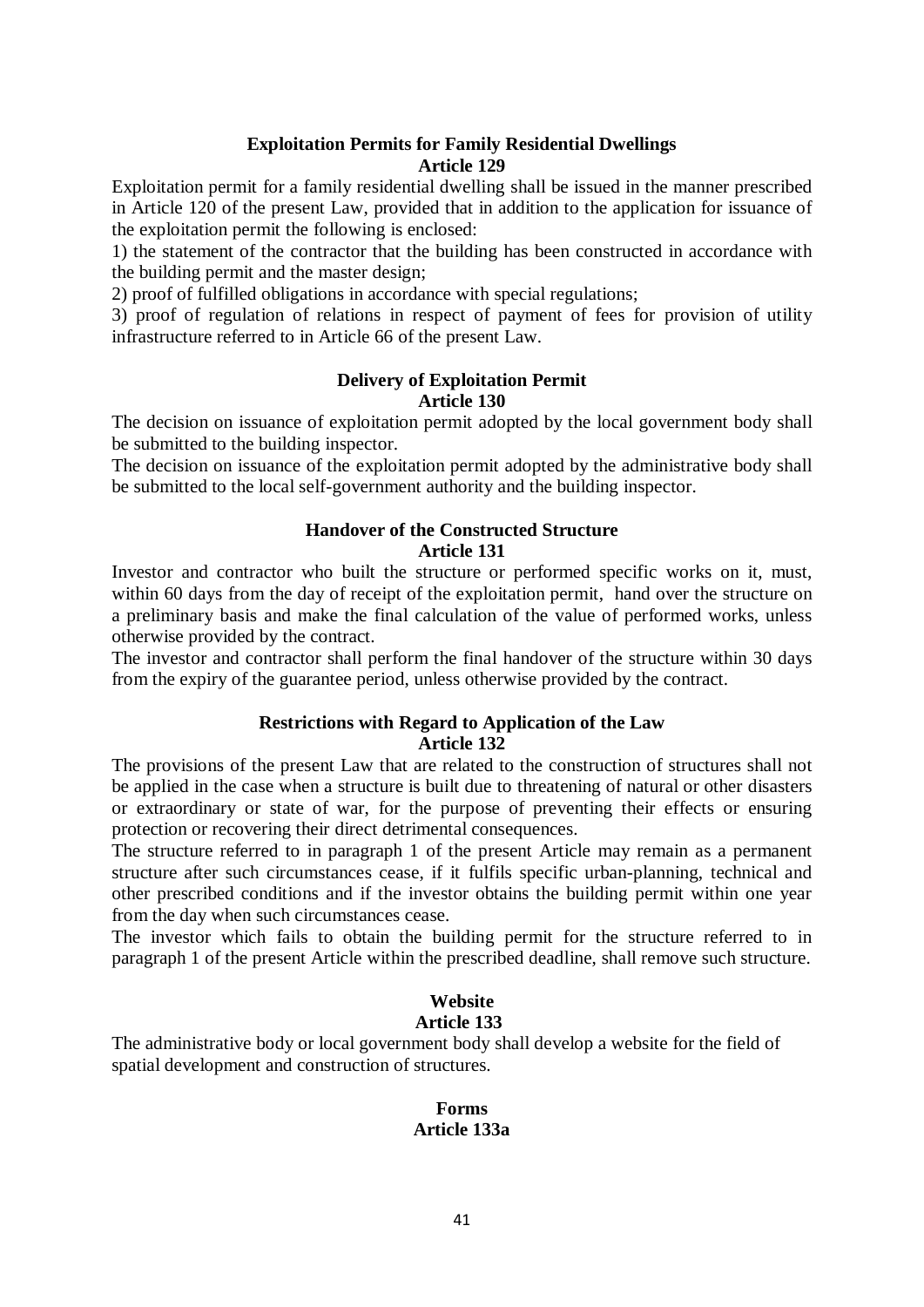Application forms referred to in Art. 62a, 92, 95, 98, 119, 120, 134, 142 and 143, applications referred to in Art. 103, 104 and 105 and the notifications referred to in Art. 111 and 128 of the present Law shall be laid down by a regulation of the Ministry.

## **IV LICENCE**

#### **Licencing Article 134**

A licence is an act that confirms the fulfilment of the conditions for the performance of activities referred to in Art. 35, 36, 37, 83, 84, 85, 106, 107 and 108 of the present Law.

Licences shall be issued by means of a decision by an administrative body within eight days following the date of submitting the application.

Licences for business organisations, legal entities and entrepreneurs shall be issued for the period of five years.

Licence holders shall inform the administrative body about all changes in the business organisation, legal entity or entrepreneur that influence the fulfilment of conditions for acquiring the licence.

The administrative body shall keep a registry of licences.

Within the licensing process, administrative body shall obtain ex officio the data on which official records are kept.

A complaint may be filed with the Ministry against the decision referred to in paragraph 2 of the present Article.

#### **Licence Revocation Article 135**

The administrative body shall revoke the licence if:

1) it is determined that the licence was issued on the basis of inaccurate data;

2) the licence holder ceases to fulfil conditions referred to in Articles 35, 36, 37, 83, 84, 85, 106, 107 and 108 of the present Law;

3) the licence holder performs operations contrary to the provisions of the present Law, which are related to activities for which the licence has been issued.

In cases referred to in paragraph 1 items 1 and 3 of the present Article, the licence shall be revoked for the period from one to five years.

The licence shall be revoked in the manner and according to the procedure applied for its issuance.

The administrative body shall inform the competent inspection authority about the licence revocation.

The licence revocation procedure shall be urgent.

## **Foreign Person's Licence Article 136**

The provisions of Article 134 paragraph 1 of the present Law shall not relate to licences issued by an authority of foreign person's country.

The licence referred to in paragraph 1 of the present Article shall be certified by the administrative body.

The administrative body shall keep the registry of certified licences.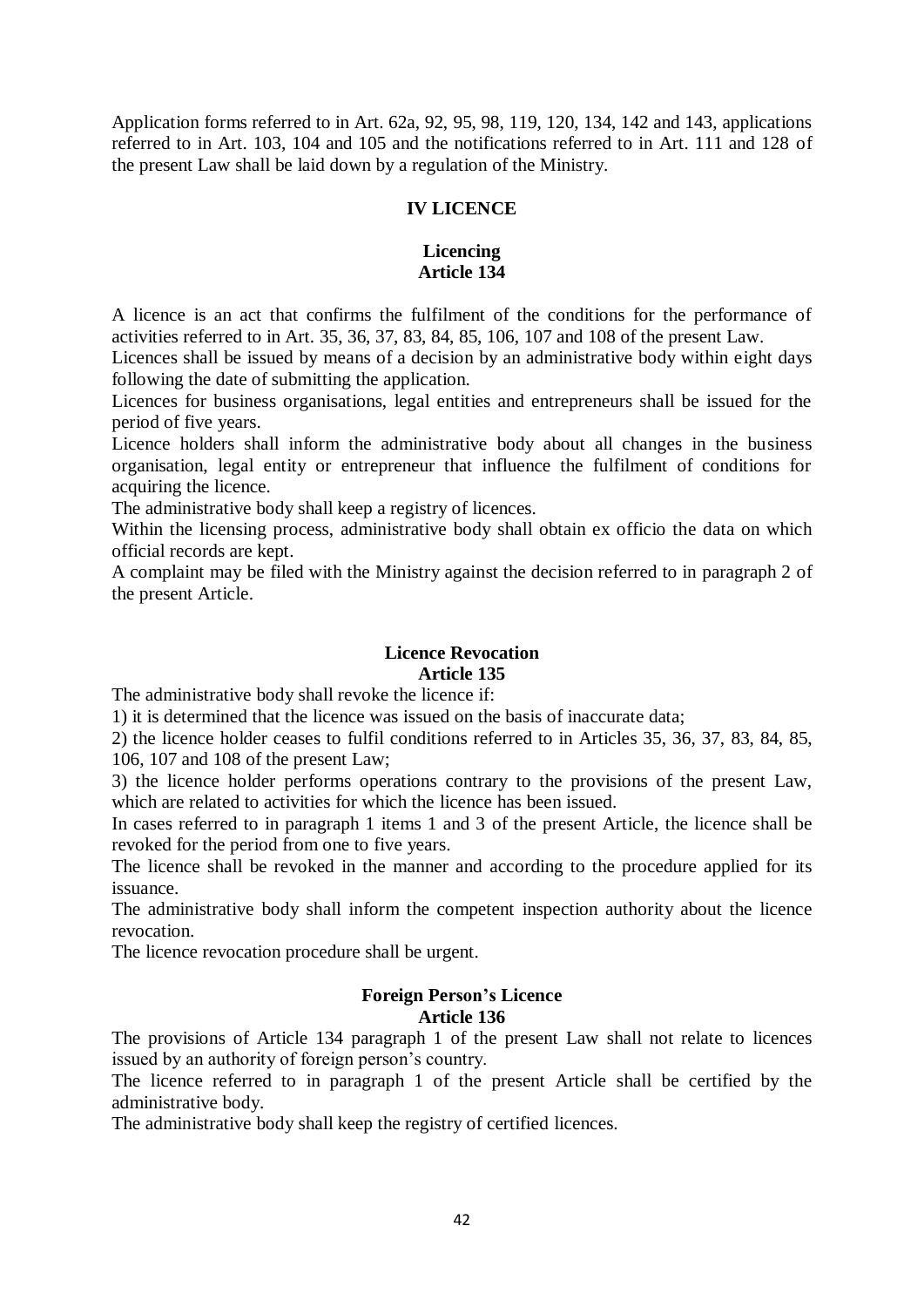The administrative body shall annul the certification of the foreign person's licence which performs activities for which the licence has been issued contrary to the provisions of the present Law.

The conditions and manner of certification and annulment of the licence certification in terms of paragraphs 2 and 3 of the present Article shall be laid down by the Ministry.

## **By-law**

#### **Article 137**

The manner and procedure of licence issuance and revocation, as well as the manner of keeping the licence registry shall be established in a regulation by the Ministry.

# **Licence Publishing**

#### **Article 138**

The decision referred to in Articles 134, 135 and 136 of the present Law shall be published on the website of the administrative body.

## **V CHAMBER OF ENGINEERS OF MONTENEGRO**

#### **Establishment Article 139**

In order to guarantee expertise and protection of public interest, persons in charge of spatial development and construction of structures, provided for by the present Law, shall acquire membership in the Chamber of Engineers of Montenegro (hereinafter: the Chamber).

The Chamber has the capacity of a legal person with rights and responsibilities established by Law and the Articles of Incorporation of the Chamber.

The Articles of Incorporation of the Chamber regulate the organisation of the Chamber, work and functioning of the Chamber bodies, election manner and authorizations of bodies, manner of decision-making and implementation of decisions and other issued of significance for work of the Chamber.

The Ministry shall approve the general acts of the Chamber, which are related to public authorizations.

## **Competences of the Chamber Article 140**

The Chamber shall perform the following activities:

1) keep the registry of the Chamber members;

2) ensure improvement and education of the members of the Chamber;

3) adopt the code of ethics and ensure its implementation;

4) conduct disciplinary proceedings against its members and impose measures;

5) determine minimum price for engineering documents, review, technical inspections and supervision for residential and residential-business structures;

6) control the application of the price referred to in item 5 of the present Article;

7) organize and enforce the taking of state licence exam according to the provisions of the present Law;

8) determine the amount of membership fee and registration fee of its members and

9) protect and represent the interests of its members;

10) perform other activities on the basis of Law and Articles of Incorporation of the Chamber.

The Chamber shall perform the activities referred to in paragraph 1 items 5, 6 and 7 of the present Article as a public authorization.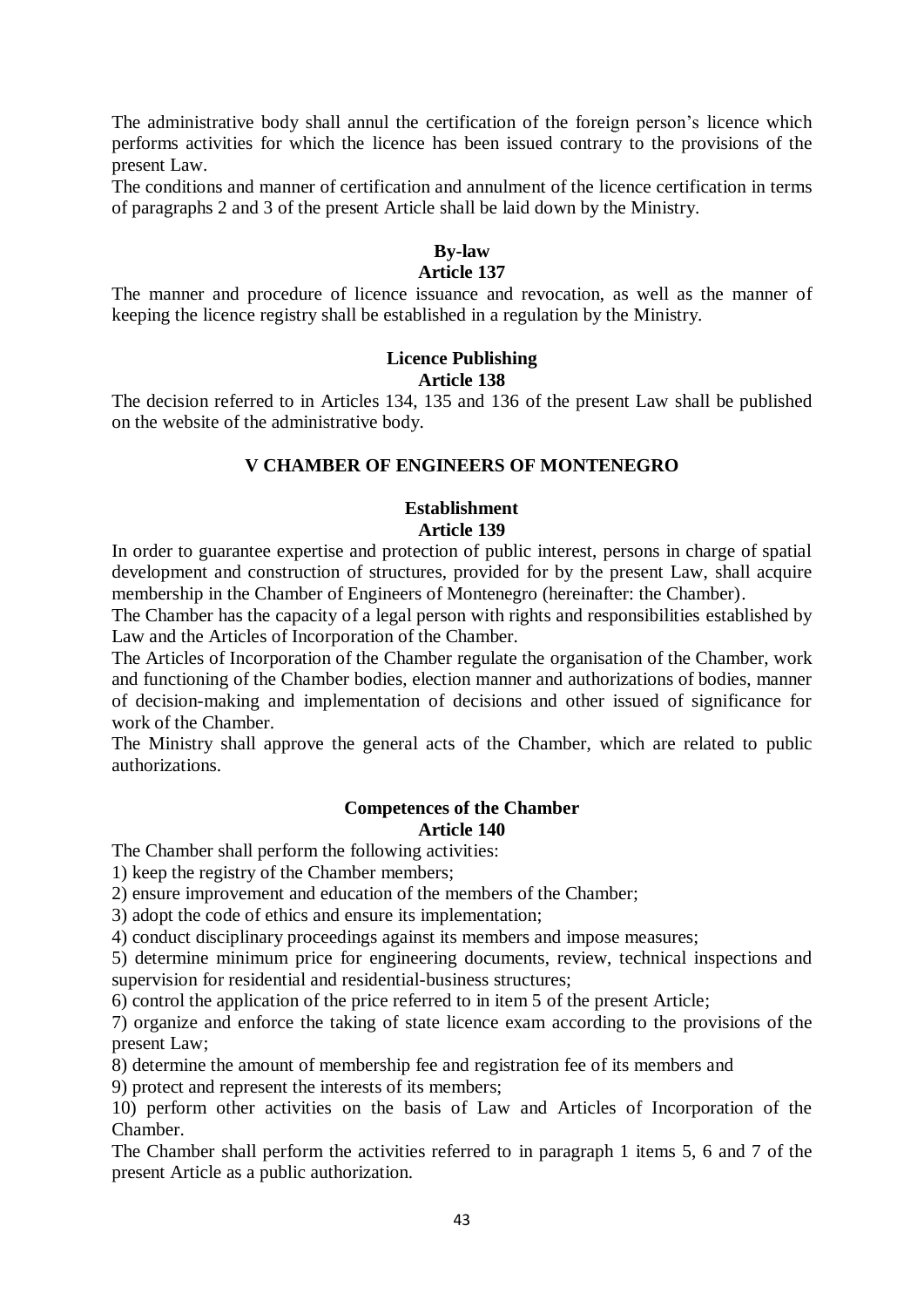The manner of performance of the control referred to in item 6 paragraph 1 of the present Article shall be prescribed by the Chamber with the approval of the Ministry.

The Ministry shall supervise the performance of affairs referred to in paragraph 1 items 5, 6 and 7 of the present Article.

# **Funding**

# **Article 141**

The operations of the Chamber shall be funded from:

1) membership fees;

2) fees with regard to costs for activities referred to in 140 paragraph 1 items 6 and 7 of the present Law;

3) fines for disciplinary offences and

4) other sources in accordance with the Law and the general act.

#### **VI REMOVAL OF STRUCTURES**

#### **Removal of Dilapidated Structures Article 142**

The administrative body or local government body shall approve by a decision, ex officio or at request of an interested party, the removal of the structure which it identifies to have stability threatened due to dilapidation or major damages, and as such represents direct threat to life and health of people, to adjoining structures and safety of traffic.

The decision on removal of a structure, within the meaning of paragraph 1 of the present Article, shall be issued by the competent inspection authority within 15 days following the date of issuing a decision.

The administrative body or local government body shall regulate and provide for conditions and measures to be undertaken and provided during the removal of the structure.

#### **Removal of a Structure upon Owner's Request Article 143**

Administrative body or local government body may also approve by means of a decision and upon owner's request the removal of a structure within 15 days following the date of submitting the application.

In case referred to in paragraph 1 of the present Article the owner shall enclose proof of ownership over the structure and a study for the removal of the structure.

The study for removal of the structure shall be subject to review, in accordance with provisions of the present Law, if the manner of removal of the structure influences the threat of life and health of people, adjoining structures and safety of traffic.

The owner shall bear the costs of removal of the structure in terms of paragraph 1 of the present Article.

#### **VII SUPERVISION**

# **Exercising Supervision Article 144**

Supervision over the application of the present Law and other regulations from the area of spatial development and construction of structures shall be performed by the Ministry and the administrative body competent for inspection affairs or the local self-government.

## **Inspection Control**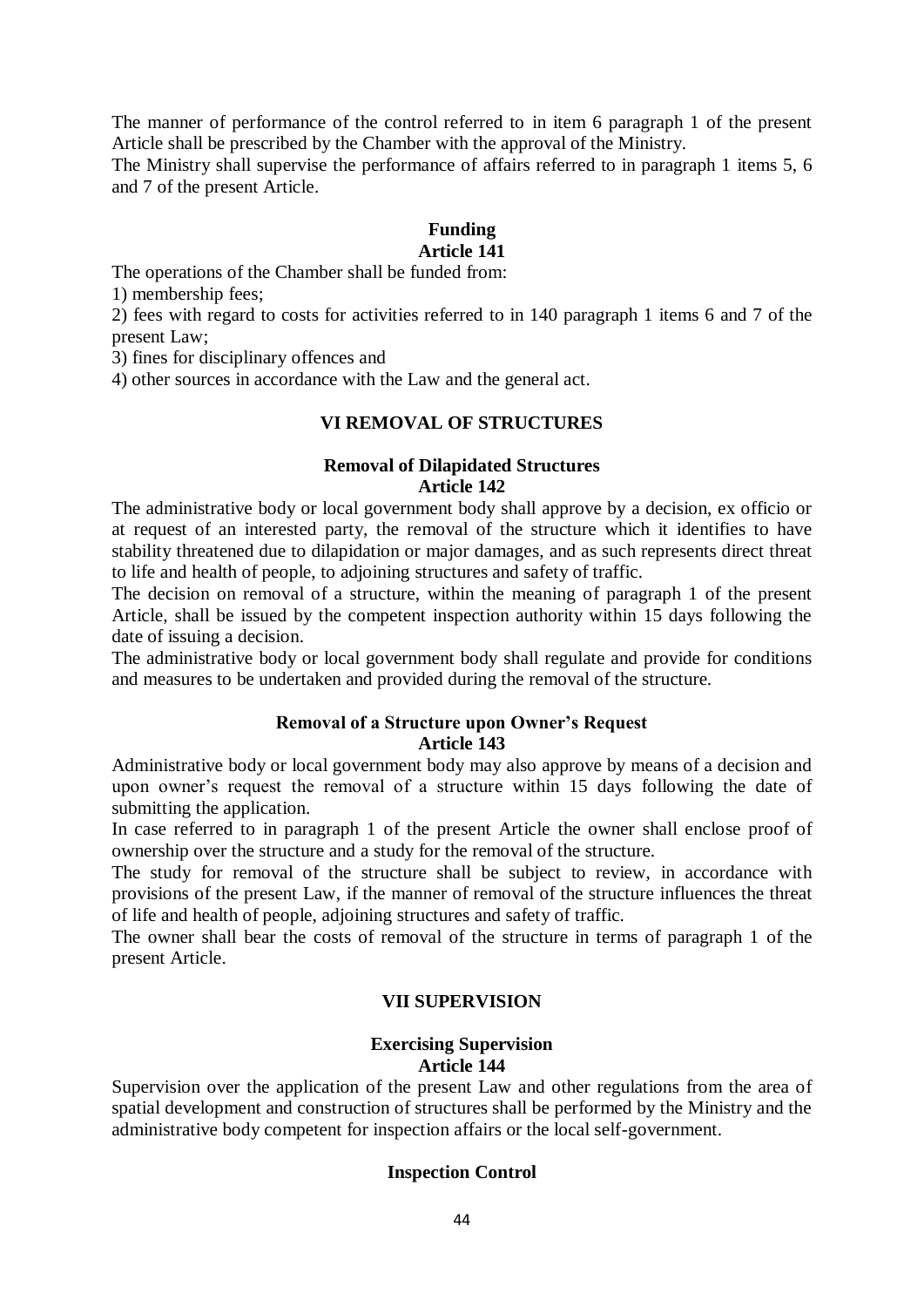#### **Article 145**

Inspection control affairs in the area of spatial development and construction of structures shall also be conducted within the limits of prescribed competences, by the administrative body competent for inspection affairs in accordance with the present Law.

Inspection control activities in the area of construction of structures shall also be conducted by competent inspections in accordance with special regulations.

Inspection authorities referred to in paragraphs 1 and 2 of the present Article shall inform each other on administrative measures and actions undertaken within the prescribed competencies.

#### **1. Inspection control in the Area of Spatial Development**

#### **Competences Article 146**

The administrative body competent for inspection affairs shall conduct inspection control in the area of spatial development via urban development inspectors and spatial protection inspectors.

#### **Authorizations of Urban Development Inspectors Article 147**

Urban development inspector shall conduct the inspection control in relation to all planning documents, as well as structures referred to in Article 91 of the present Law.

Urban development inspector shall specifically check the following:

1) whether the planning document has been produced in accordance with the present Law;

2) whether the planning document has been adopted in accordance with the present Law;

3) whether the business organisation, legal entity or entrepreneur or a foreign legal entity fulfils the conditions for development of the planning document provided for by the present Law:

4) whether the offprint has been produced or whether the engineering specifications have been issued in accordance with the planning document;

5) whether the allotment transferred to the field by the administrative body competent for cadastral affairs is in accordance with the valid planning document;

6) whether the preliminary design or master design on the basis of which the building permit has been issued was developed or reviewed in accordance with the planning document and the engineering specifications;

7) whether the building and boundary lines, i.e. grading elevation points have been transferred to the field on the basis of the planning document i.e. engineering specifications, information from the building permit and the master design;

8) whether the approval and engineering specifications for the setting up of temporary structures were issued in accordance with the temporary structures plan and the prescribed conditions.

#### **Administrative Measures and Actions of Urban Development Inspectors Article 148**

Where the urban development inspector established that the Law or another regulation has been violated, he shall:

1) warn the authority competent for making decisions with regard to producing the planning document, if he/she identifies that planning document has been produced contrary to the present Law i.e. initiate the procedure for assessment of legality of such decision;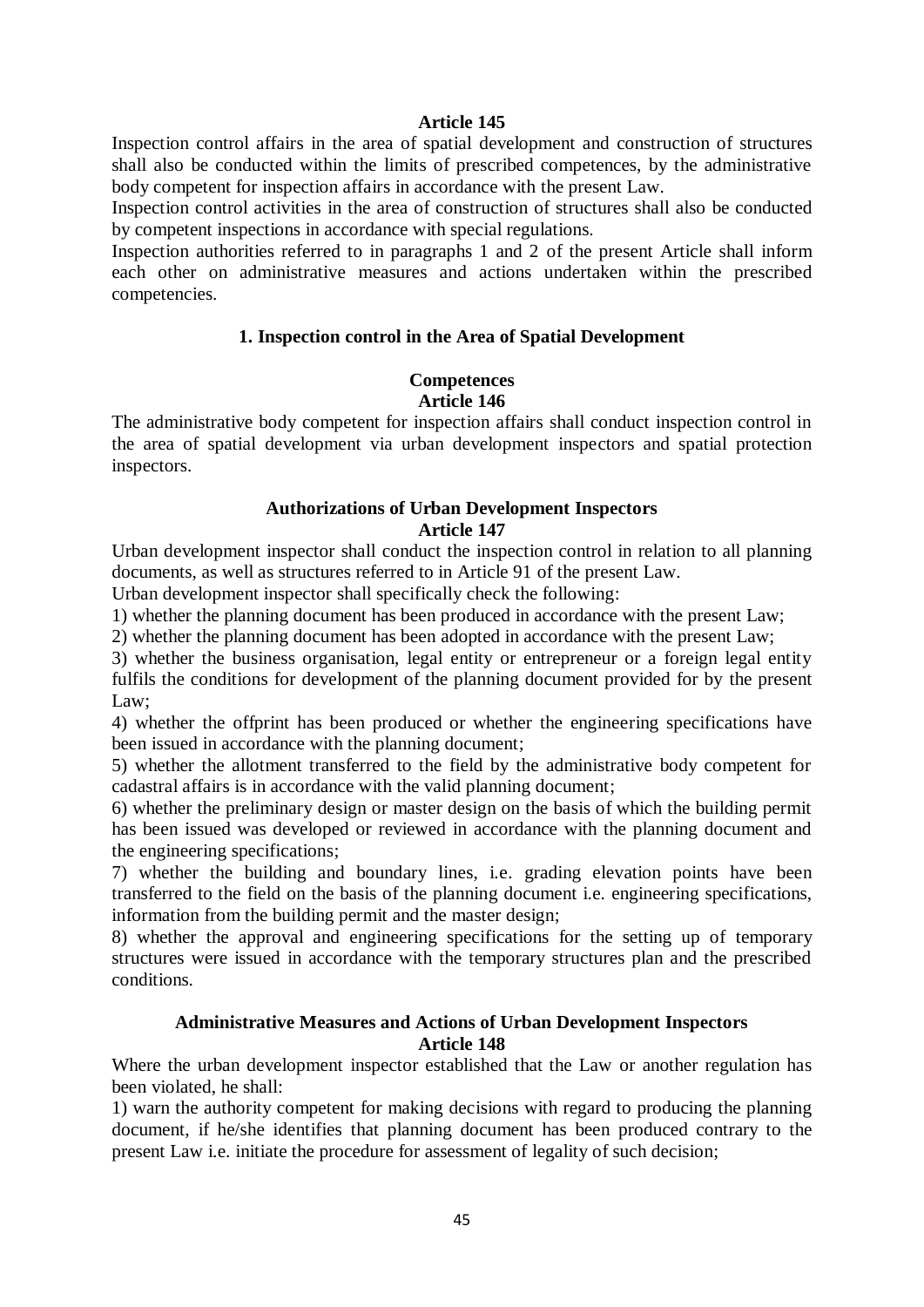2) prohibit the development of the planning document, if he identifies that the business organisation, legal entity or entrepreneur or a foreign legal entity does not fulfil the conditions for development of planning documents provided for by the present Law;

3) propose to the administrative body to revoke the licence of the business organisation, legal entity or entrepreneur which does not fulfil the conditions provided for by the present Law for the development of planning document or performs affairs contrary to the provisions of the present Law which are related to affairs for which the licence has been issued;

4) propose to the administrative body to annul the certification of the foreign person's licence, if it performs activities contrary to the provisions of the present Law which are related to activities for which the licence has been certified;

5) order to the administrative body or local government body to harmonise the offprint or the engineering specifications with the planning document, prohibit their use and inform thereof the holder of engineering specifications;

6) warn the authority competent for adoption of the planning document that such document has not been adopted in accordance with the law:

7) propose the Ministry to initiate the procedure for assessment of legality of the planning document, if he/she identifies that it has not been adopted in accordance with law;

8) propose to the administrative body or local government body to cancel the decision issuing the building permit where it finds that the preliminary design or the master design on the basis of which the building permit has been issued were developed contrary to the planning document or engineering specifications;

9) propose to the administrative body to revoke a licence from a business organisation, legal entity, entrepreneur, lead or responsible design engineer who created or reviewed the design contrary to the planning document and/or engineering specifications;

9a) submit a request for initiation of misdemeanour proceedings against a legal entity and the responsible officer and the head of the body, or of the legal entity, if it finds that the engineering specifications for the development of engineering documents for the construction of a structure or approval and/or engineering specifications for setting up of a temporary structure have been issued contrary to the planning document, or the temporary structures plan;

9b) propose to the administrative body to revoke the licence from the business organisation, legal entity, entrepreneur, responsible planning engineer or planning engineer if it finds that the planning document is not being developed in accordance with the present Law;

10) temporarily prohibit the performance of activities if the business organisation, legal entity or entrepreneur or a foreign legal entity does not fulfil the conditions referred to in Art. 35, 36 and 37 of the present Law;

11) order to remove the irregularities found in the approval or engineering specifications on the set up of temporary structures referred to in Article 116 of the present Law;

12) prohibit a temporary structure to be set up if it is not done in accordance with the approval referred to in Article 116 of the present Law and the plan;

13) order the demolition or removal of a temporary structure, if its setting up is done regardless of the ban referred to in item 12 of the present Article.

#### **Authorizations of Spatial Protection Inspectors Article 149**

Spatial protection inspectors shall verify whether a building permit or an approval referred to in Art.116 of the present Law were issued for the building of a structure or setting up of a temporary structure.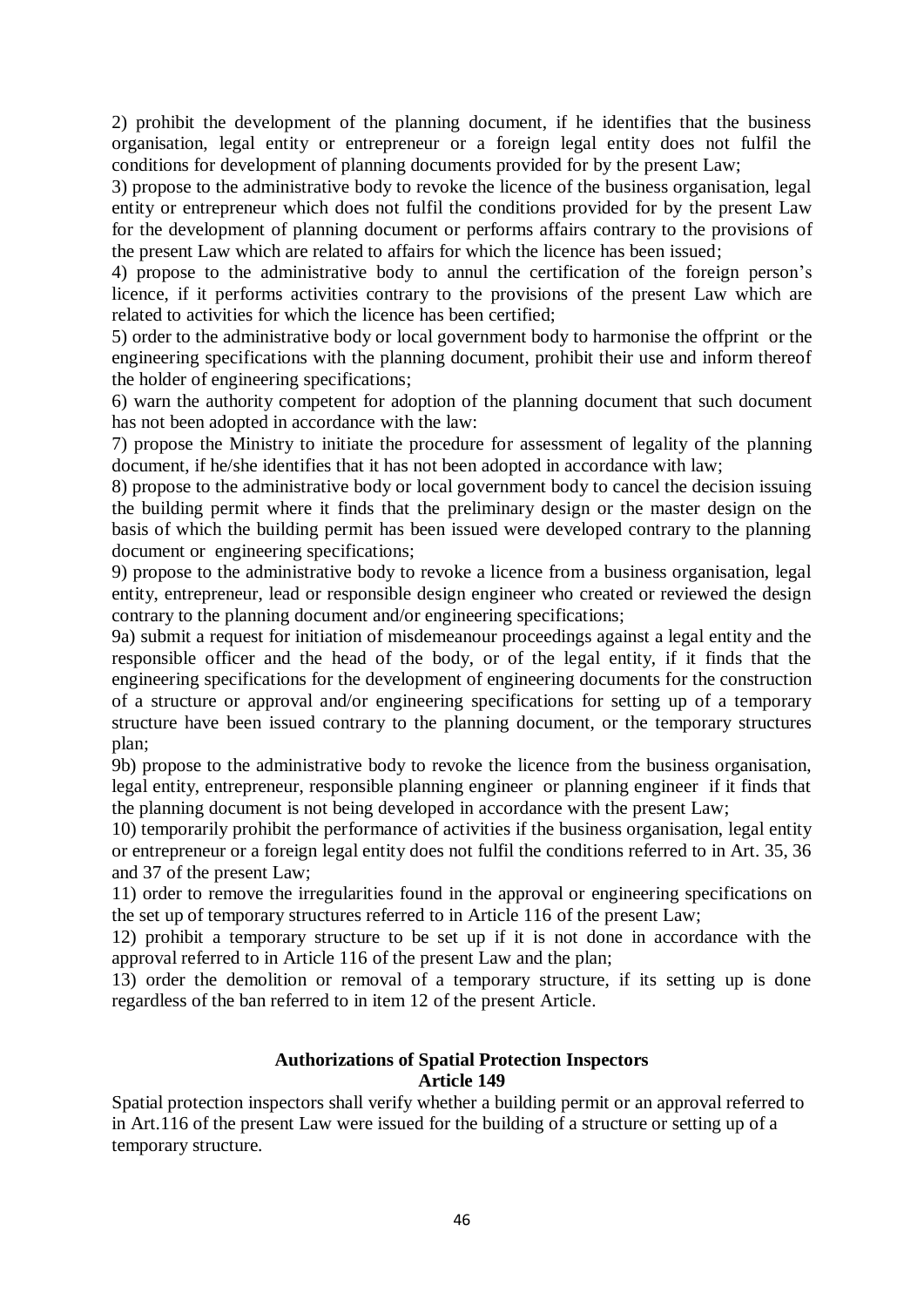## **Administrative Measures and Actions of Spatial Protection Inspectors Article 150**

Where they find that the construction of a structure is performed without the building permit or that the temporary structure is being set up without an approval referred to in Article 116 of the present Law, spatial protection inspectors shall be obliged and authorized to:

1) order the demolition of the structure and restoring the space to its original state;

2) order the removal of the temporary structure and restoring the space to its original state; 3) seal the structure or the building site.

The administrative measure referred to in paragraph 1 item 3 of the present Article shall be taken by exhibiting on a visible place of the structure, or on the building-site the notice "SEALED BY ORDER OF THE SPATIAL PROTECTION INSPECTOR".

## **2. Inspection Control in the Area of Construction of Structures Article 151**

The administrative body competent for inspection affairs shall perform inspection control in the area of construction of structures via building inspectors.

## **Authorisations of Building Inspectors Article 152**

Building inspectors shall conduct inspection control with regard to structures referred to in Article 91 of the present Law.

Building inspectors shall particularly check the following:

1) whether the investor commenced preliminary works for constructing the structure in accordance with the present Law (Art. 104 and 104a);

2) whether the investor reported the commencement of construction of the structure in accordance with Article 105 of the present Law;

3) whether the construction of the structure is done in accordance with the reviewed master design;

4) whether the reviewed master design has been produced in accordance with the preliminary design for which the building permit has been issued;

5) whether the conditions for construction of the structure or the performance of specific works on the structure referred to in Articles 106, 107,108 and 114 of the present Law have been fulfilled;

6) whether all documentation is located on the building site in accordance with Article 112;

7) whether the structure is built according to regulations for construction of structures and valid regulations on technical measures, norms and standards in construction;

8) whether the building materials and prefabricated elements which are built in, correspond to regulations and standards, and whether the contractor and investor obtained the required certificate of test i.e. whether the prescribed examinations of material and elements are conducted;

9) whether the competent authority issued the exploitation permit for the constructed structure or performed works;

10) whether the existent structure, due to physical dilapidation or other reasons represents threat to life of people, safety of traffic, adjoining structures and environment.

## **Administrative Measures and Actions Article 153**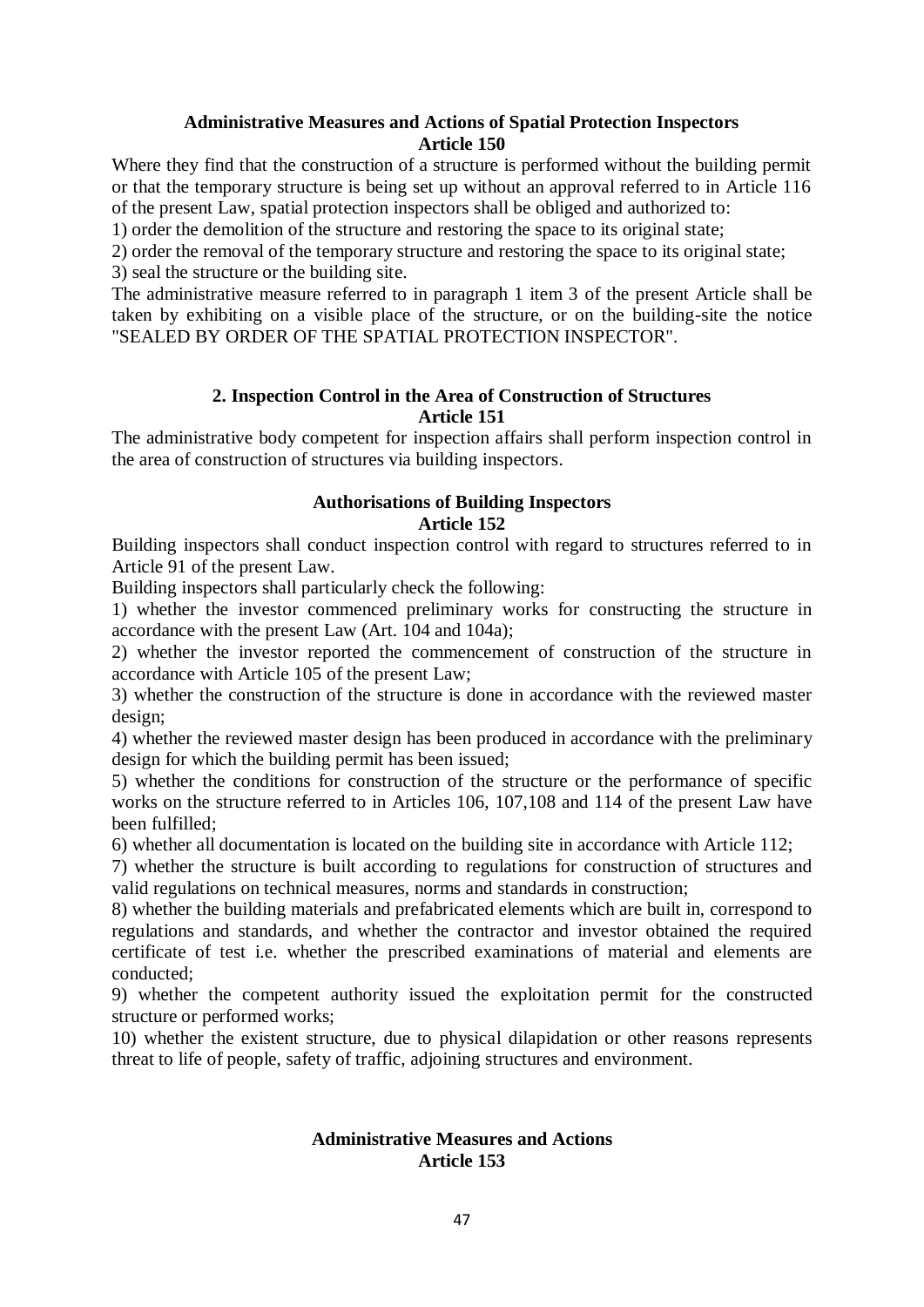If the building inspector identifies that the law or other regulation has been violated, he/she shall:

1) order the closure of the building site if preliminary works are not executed in accordance with Art. 104 para. 2 and Art. 104a para. 2 of the present Law;

2) prohibit the construction of the structure if it is not performed in accordance with the reviewed master design;

2a) prohibit the construction of the structure if the reviewed master design is not in line with the preliminary design on the basis of which the building permit has been issued and order harmonisations of the master design with the preliminary design;

3) order the demolition i.e. removal of the structure and restoring the land to its original state, if:

- the construction of the structure is performed regardless of the ban referred to in items 2 and 2a of this paragraph;

- he identifies deficiencies in the construction of the structure which represent danger to the stability of the structure, lives of people and the like and which cannot be eliminated.

4) prohibit the use of a structure for which exploitation permit has not been issued;

5) order removal of structures of temporary character, which investor did not remove within 30 days from the completion date of works;

6) order demolition i.e. removal of a structure which due to dilapidation or other reasons represents threat to life of people, safety of traffic, adjoining structures and environment, unless the structure is proclaimed to be a monument of culture;

7) propose to the administrative body or the local government body to annul the decision issuing the exploitation permit, if issued contrary to law;

8) temporarily prohibit the performance of activities if the business organisation, legal entity or entrepreneur does not fulfil the conditions referred to in Articles 106, 107 and 114 of the present Law or performs affairs contrary to the provisions of the present Law which relate to affairs for which the licence has been issued;

9) propose to the administrative body to revoke the licence of the business organisation, legal entity or entrepreneur which does not fulfil the conditions provided for by the present Law for development of engineering documents, construction of structures and performance of specific construction works or performs affairs contrary to the provisions of the present Law which are related to affairs for which the licence has been issued;

10) propose to the administrative body to annul the certification of the foreign person's licence, if it performs activities contrary to the provisions of the present Law which are not related to activities for which the licence has been certified.

The administrative measure referred to in paragraph 1 item 1 of the present Article shall be undertaken by sealing, i.e. by posting the notice "closed at the order by the building inspector" at a visible spot of the building site.

#### **VIII PENAL PROVISIONS**

#### **Article 154**

A fine ranging from EUR 2,000 to 40,000 shall be imposed for a misdemeanour on a legal entity, if it:

1) commences using the structure prior to obtaining the exploitation permit (Article 70 paragraph 1);

2) fails to provide for the conditions for access and movement of persons of reduced mobility and persons with disabilities in the structure (Article 73);

3) fails to appoint the reviewer of the preliminary and master design (Article 86 paragraph 3);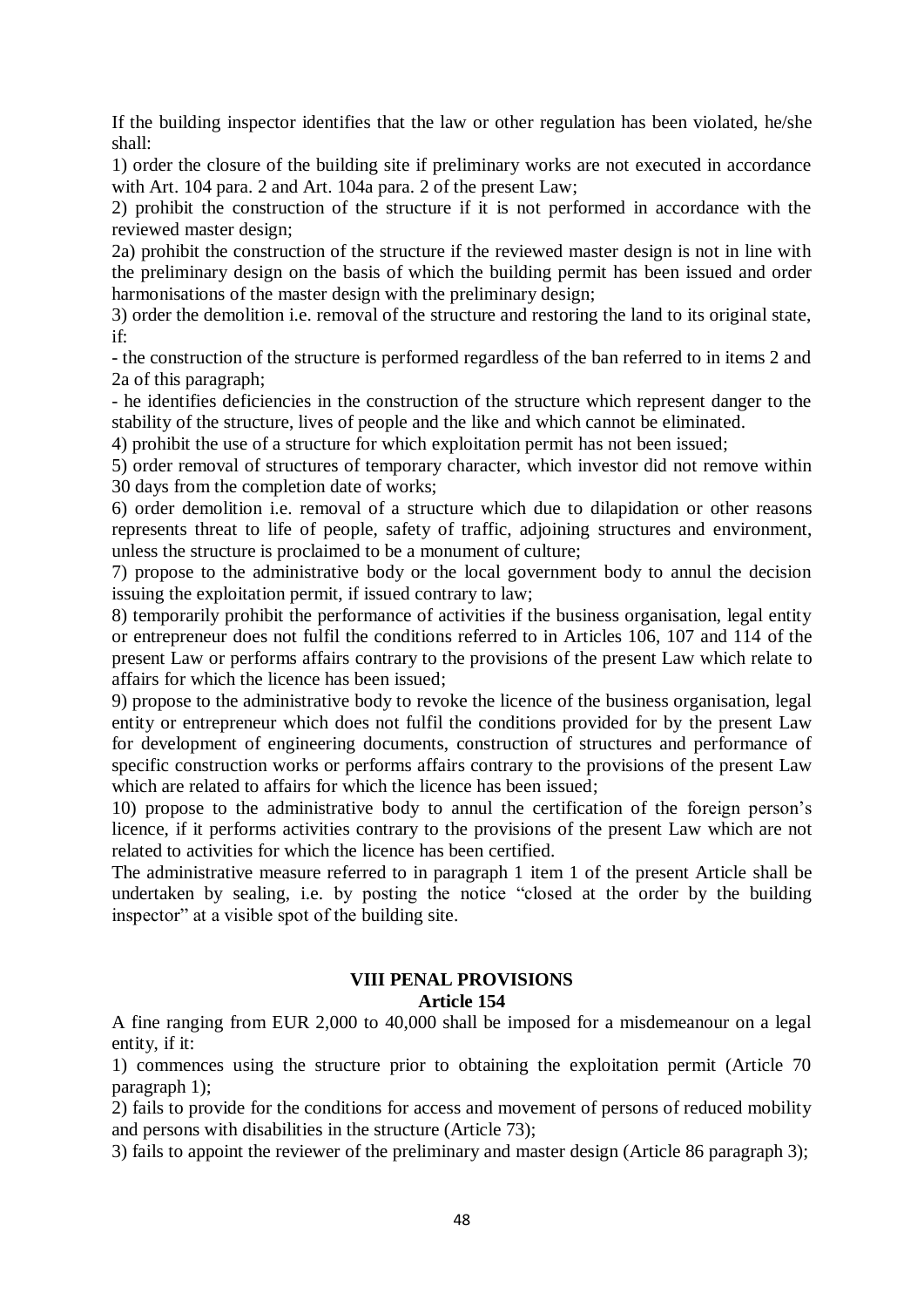4) fails to submit the preliminary and master design for repeated review, if technical regulations are amended prior to submission of the application for issuance of the building permit (Article 87);

5) fails to post a board with information about the issued building permit at the site of the construction of the structure (Article 99);

6) fails to submit a report to the competent authority for works which are not considered as renovation (Article 103);

7) executes preliminary works for construction without the building permit or fails to report the commencement of preliminary works to the competent inspection authority (Article 104 paras. 1 and 3 and Art. 104a para.2);

8) fails to report the commencement of execution of works prior to the commencement of construction of the structure (Art. 105 para. 2 and Art. 111 para. 1);

9) prior to the commencement of the construction of the structure fails to provide for marking of the location, boundary lines, grading lines and building lines or does not post the sign to indicate a monument of culture or fails to mark the building site covering large areas in the required manner (Art. 109 para. 1, 2 and 3);

10) fails to amend the master design in accordance with the present Law without delay (Art. 111 para. 5);

11) fails to provide technical supervision during the construction (Art.114 para. 1);

12) builds or set ups an ancillary structure or prefabricated temporary structure, without approval or in contravention to the approval issued by the local government body (Art. 117);

13) fails to submit an application for repeated technical inspection after the elimination of identified deficiencies (Art. 126);

14) fails to inform the competent inspector about the results of monitoring of soil and structure behaviour, environmental impact of the structure and measures taken (Art. 128).

The responsible person in the legal entity shall also be fined for the misdemeanour referred to in paragraph 1 of the present Article with a fine ranging from EUR 500.00 to 4,000.00.

An entrepreneur shall be fined for the misdemeanour referred to in paragraph 1 of the present Article with a fine ranging from EUR 2,000.00 to 12,000.00.

Physical entities shall be punished for the misdemeanour referred to in para.1 items 1, 5, 6 and 7 of the present Article with a fine ranging from EUR 500.00 to 4,000.00.

#### **Article 155**

A fine ranging from EUR 2,000 to 40,000 shall be imposed for a misdemeanour on a legal entity, if it:

1) (Deleted)

2) fails to develop the engineering documents on the basis of engineering specifications and to observe the principles of construction of structures (Art. 76 paras. 2 and 3);

3) it produces engineering documents and fails to fulfil the conditions referred to in Articles 83 and 85 of the present Law;

4) engineering documents and its constituent parts i.e. designs are not signed by the lead and the responsible design engineer (Art. 84 para. 5).

The responsible person in the legal entity shall also be fined for the misdemeanour referred to in paragraph 1 of the present Article with a fine ranging from EUR 500.00 to 4,000.00.

An entrepreneur shall be fined for the misdemeanour referred to in paragraph 1 of the present Article with a fine ranging from EUR 2,000.00 to 12,000.00.

A fine ranging from EUR 500.00 to 4,000.00 shall also be imposed on the physical entity – lead design engineer and responsible design engineer in the legal entity for the misdemeanour referred to in paragraph 1, items 1, 3 and 4 of the present Article.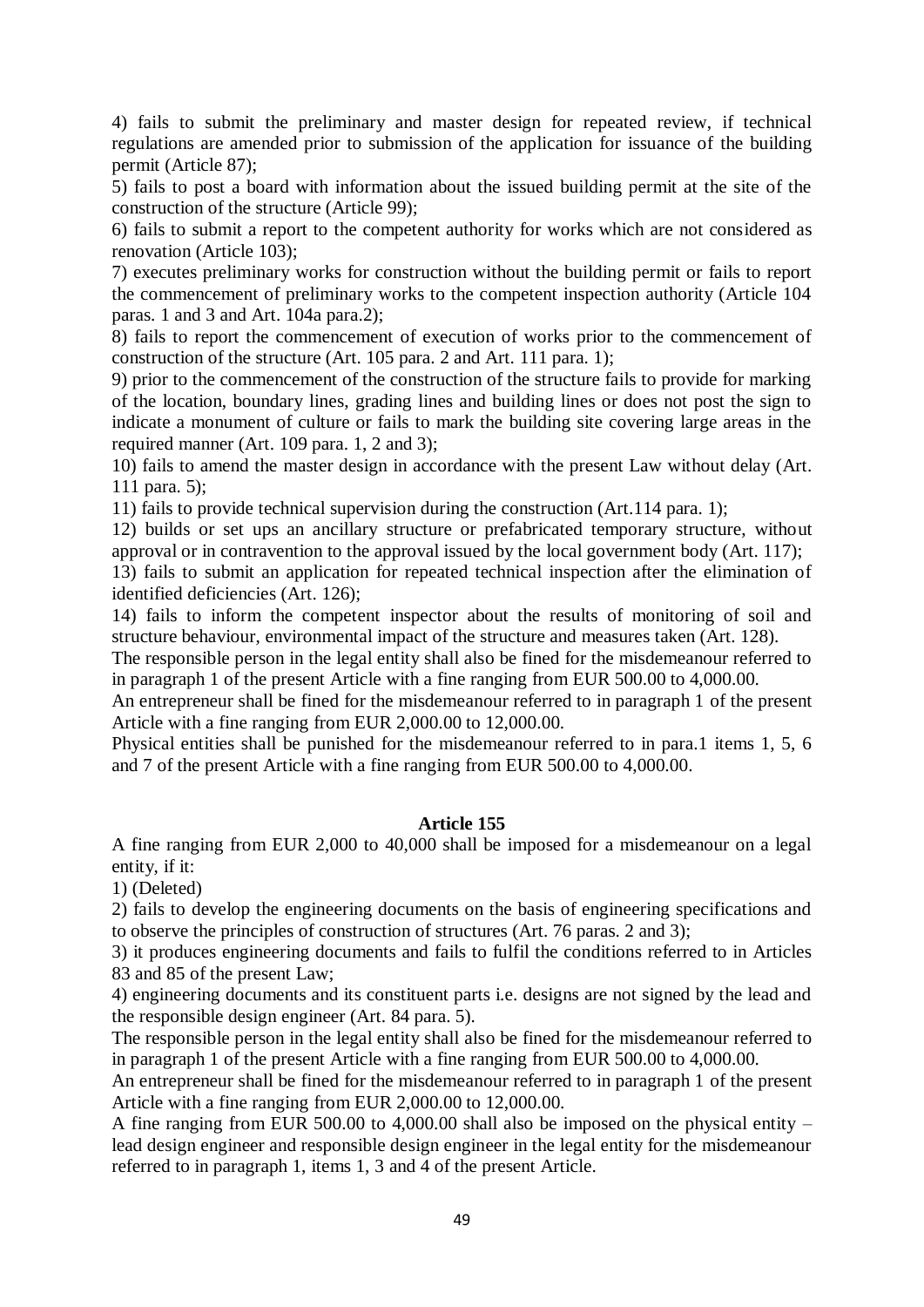## **Article 156**

A fine ranging from EUR 500 to 4,000.00 shall be imposed on a physical entity, if he manages the development of engineering documents and does not meet the requested conditions (Art. 84 paras. 6 and 7).

#### **Article 157**

A fine ranging from EUR 2,000.00 to 40,000.00 shall be imposed for a misdemeanour on a legal entity conducting review, if:

1) it reviews the preliminary or master design without fulfilling conditions requested for conducting reviews (Art. 88);

2) indicates inaccurate and untrue statements in the review report and confirms its compliance contrary to Art. 86, 87, 89 and Art. 90 para. 2 of the present Law;

3) it conducted a review of the preliminary or master design in whose development it participated (Art. 88 para. 2);

4) it fails to certify the review report and the preliminary or master design in the requested manner (Art. 90 para. 1 and 3).

The responsible person in the legal entity shall also be fined for the misdemeanour referred to in paragraph 1 of the present Article with a fine ranging from EUR 500.00 to 4,000.00.

An entrepreneur shall be fined for the misdemeanour referred to in paragraph 1 of the present Article with a fine ranging from EUR 2,000.00 to 12,000.00.

#### **Article 158**

A fine ranging from EUR 2,000 to 40,000 shall be imposed for a misdemeanour on a legal entity, if it:

1) constructs a structure or executes specific works while constructing the structure, without fulfilling the conditions for construction or execution of specific works referred to in Art. 106 of the present Law;

2) fails to appoint the lead engineer for managing the construction of the structure (Art. 107 para. 1);

3) fails to organize the building site in the manner which guarantees access to the location, undisturbed traffic and protection of environment during construction (Art. 110 para. 1 item 2);

4) fails to provide for safety of the structure, persons at the building site and surroundings (Art. 110 para. 1 item 3);

5) constructs the structure or executes works contrary to the standards, engineering and norms of quality valid for specific types of works, installations and equipment or contrary to the principles of construction of structures or uses building material, products, devices, plants and equipment which do not fulfil the prescribed conditions (Art. 110 para. 1 item 4);

6) fails to provide proof of the quality of executed works and built in material, installations and equipment issued by the authorized organisation (Art. 110 para. 1 item 5);

7) fails to keep the construction log, measurement book and inspection book (Art. 110 para. 1 item 7);

8) fails to provide for measuring and surveying of soil and structure behaviour during construction (Art. 110 para. 1 item 8);

9) fails to inform the competent authority about the commencement of works within the stipulated period (Art. 111 para. 1);

10) fails to warn in writing the investor or business organisation, legal person or entrepreneur that developed the design of the deficiencies in the master design (Art. 111 para. 3);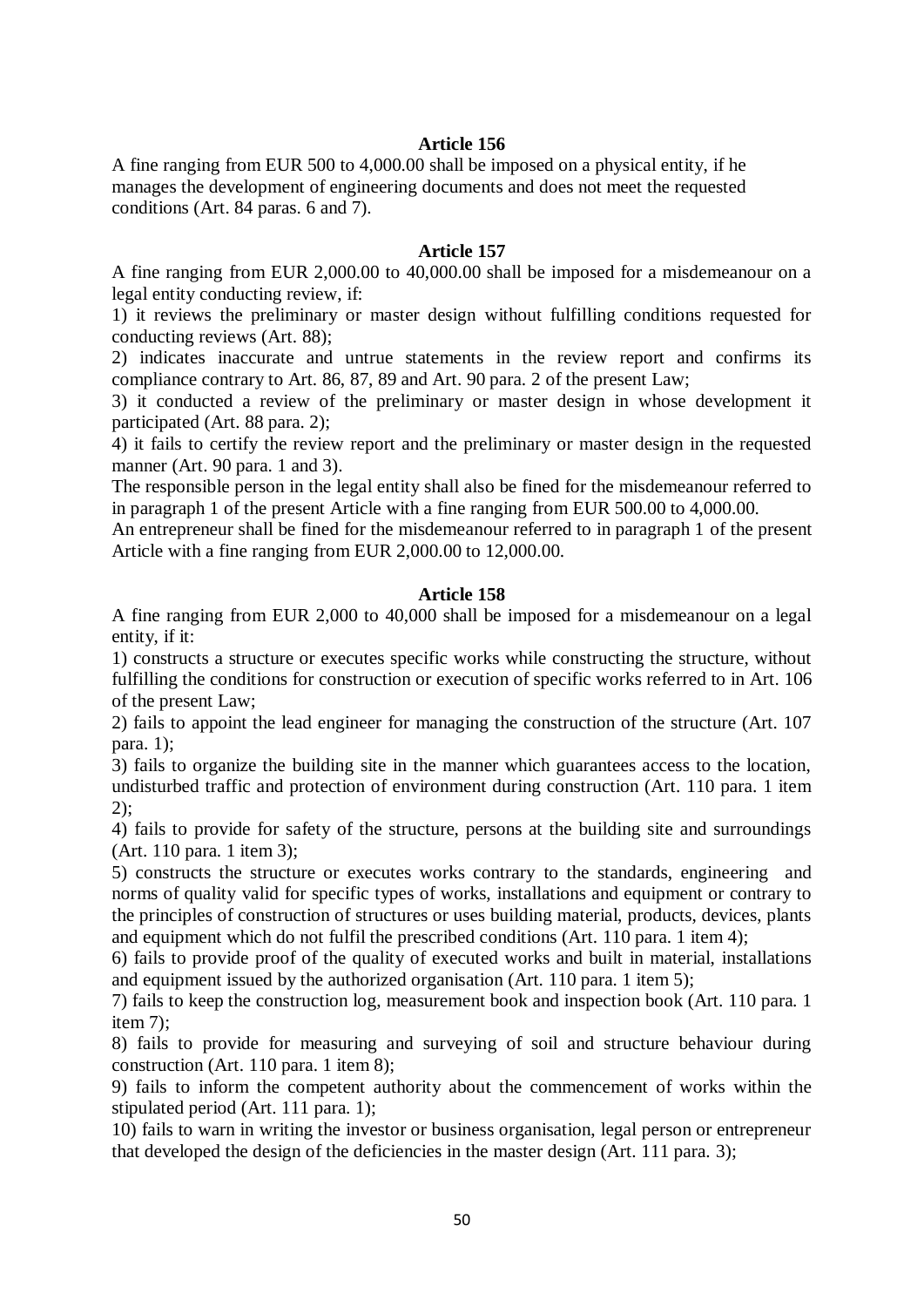11) fails to immediately discontinue the execution of works in the case referred to in Art. 111 para. 5 of the present Law;

12) fails to inform in writing the competent authority in case of encountering archaeological sites, fossils, active landslides, ground waters and the like (Art. 111 para. 8);

13) does not have site documents at the building site (Art. 112).

The responsible person shall also be fined for the misdemeanour referred to in paragraph 1 of the present Article with a fine ranging from EUR 500.00 to 4,000.00.

A fine ranging from EUR 500.00 to 4,000.00 shall also be imposed for the misdemeanour referred to in paragraph 1 items 1, 3, 4, 5, 6, 7, 8, 9, 10, 11, 12 and 13 of the present Article on the lead and the responsible project engineer in the legal entity who manages the construction of the structure or executes specific works.

An entrepreneur shall be fined for the misdemeanour referred to in paragraph 1 of the present Article with a fine ranging from EUR 2,000.00 to 12,000.00.

Physical entities building a family residential dwelling shall also be fined for the misdemeanour referred to in paragraph 1, items 9 and 12 of the present Article with a fine ranging from EUR 500.00 to 4,000.00.

#### **Article 159**

A fine ranging from EUR 2,000 to 40,000 shall be imposed for a misdemeanour on a legal entity, if it:

1) conducts technical supervision, without fulfilling the conditions stipulated for the performance of technical supervision (Art. 114 para. 2);

2) fails to inform the investor, without delay, about the deficiencies in engineering documents, construction of structures contrary to the engineering documents, regulations, standards, norms of quality (Art. 114 para. 5).

The responsible person in the legal entity shall also be fined for the misdemeanour referred to in paragraph 1 of the present Article with a fine ranging from EUR 500.00 to 4,000.00.

An entrepreneur shall be fined for the misdemeanour referred to in paragraph 1 of the present Article with a fine ranging from EUR 2,000.00 to 12,000.00.

#### **Article 160**

A fine ranging from EUR 2,000 to 40,000 shall be imposed for a misdemeanour on a legal entity, if it:

1) proposes in the technical inspection report to use a structure which has not been constructed in accordance with the building permit and master design and does not fulfil conditions provided for by the present Law, regulations, standards, engineering and quality norms for specific types of works, material and equipment (Art. 122 paras. 2 and 3);

2) conducts technical inspection of the structure, without fulfilling the conditions requested for conduct of technical inspection (Art. 123 para. 1);

3) fails to submit the report on technical inspection to the competent authority within the stipulated period (Art. 123 para. 4);

4) fails to compile the report on technical inspection in accordance with Article 124 of the present Law.

The responsible person in the legal entity shall also be fined for the misdemeanour referred to in paragraph 1 of the present Article with a fine ranging from EUR 500.00 to 4,000.00.

An entrepreneur shall be fined for the misdemeanour referred to in paragraph 1 of the present Article with a fine ranging from EUR 2,000.00 to 12,000.00.

A physical person conducting technical inspection of the structure shall be fined for the misdemeanour referred to in paragraph 1 of the present Article with a fine ranging from EUR 500.00 to 4,000.00.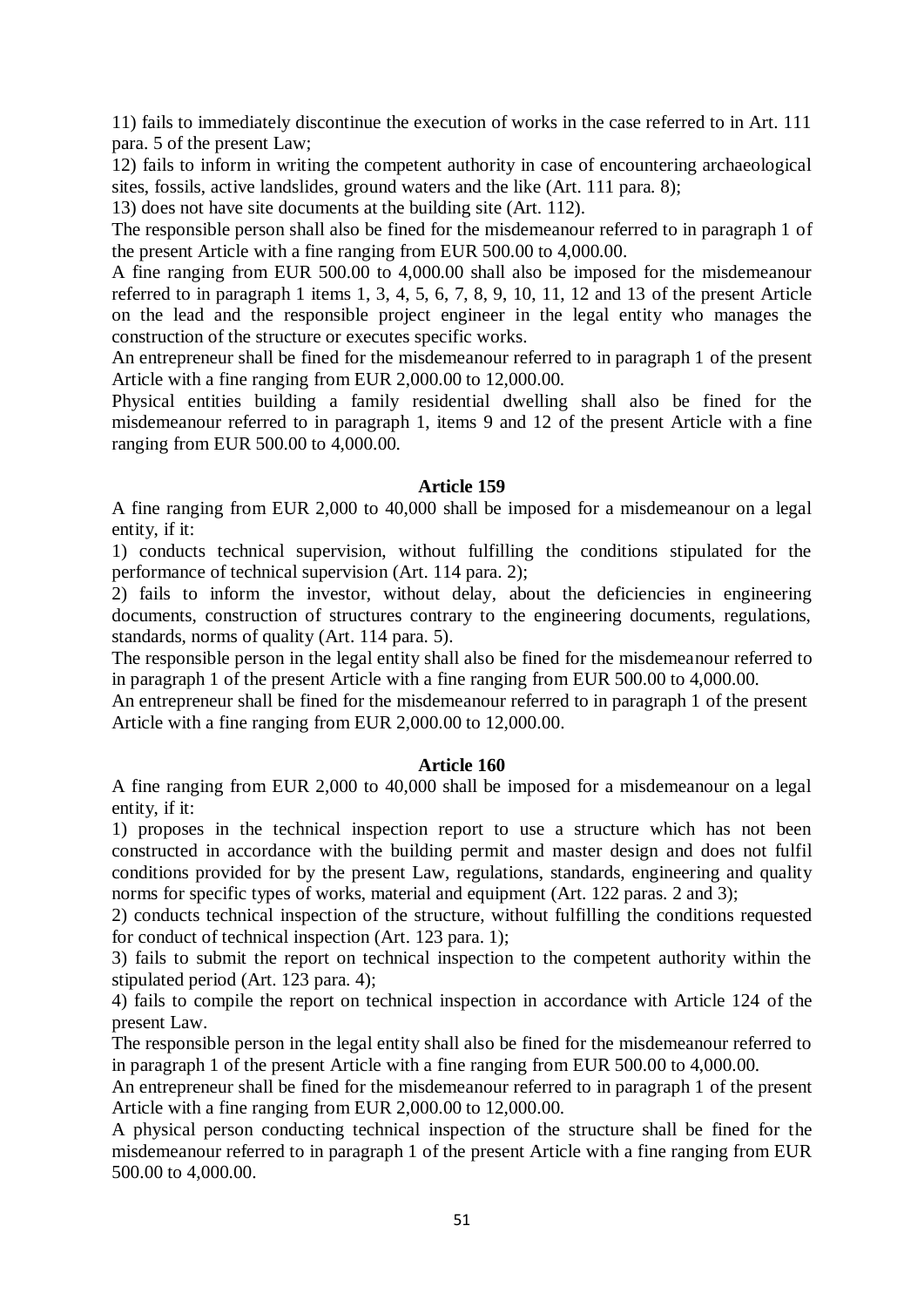## **Article 161**

A fine ranging from EUR 2,000 to 40,000 shall be imposed for a misdemeanour on a legal entity, if it:

1) fails to keep the Spatial Documentary Basis Paper (Art. 14 para.1);

2) fails to submit the spatial development situation report (Art. 15 paragraph 3);

3) fails to make public the decision to develop a planning document (Article 32);

4) fails to submit data from the records it keeps (Art. 38);

5) fails to enable the interested parties to examine the report on public debate and professional assessment of the planning document (Art. 44);

6) uses maps and plans contrary to Article 50 paragraph 12 of the present Law;

7) (Deleted)

8) does not develop a website displaying the engineering specifications (Art. 62, para.1);

8b) fails to take a decision on the application to issue engineering specifications within 30 days following the date of submitting the application (Art. 62a, para. 1);

8b) fails to take a decision on the application to issue a building permit within 30 or 60 days following the date of submitting the application (Art. 94, paras. 1 and 2);

8c) fails to take a decision on the application to issue an exploitation permit within seven days following the date of receipt of the report that the building is fit for use (Art. 121, para. 1);

8d) fails to publish an opinion on the website within seven days following the date of issuance or delivery (Art. 39, para. 7, and Art. 40, para. 3);

8e) fails to publish on the website the proposal for the local planning document and assent, or the act on necessary modifications of the planning document within seven days following the date of issuance or delivery (Art. 46, para. 5);

8f) fails to publish on the website the decision to adopt the planning document with the planning document (Art. 51 para. 1);

8g) fails to publish on the website the application to issue engineering specifications and issued engineering specifications within seven days following the date of filing or issuance (Art. 62a para. 8),

8h) fails to take a decision on the application to issue a licence within eight days following the date of submitting the application (Art. 134, para. 2);

9) fails to provide for the construction or fails to provide for adjustment of the structure in public use to access and movement of persons with reduced mobility and persons with disabilities (Art. 73, para 1 and Art. 165);

10) has issued the building permit contrary to the provisions of the present Law (Art. 93 and 94);

11) fails to publish the building permit and the application for issuance of exploitation permit and other administrative and other acts on the website (Art. 94 para. 3, Art. 120 para. 4 and Art. 133);

12) has granted an approval or issued engineering specifications to set up a temporary structure contrary to the temporary structures plan (Art. 116);

13) has issued the exploitation permit contrary to the provisions of the present Law (Art. 121 and 125).

Head of the authority and the responsible person in the administrative body, local government body and legal entity shall be punished for the misdemeanour referred to in paragraph 1 of the present Article with a fine ranging from EUR 500.00 to 4,000.

An entrepreneur shall be fined for the misdemeanour referred to in paragraph 1 of the present Article with a fine ranging from EUR 2,000.00 to 12,000.00.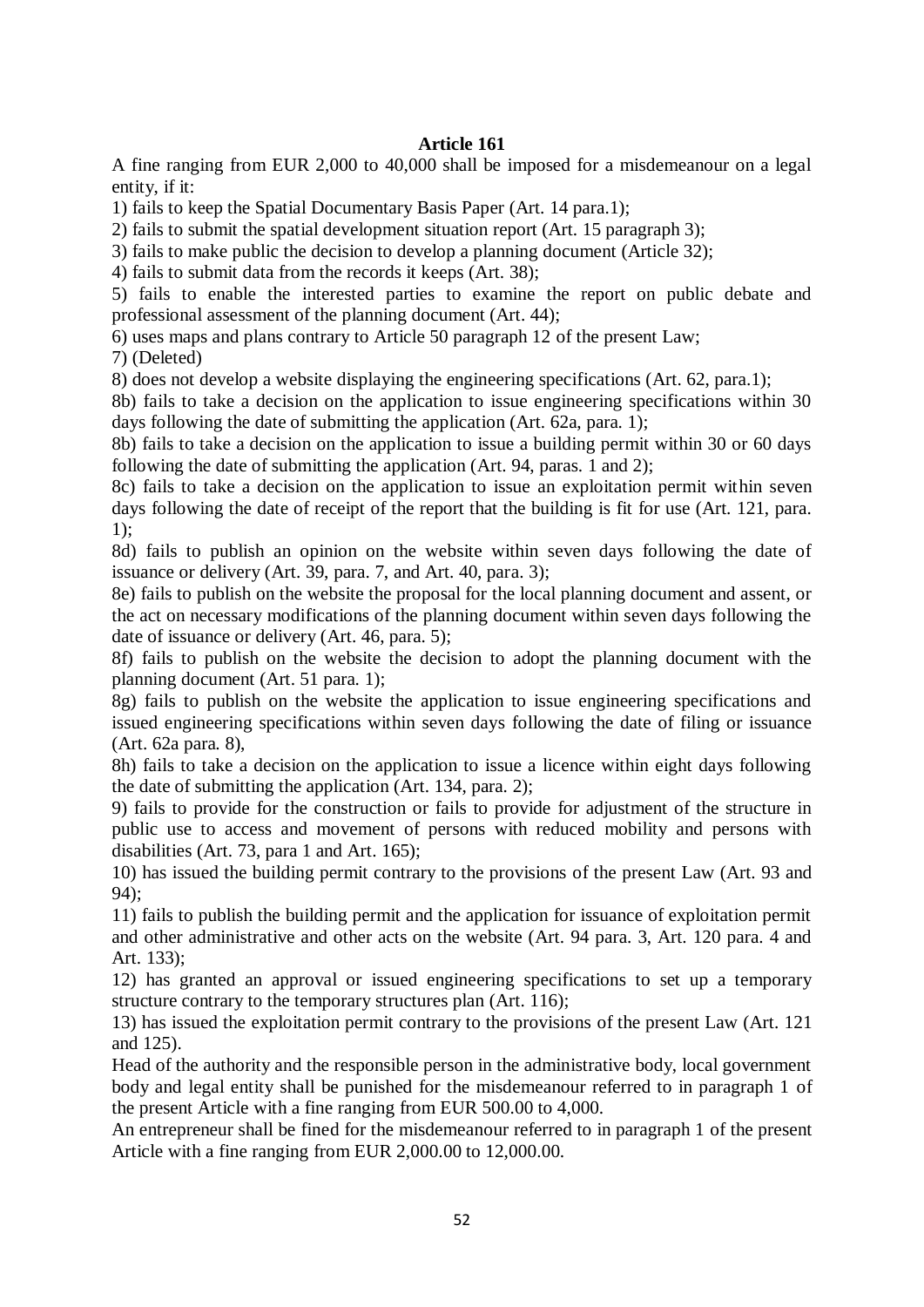#### **IX TRANSITIONAL AND FINAL PROVISIONS**

#### **Harmonization of Local Planning Documents Article 162**

Competent local self-government authorities shall harmonize the local planning documents with the present Law, within one year from the day the present Law enters into force.

#### **Local Government Planning Documents Article 162a**

The competent local self-government authority shall adopt the town-planning scheme passed by the local self-government no later than 31 December 2012.

Local self-government units may, until the expiry of the term referred to in paragraph 1 of the present Article, begin the drafting and adoption of amendments to the town-planning scheme passed by the local self-government and the master plan.

The local self-government unit spatial plan and the master plan shall cease to have effect upon the adoption of the town-planning scheme passed by the local self-government.

#### **Application of Planning Documents Article 162b**

Planning documents adopted before the entry into force of the present Law shall apply until the adoption of the planning documents in accordance with the provisions and under the authorisations from the present Law.

Engineering specifications for structures in zones serving tourism purposes for the planning documents adopted before the entry into force of the present Law shall be issued in accordance with the regulation governing in more details the contents and form of the planning document, criteria for intended use of surfaces, elements of zoning regulation and unique graphic symbols and intended use of space established in the planning document of the broader territorial unit.

#### **Producing and Adopting of Initiated Planning Document Article 163**

Producing and adopting of the planning document initiated prior the present Law enters into force shall be continued according to regulations which were valid at the time of the making of the decision on producing of the planning document i.e. in accordance with the provisions of the present Law.

The compiling of the report on the spatial development status and the programme of spatial development initiated before the present Law comes into force shall be continued according to the provisions of the present Law.

## **Discontinuation of the Planning Document Adoption Article 163a**

With regard to planning documents for which the decision to develop them was passed before 1 January 2008, the procedure of their development shall be discontinued if the proposal for the planning document has not been adopted within six months from the date of entry into force of the present Law.

#### **Deadline for Adjustment of Business Operations Article 164**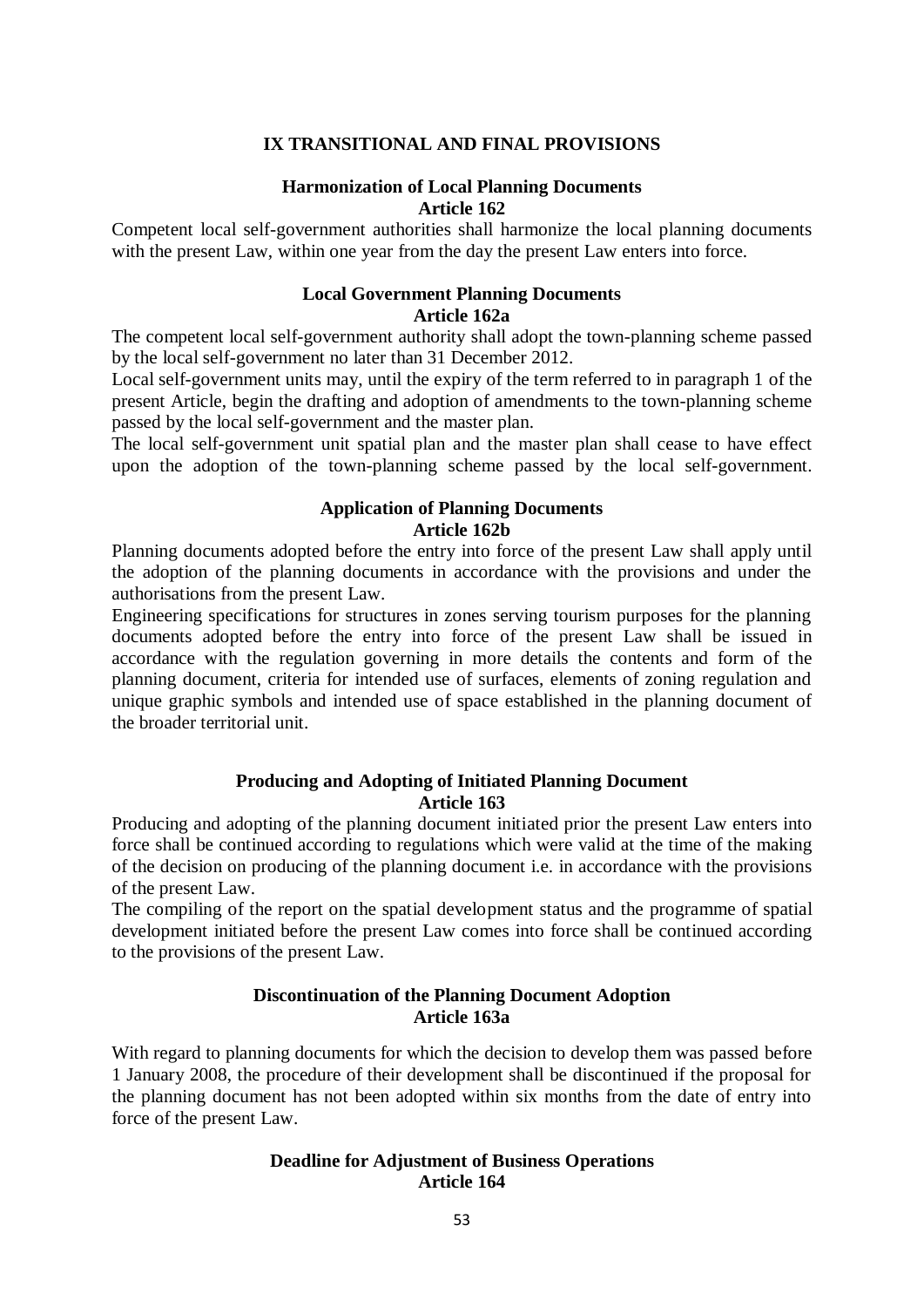Business organisations, legal entities and entrepreneurs performing the activity for which the present Law prescribes special conditions shall adjust its business operations with the present Law within six months following the date of entry into force of the present Law.

#### **Adjustment of Structures for Access and Movement of Persons with Reduced Mobility Article 165**

Structures in public use must be adjusted to the conditions referred to in Article 73 paragraph 1 of the present Law within five years from the day the present Law enters into force.

# **Obtaining of Exploitation Permit**

## **Article 166**

The investor or owner of the structure constructed on the basis of the building permit, for which the exploitation permit has not been issued, shall obtain the exploitation permit within three years from the day the present Law enters into force or issuance of the building permit.

## **Article 166a**

As regards the structures for which building permits were issued in the period from 29 August 2008 to 29 July 2010, in addition to proofs referred to in Art. 120, para. 2 of the present Law, proof of payment of the fee for provision of utility infrastructure to construction land referred to in Article 66 of the present Law shall be submitted together with the application for an exploitation permit.

## **Article 166b**

As regards the structures for which building permits were issued in the period from 29 August 2008 until the entry into force of the present Law, in addition to proofs referred to in Art. 166a of the present Law, proof of payment of the fee for the construction of the regional waterworks for the municipalities on the Montenegrin coast shall be submitted together with the application for an exploitation permit.

#### **Structures Constructed Without Building Permits Article 167**

Structures built without building permits prior the day the present Law comes into force, which are not fitted into the planning document, shall be removed in accordance with the present Law.

## **Structures Constructed without Building Permits Article 167a**

The structures constructed without a building permit until 29 August 2008, in the area where the valid planning document provides for the construction of structures of general interest, shall be removed in accordance with the present Law.

The structures referred to in paragraph 1 of the present Article and Article 167 of the present Law shall be removed by order of the spatial protection inspector.

#### **Vested Rights Article 168**

Persons who acquired authorizations to work on activities of development of planning documents or construction of structures, shall also fulfil the conditions for performance of such activities according to the provisions of the present Law.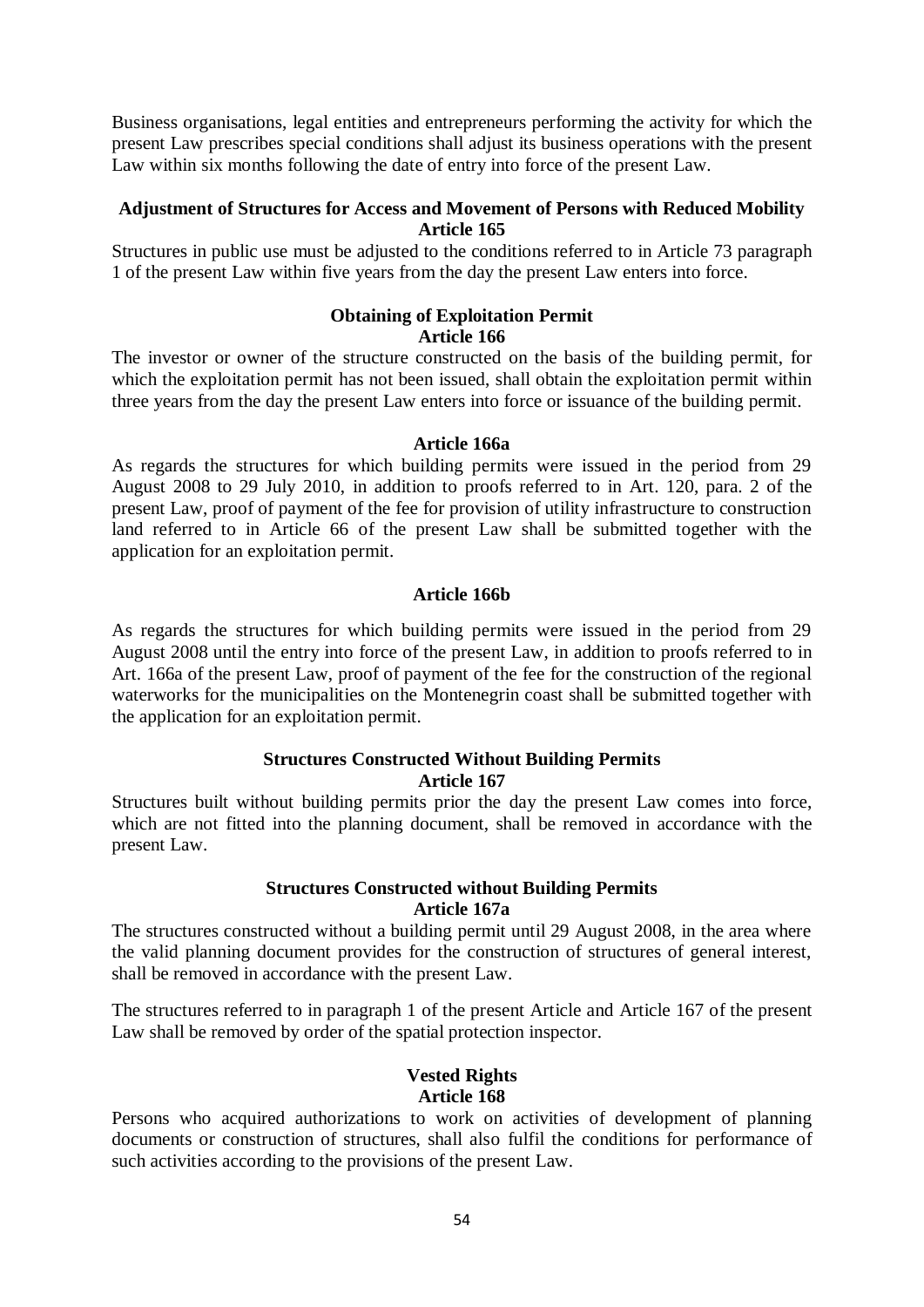The persons who passed the state licence exam for verification of the capability to work on activities provided for by the present Law, according to regulations which were effective at the time of their taking, shall also fulfil the conditions for performance of such activities according to the provisions of the present Law.

## **Deadline for Adoption of Regulations Article 169**

Regulations on the basis of the authorizations from the present Law shall be adopted within six months from the day the present Law comes into force.

The regulations that were effective prior to entry into force of the present Law shall be applied until the regulations referred to in paragraph 1 of the present Article have been adopted.

## **Deadline for Harmonization of Local Self-Governments' Decisions Article 169a**

Local self-governments shall harmonise their decisions on provision of utility infrastructure to construction land and water supply with the present Law within 60 days following the date of entry into force of the present Law.

## **Adoption of Secondary Legislation Article 169b**

The regulations pursuant to authorisations from the present Law shall be passed within 90 days from the date of entry into force of the present Law.

## **Initiated Proceedings Article 170**

The proceedings initiated prior the day of coming into effect of the present Law which were not subject to non-appealable decision, shall be completed in accordance with the provisions of the law which was valid at the time of imitating of the proceeding.

The provision of paragraph 1 of the present Article shall also relate to the procedure of issuance of licences and authorizations.

## **Issuance of Engineering Specifications Article 171**

(Deleted)

## **Establishment of Administrative Body Article 172**

The Government shall establish the administrative body in accordance with the present Law. The Ministry shall perform the activities in accordance with the present Law until the day of establishment of the administrative body.

Inspection control in the area of spatial development and construction of structures shall be performed, by 1 October 2008, in accordance with the Law on Spatial Planning and Development, the Law on Construction of Structures and the Law on Urban Development and Building Inspection.

#### **Organisation and Work of the Chamber Article 173**